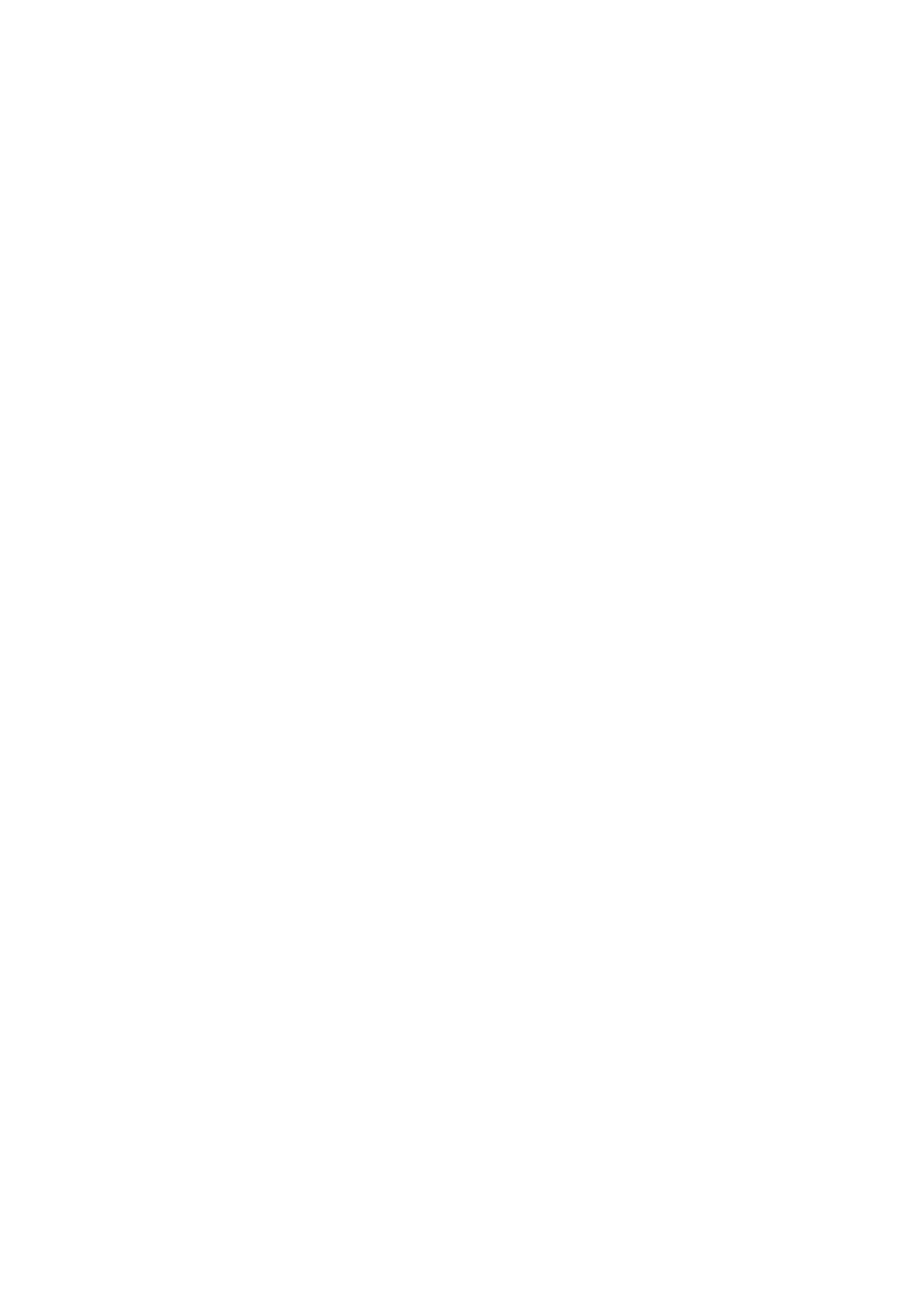# Accuracy of Annual Report 2012 and legality of transactions of the state

## **Summary of audit results**

| What did we audit?                     | Every year the National Audit Office audits the state's annual accounts as<br>well as the annual accounts of ministries, the Government Office and<br>constitutional institutions. In addition to this the National Audit Office<br>checks whether state agencies have performed their economic<br>transactions in compliance with the most important legislation: the State<br>Budget Acts, the State Assets Act and the Public Procurement Act. The<br>National Audit Office also expresses an opinion as to whether the budget<br>acts have been adhered to in the performance of economic transactions.<br>The most significant observations about omissions found in transactions<br>with state assets and public procurements are highlighted in the audit<br>reports. |
|----------------------------------------|------------------------------------------------------------------------------------------------------------------------------------------------------------------------------------------------------------------------------------------------------------------------------------------------------------------------------------------------------------------------------------------------------------------------------------------------------------------------------------------------------------------------------------------------------------------------------------------------------------------------------------------------------------------------------------------------------------------------------------------------------------------------------|
|                                        | The obligation to audit the correctness of the annual accounts and the<br>legality of the transactions of the state and the state accounting entity<br>arises from the State Budget Act.                                                                                                                                                                                                                                                                                                                                                                                                                                                                                                                                                                                     |
| What was the scope of our<br>audit?    | The annual accounts of the state contain the financial indicators of public<br>undertakings, foundations controlled by the state and profit-making state<br>agency in addition to the indicators of state accounting entities. The<br>National Audit Office does not audit the annual accounts of these entities,<br>but considers the opinion of certified auditors when expressing an opinion<br>on the state's annual accounts.                                                                                                                                                                                                                                                                                                                                           |
|                                        | The certified auditors who gave their opinions of the annual accounts of<br>public undertakings, foundations and profit-making state agency did not<br>assess the legality of transactions. The National Audit Office has not<br>carried out any additional control procedures to assess the legality of<br>transactions, which means that the scope of the audit is limited in this<br>regard.                                                                                                                                                                                                                                                                                                                                                                              |
|                                        | Nor did the National Audit Office carry out audit procedures to check<br>additional information (annual accounts) about local authorities, the<br>public sector and the government sector disclosed in the Consolidated<br>Annual Report of the State.                                                                                                                                                                                                                                                                                                                                                                                                                                                                                                                       |
| Why is this important to<br>taxpayers? | By auditing the state's annual accounts the National Audit Office<br>provides assurance that the accounting indicators presented to the<br>Riigikogu and the public give true information about the state's financial<br>position and performance results for the year ended and that the state<br>Budget Execution Report gives relevant information about the state's<br>revenue and expenditure and investments made on the account of this<br>revenue.                                                                                                                                                                                                                                                                                                                   |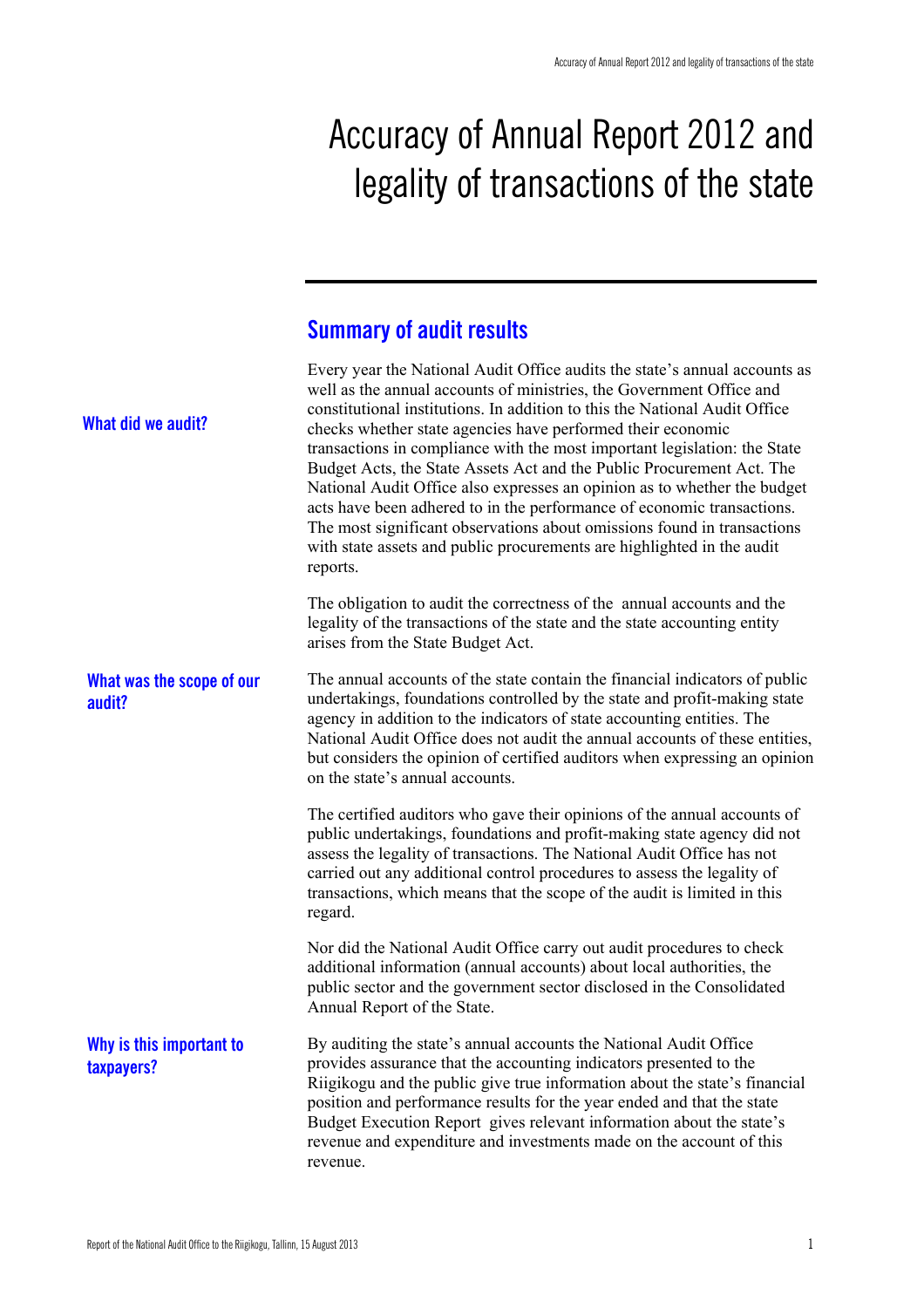The revenue collected by the state in 2012 amounted to 6.4 billion euros, which exceeded the revenue of 2011 by 501 million euros. The expenditure incurred by the state amounted to 6.5 billion euros, which exceeded the expenditure of 2011 by 306 million euros. The increase in revenue resulted mainly from the increase in taxes collected and expenditure mainly increased on the account of social benefits and the growth in payments made by the state into mandatory funded pensions. In 2012 expenditure exceeded revenue by 87.2 million euros. The deficit was mainly financed from loans.

According to the consolidated annual accounts of the state, the assets of the state as of 31 December 2012 amounted to 11.7 billion euros and the majority of the assets are fixed assets. Compared to the previous period the value of assets has increased by 1 billion euros, mainly on the account of tangible fixed assets and an increase in receivables and prepayments. As at 31 December 2012 the state's liabilities totalled 5 billion euros – an increase of 0.9 billion euros compared to the previous period. Long-term liabilities comprise the majority of liabilities and the increase in them was caused by the growth of long-term loans payable.

### **What did we find and conclude based on the audit?**

**The 2012 Annual Accounts of the State are correct in all material respects, which means that they give a true and fair view of the state's financial position as well as its financial performance and cash flow for the year ended.**

**Although the opinion of the National Audit Office about the state's annual accounts is unqualified, we emphasise the fact that the accounting policies used to recognise the value of state forest are not suitable for state assets.** According to the method established with the General Rules of State Accountancy the book value of state forest is only found via the value of the forest planned to be cut, and the actual value of the state asset and the changes occurring in the asset are not considered.

**The National Audit Office believes that the state's most significant economic transactions were performed in accordance with the State Budget Act, the 2012 State Budget Act and its amendment act. This means that the National Audit Office did not find any significant errors in the implementation of the State Budget Acts.** At the same time the National Audit Office found omissions in the acquisition of state assets and the organisation of their use.

The main observations of the National Audit Office are the following:

- **Similar to previous years, understanding the State Budget Execution Report remains a problem.** Namely, the manner of presentation of the report and the amendments made to the structure of the annual State Budget Act make it impossible to understand. However, budget planning and use in ministries has improved.
- Although the requirements of the Public Procurement Act have **been adhered to in the acquisition of assets, the auditors found several omissions:** some public procurements had not been carried out; public procurements were not documented as required; the required information was not always published in the Public Procurement Register or the presented information was misleading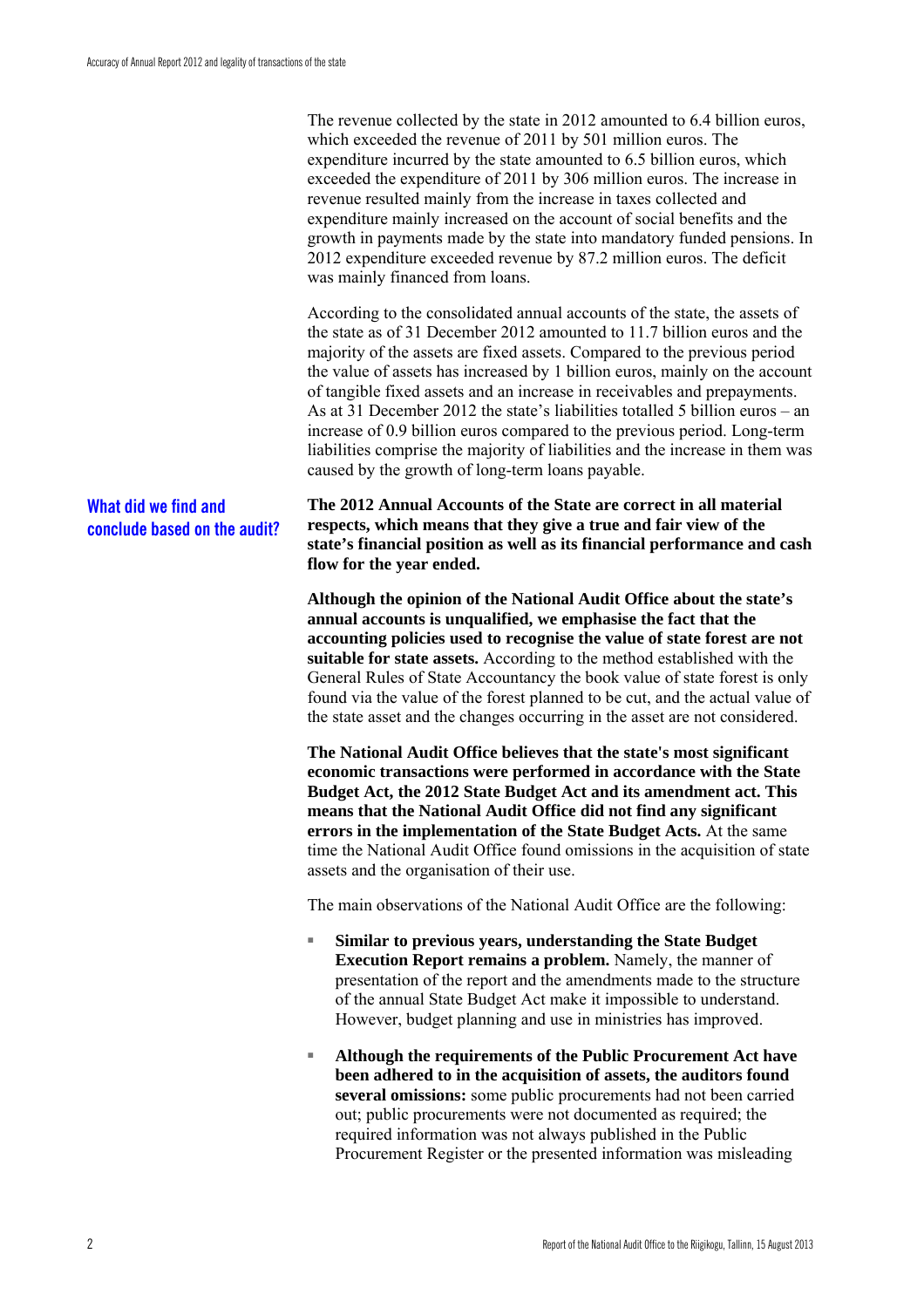and/or given too late; and there we no procurement procedures or they were inadequate.

- **The principles of the State Assets Act to increase profit and avoid causing losses to the state – had not always been adhered to in the use of state assets.** Omissions were found in contracts entered into for the use of quarries, granting use of residential premises and granting a loan to Estonian Air.
- The state has to keep in mind that transferring state assets to **Riigi Kinnisvara AS will cause a considerable increase in rent expenses, which will increase the burden on the state budget. At the same time it is unclear where the funds required to cover the increase in rent prices will be found.** It is also impossible for the Ministry of Finance to directly influence pricing in a public undertaking, because the goal of the public undertaking is to make profit. This is why it is difficult for the state to manage changes in rent expenses in the state budget.
- The volume of the reserves managed by the State Treasury **increased in 2012.** Compared to 2011 the total value of the reserves increased by 515 million euros to 1.45 billion euros by the end of 2012. The state's cash reserve increased most, by 501 million euros, mainly resulting from the fact that the reserves of the Health Insurance Fund and the Unemployment Insurance were added to the state's cash reserves. The stabilisation reserve increased by 14.1 million euros in 2012.
- The organisation of accounting improved in most ministries and **their areas of government.** This also applies to the areas of government of the ministries where the National Audit Office found significant omissions in the previous year, which were mostly associated with the centralisation of accounting. The National Audit Office finds that the centralisation of accounting and the introduction of single accounting software have evened out the level of accounting.

#### **Important recommendations of the National Audit Office to the Minister of Finance: What did we recommend as a result of the audit?**

- Continue streamlining the principles of budgeting to guarantee transparency and clarity by eliminating the omissions pointed out in this and previous reports.
- Explain in the Explanatory Memorandum of the 2014 State Budget and in the State Budget Strategy to be submitted to the Riigikogu the length of time over which the increase in rent and lease expenses will be financed in the state budget and the activities of RKAS in agreeing on rent and lease terms with the state will be managed.
- Develop and establish new accounting policies for state forest, which proceed from the nature of state forest and the asset as a whole.
- Regularly assess the achievement of support service centralisation goals and the quality of the service, and organise an assessment of the impact of the activities of the State Shared Service Centre.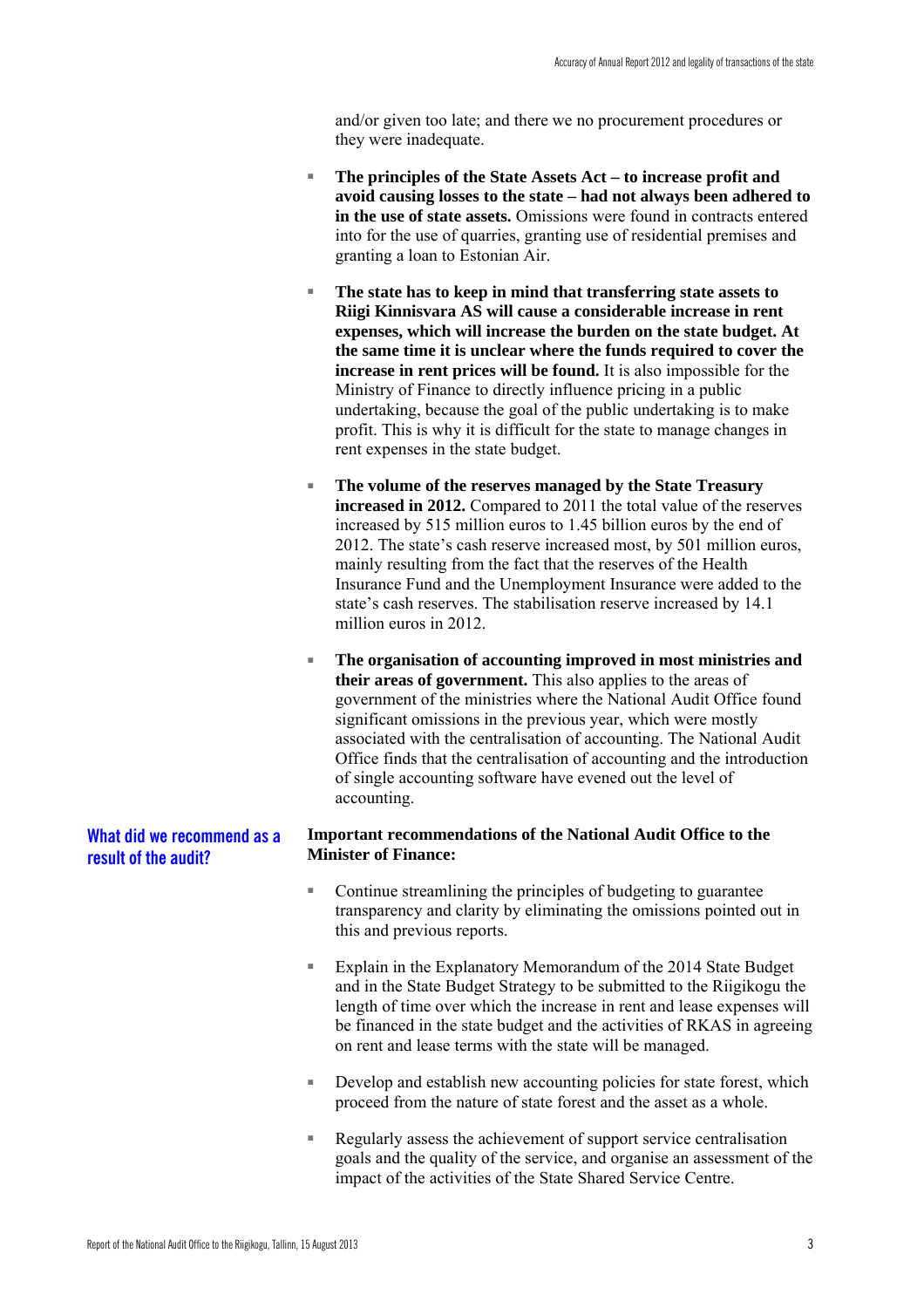**Response of the Minister of Finance:** The Minister promised to continue to pursue activities designed to make the budget and its execution report more transparent and to monitor the implementation of the action plan of the State Shared Service Centre. The minister wrote in his response that he is planning to give explanations about the rent prices of real estate in the course of the budgetary process. The Minister of Finance maintained a different opinion on amending state forest accounting policies.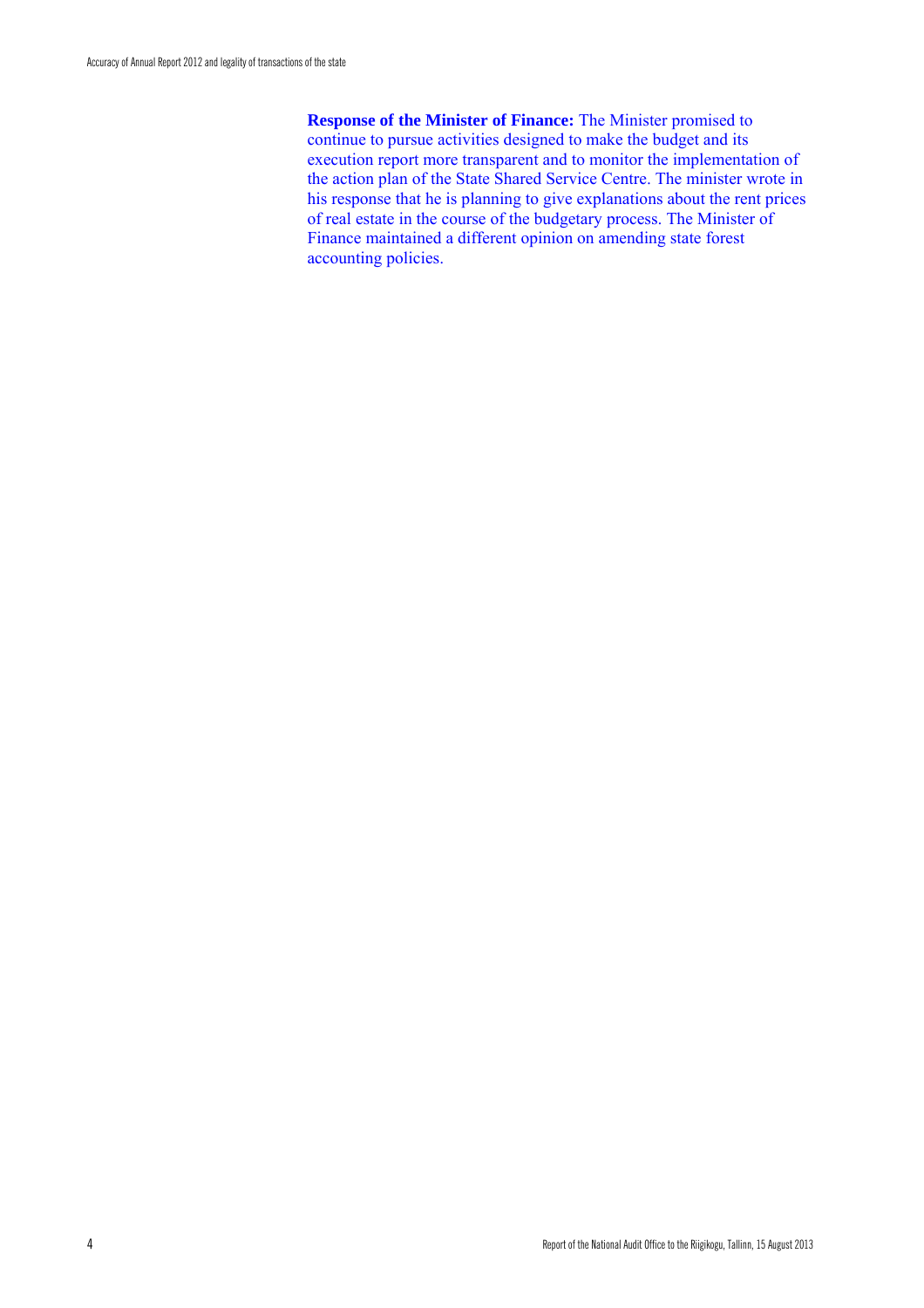## **Sisukord**

| Opinion on the legality of transactions in 2012                                                                                                                                                    | $6\phantom{a}$  |
|----------------------------------------------------------------------------------------------------------------------------------------------------------------------------------------------------|-----------------|
| No significant errors were found in the implementation of the State Budget Act                                                                                                                     | $6\,$           |
| The manner of presentation of the State Budget Execution Report makes it impossible to understand                                                                                                  | $6\phantom{1}6$ |
| The amendments made to the structure of the 2013 State Budget Act do not eliminate the shortcomings in the                                                                                         |                 |
| principles of preparation of the State Budget Execution Report                                                                                                                                     | 8               |
| Budget planning in ministries has improved                                                                                                                                                         | 10              |
| Amendment of the State Budget Base Act is expected to eliminate omissions in the previous act                                                                                                      | 11              |
| There are omissions in the acquisition of assets and the organisation of their use<br>Compliance with state asset management principles was not considered when a loan was given to Estonian Air13 | 12              |
| Transferring state assets to Riigi Kinnisvara AS increases the burden on the state budget                                                                                                          | 15              |
| The requirements of the Public Procurement Act have been observed in most state agencies and the state's                                                                                           |                 |
| foundations and public undertakings                                                                                                                                                                | 18              |
| Reorganisation of the professional activities of internal auditors is progressing slowly                                                                                                           | 21              |
| Opinion on the accuracy of the Consolidated Annual Accounts of the State for 2012                                                                                                                  | 22              |
| The annual accounts of the state are accurate in all material respects.                                                                                                                            | 22              |
| State forest is recognised without consideration of its nature                                                                                                                                     | 23              |
| Auditors have generally given unqualified opinions about the annual accounts of the foundations controlled by the                                                                                  |                 |
| state and the state's public undertakings                                                                                                                                                          | 24              |
| Centralisation of accounting has evened out the level of accounting in the areas of government of ministries                                                                                       | 25              |
| Disclosure of transactions entered into with related parties in the reports of accounting entities is not regulated26                                                                              |                 |
| <b>Overview of government finances and reserves</b>                                                                                                                                                | 27              |
| The situation in government finances has changed                                                                                                                                                   | 27              |
| The volume of the reserves managed by the State Treasury increased in the previous year                                                                                                            | 29              |
| <b>Main observations in the financial audits of ministries</b>                                                                                                                                     | 31              |
| Accounting errors were found in the Ministry of Education and Research                                                                                                                             | 31              |
| Accounting in the Ministry of Justice is at a good level.                                                                                                                                          | 33              |
| The level of accounting in the Ministry of Defence is good.<br>Organisation of accounting in the Ministry of the Environment has improved                                                          | 33<br>35        |
| Centralisation of the accounting of agencies continues in the Ministry of Culture                                                                                                                  | 36              |
| Accounting in the Ministry of Economic Affairs and Communications has improved considerably                                                                                                        | 37              |
| Accounting in the Ministry of Agriculture has improved during the year                                                                                                                             | 38              |
| Accounting in the Ministry of Finance is in order                                                                                                                                                  | 39              |
| The level of accounting in the Ministry of the Interior is good.                                                                                                                                   | 40              |
| Cooperation between the Ministry of Social Affairs and the State Shared Service Centre must be improved                                                                                            | 41              |
| Accounting in the Ministry of Foreign Affairs is in order                                                                                                                                          | 42              |
| Recommendations made by National Audit Office and responses of the Minister of Finance                                                                                                             | 44              |
| <b>Overview of the Consolidated Annual Report of the State</b>                                                                                                                                     | 46              |
| <b>Characteristics of the audit</b>                                                                                                                                                                | 46              |
| Earlier audits of the consolidated annual report of the state by the National Audit Office                                                                                                         | 50              |
| Note 1. Audit results of foundations controlled by the state                                                                                                                                       | 51              |
| <b>Note 2. Audit results of public undertakings</b>                                                                                                                                                | 53              |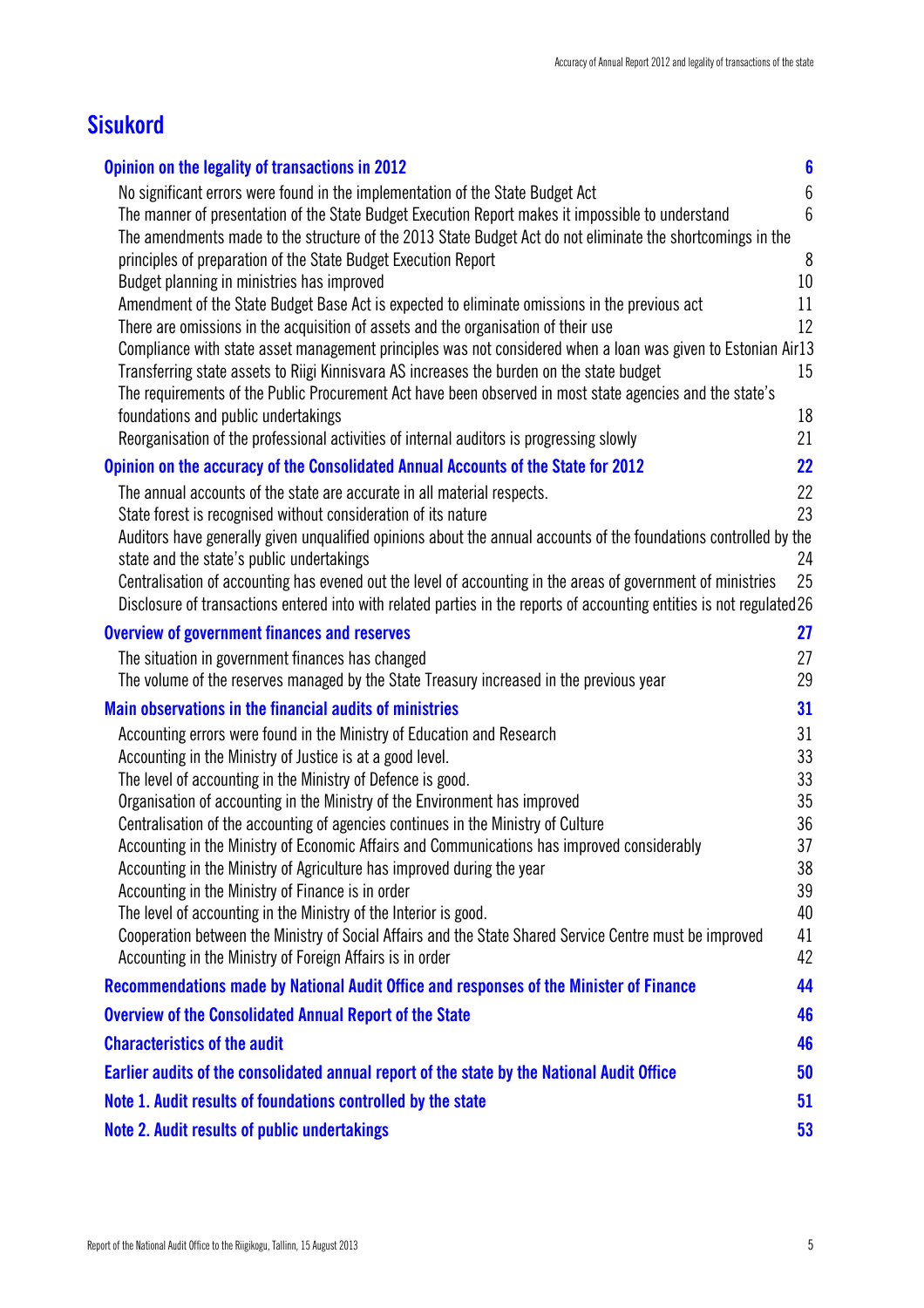## **Opinion on the legality of transactions in 2012**

**No significant errors were found in the implementation of the State Budget Act** 

**1. According to the state's budget execution report, the budgetary revenue of the state in 2012 amounted to 6.4 billion euros and incurred expenditure totalled 6.5 billion euros. The National Audit Office is of the opinion that the state's most significant economic transactions have been carried out in compliance with the State Budget Act, the 2012 State Budget Act and its amendment act. Legality of transactions** 

**2.** The certified auditors who gave an opinion of the annual accounts of public undertakings, foundations controlled by the state and profitmaking state agency have not assessed the legality of transactions, because the professional level of a certified public auditor, which is necessary for auditing the legality of transactions in the public sector, could only be acquired from the second half of 2012. The National Audit Office has not carried out any additional control procedures to assess the legality of transactions, which means that the scope of the audit is limited in this regard. **Limitation of scope of audit** 

> **3.** In addition to expressing an opinion on adherence to the State Budget Act, the National Audit Office paid attention to adherence to the main principles of the Public Procurement Act and the State Assets Act when auditing legality. The National Audit Office does not express an opinion on adherence with these laws and only presents the observations it made within the course of the audits.

#### **The manner of presentation of the State Budget Execution Report makes it impossible to understand**

**4.** One of the main reports submitted as a part of the state's annual report is the State Budget ExecutionReport (hereinafter also the SBER) which contains the budgetary revenue, expenditure and financing transactions of state agencies (except the State Forest Management Centre). The SBER is prepared on the basis of the State Treasury's data on a cash basis. The requirement to prepare and submit the SBER arises from the Accounting Act, pursuant to which the SBER is prepared (at least to the extent set out in the state budget) for each item of the budget classification in force at the time of the adoption of the state budget.

**5.** According to International Public Sector Accounting Standard IPSAS 24 'Presentation of Budget Information in Financial Statements', the budget adopted by the parliament, the final budget and the data of actual execution of the budget must be presented in a manner that is comparable to the adopted budget. The level of detail of the budget act must thereby be assessed and, if necessary, the information must be submitted more concisely than in the act in order to facilitate reading. The reasons for any significant differences in the planned budget and the actual budget must also be explained. The purpose of submitting the information is to increase the transparency of the financial statements of the public sector.

### **State Budget Execution Report**

**Cash-based accounting** – recognition of economic transactions only when payment is received or made.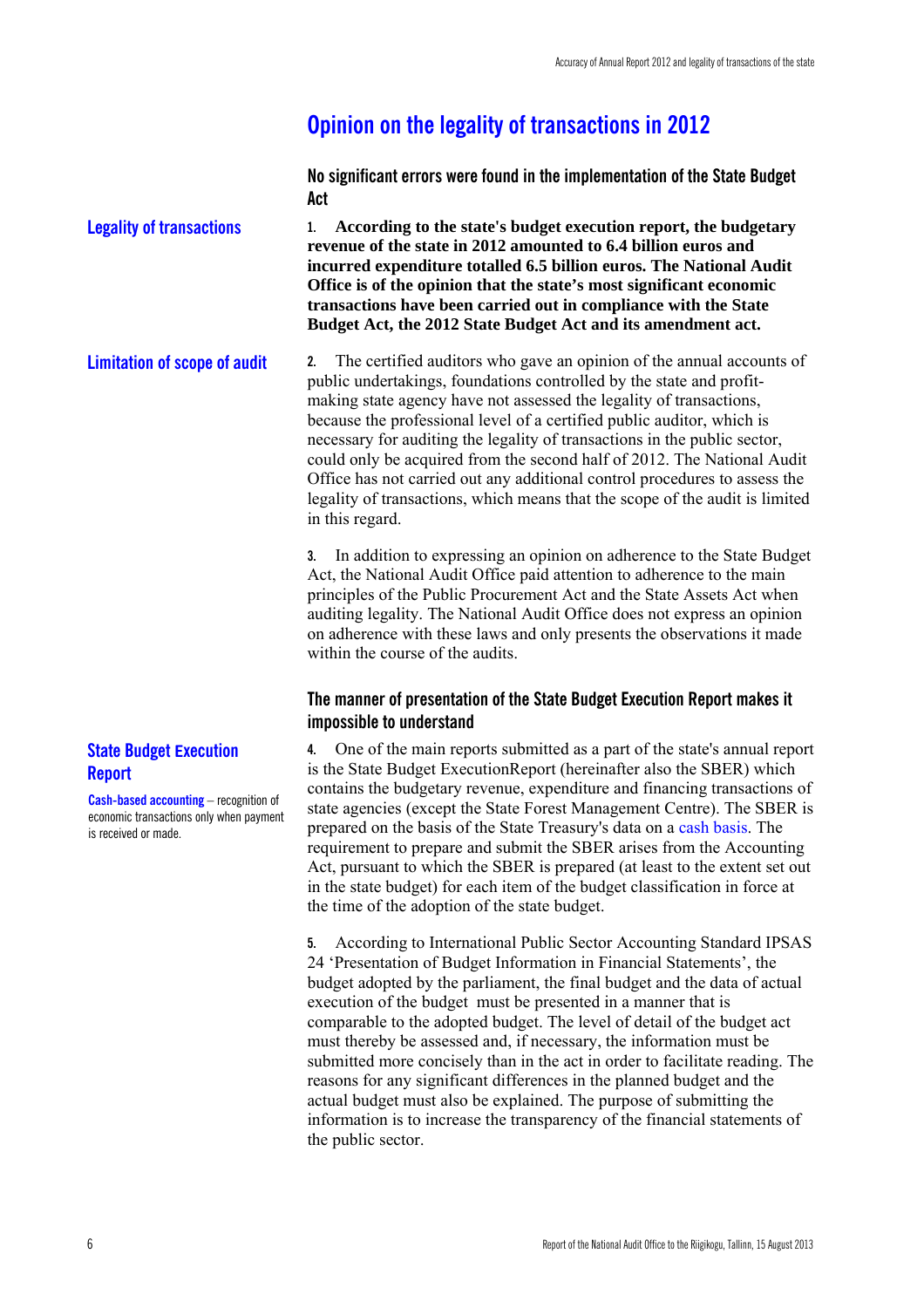### **State budget and state Budget Execution Report are not fully comparable**

**7.** As the principles of state budget drafting, the execution of state budget payments and the preparation of accounting reports are different, the State Budget Execution Report is presented in a manner that differs from the law. For example, not all revenue and expenditure is planned in the annual State Budget Act; expenses are incurred on the account of subsidies and revenue generated by economic activities according to actual receipt of revenue; estimated expenses are planned in the budget in approximate amounts; and the expenses transferred from the previous year to the next, money allocated from reserves and income directed to reserves are missing from the budget. However, the actual revenue and expenditure of the fiscal year are considered in preparation of the SBER. The amendments made to the 2013 State Budget Act and the recently prepared new Draft State Budget Act do not reduce the differences in the aforementioned manner of presentation either.

**6.** Since 2009 the National Audit Office has drawn the attention of the Minister of Finance to the manner of presentation of the state Budget Execution Report submitted as part of the Annual Report of the state, which differs from the State Budget Act adopted for the fiscal year by the

Riigikogu (SBER structure *vs.* structure of law).

**8.** The National Audit Office is of the opinion that the large amount of expenditure transferred to the next year (430.9 million euros in 2012) suggests problems in budgetary planning and makes the Budget Execution Report non-transparent, because the transferred expenditure has not been indicated in a separate column and it is unclear how much of this money was spent in the financial year and how much remains. The majority of the expenditure to be transferred comprises amounts allocated for investments and benefits. When the need to transfer expenditure arises, the reasons are usually delays in investments and completion of foreign projects by the planned deadlines. This in turn suggests that there is an inability to consider actual possibilities (which are required for the successful completion of projects) in planning. This is not a problem that emerged in 2012, because large amounts of expenditure have been transferred to the next fiscal year in previous years as well.

**9.** In the 2012 State Budget Act, the receipt of budgetary revenue is predominantly planned in the budget of the persons who collect the revenue pursuant to law, but in the SBER some revenue has been transferred to the entities in whose bank account it is received.

■ Similar to the 2011 State Budget Execution Report, the revenue generated by environmental charges in 2012 is planned in the budget of the Ministry of the Environment pursuant to the budget act, but in the State Budget Execution Report it is shown as revenue of the Ministry of Finance, because the money (56.8 million euros) has been paid into the revenue accounts of the Tax and Customs Board on the basis of an agreement entered into between the Environmental Board and the Tax and Customs Board. The 2013 State Budget Act states that environmental charges will form revenue in the budget of the Ministry of Finance.

The National Audit Office feels that such recognition of environmental charges is not justified, as planning and determining the revenue earned from environmental charges,

### **Did you know that**

receipts in the state budget and payouts from the state budget are made via current accounts owned by the Ministry of Finance. The current accounts opened by the Ministry of Foreign Affairs for embassies in other countries are an exception.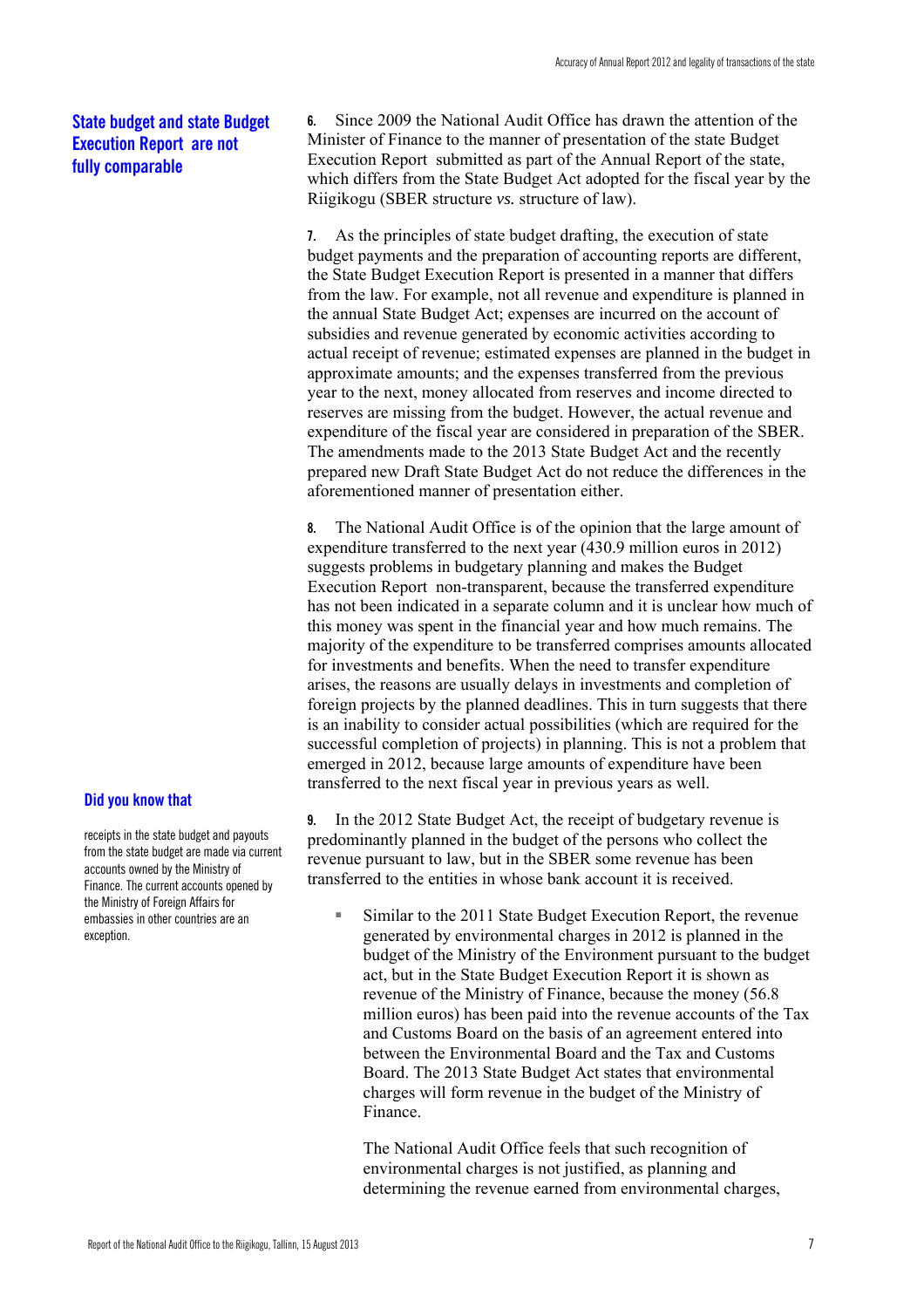checking their correctness and accounting for them are tasks of the Ministry of the Environment. The Ministry of the Environment confirmed that dealing with environmental charges will remain one of its tasks irrespective of how the budget is drafted.

■ The situation with the budget of the Ministry of Foreign Affairs is similar: the ministry collects and recognises in its budget and the Budget Execution Report the state fees collected for passports issued in foreign embassies. In essence, this is an activity of the Police and Border Guard Board, so the revenue it generates should be recognised in the budget and budget implementation of the Ministry of the Interior.

**10.** The National Audit Office is of the opinion that the duties assigned to the ministry by law, the money allocated for their performance and the revenue earned as a result of operations must be considered in the preparation of the budget execution report. This means that revenue must be recognised in the budget and the budget execution report of the area of government of the particular ministry that is obliged to collect certain revenue by law and that prescribes the expenses required for the collection of such revenue. It must therefore be recognised in the budget and report of the ministry that is responsible for the planning, controlling and receipt of the revenue.

**11.** This is why it is impossible to compare the transactions recognised in the annual accounts and the budget execution report of the ministry, because not all of the expenditure recognised in the ministry's annual accounts is recognised in the budget execution report and vice versa. The National Audit Office is of the opinion that the same entity must be treated as the performer of an economic transaction in both the annual accounts and the budget execution report. The only difference can emerge as a result of the implementation of cash-basis and accrual-basis principles.

### **The amendments made to the structure of the 2013 State Budget Act do not eliminate the shortcomings in the principles of preparation of the State Budget Execution Report**

**12.** The National Audit Office noted in the Report on Accuracy of Annual Report 2011 and Legality of Transactions of the State that the annual state budget adopted by the Riigikogu and the State Budget Execution Report cannot be compared, because the principles on which the report is prepared differ from the principles of budgeting. The National Audit Office advised the Ministry of Finance to streamline the budgeting principles and the structure of the annual state budget act, update the technical solutions of monitoring budget execution and set the presentation of a consolidated budget execution report as the goal.

> **13.** The Ministry of Finance amended the structure of the 2013 State Budget Act and the amendment was generally based on the structure of the State Budget Execution Report used for several years.

■ It is good that the budget is no longer given in both the consolidated and unconsolidated format in the budget act: the

#### **2013 budget structure**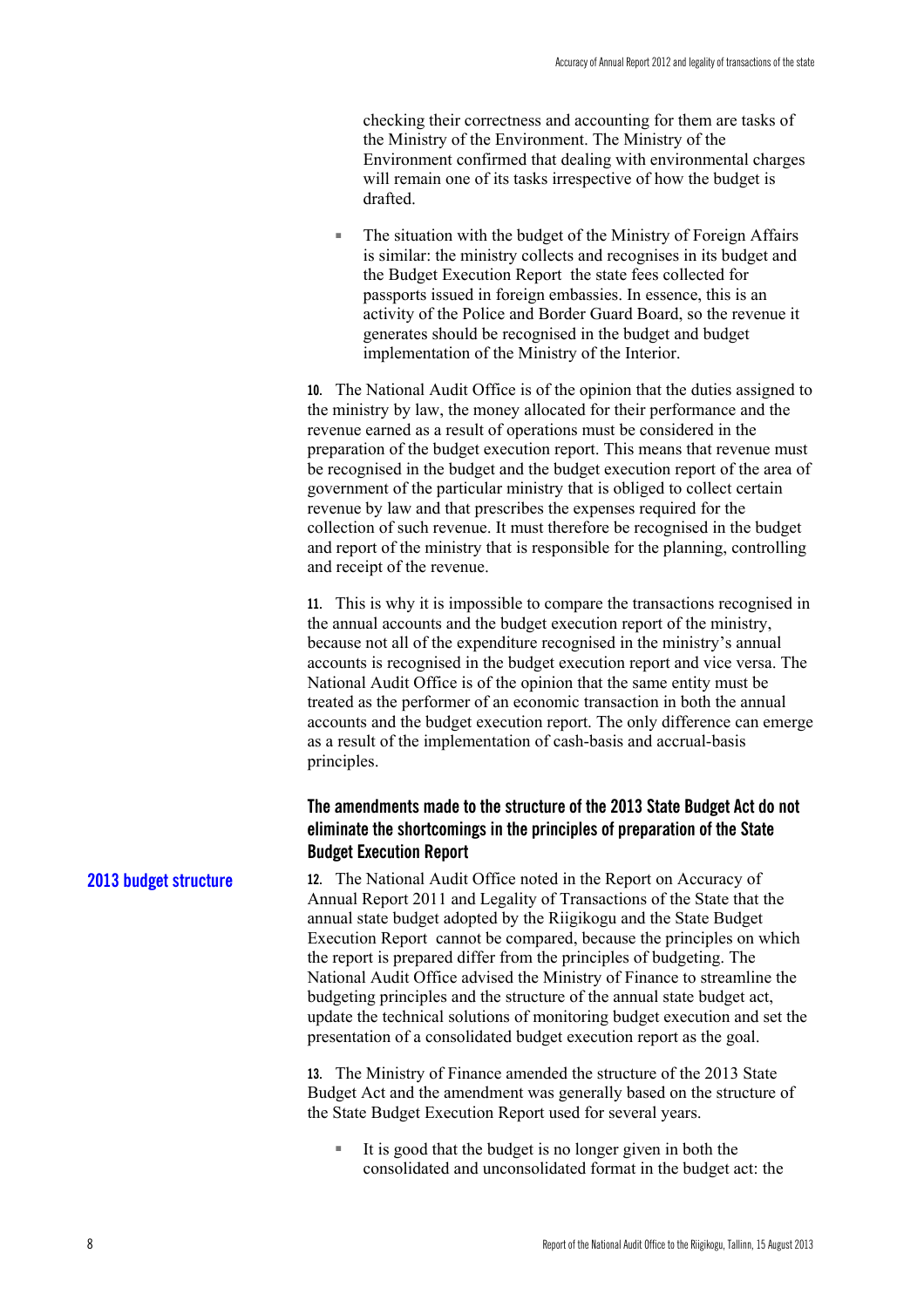budgets of the areas of government of ministries are given in unconsolidated format and the total budget of the state is given in consolidated format.

- Transferable taxes (i.e. the revenue that an agency collects but does not use in its own activities and transfers to other agencies) are distinguished better than before.
- The division of revenue and expenditure is no longer highlighted by the source of financing: codes are used to mark the sources. However, this means that the State Budget Act is even less transparent and the reader must know the budget classification codes in order to understand it. This solution decreases the readability of the state budget.

**14.** Also, the level of detail of the expenditure given in the State Budget Act has been reduced by the amendment: in the state budget acts for earlier years, expenditure was distinguished by purpose (appropriation for child welfare, appropriation for religious associations etc. being distinguished in the budget for 2010), but this has gradually been abandoned in recent years and the separate purpose was only noted for a few expenses in the 2012 state budget.

**15.** Although this manner of presentation allows the Government of the Republic to react flexibly if the need to use budget money changes, it also curbs the possibilities of the Riigikogu to inspect the preparation and implementation of the budget.

**16. Suggestion made by the National Audit Office to the Minister of**  Finance**:** continue streamlining the principles of budgeting to guarantee transparency and clarity by eliminating the omissions highlighted in this and previous reports, including

- review the manner of presentation of the State Budget Execution Report, add a separate column about the budget of the expenditure transferred from the previous year to the report and highlight the amount of the expenses incurred for the transferred money next to the actual implementation of the budget;
- plan the revenue and expenditure in the budget for the ministries to whose main activities they relate and report on the implementation of this by the same ministry.

**Response of the Minister of Finance:** Similar to the National Audit Office we also consider it important to continue improving the transparency and comprehensibility of the budget and its implementation report (which is why the budget act is being presented in amended format starting from 2013).

The initial and final budgets are presented in the Budget Execution Report. The budget of the expenditure transferred from the previous year is also included in the final report. If we submitted an additional column just for the budgets transferred from the previous year, it would raise the question as to why other budget adjustments which change the initial budget in comparison to the final one are not separately highlighted (e.g. supplementary budget). Such an additional column would make the

#### **Did you know that**

since the 2011 state budget, the recognition of expenditure in the state budget is no longer as detailed as before, but most of the expenditure was distinguished by the specific activities and tasks for which they had been allocated.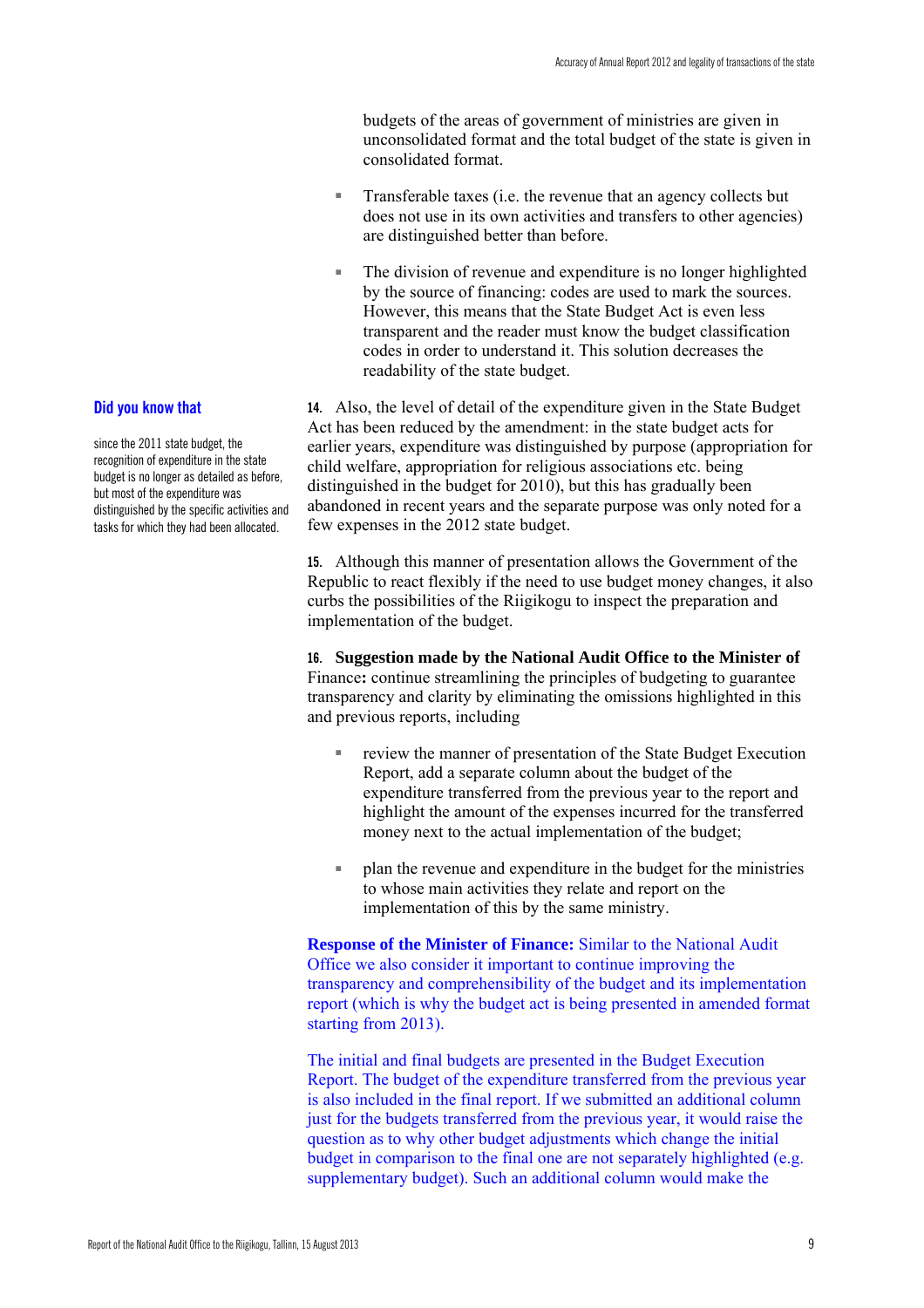Budget Execution Report longer, but the additional information it provided would be limited. Also, the budget of the expenditure transferred from the previous year can be found in the report for the previous year. This is why we do not consider the separate presentation of the budget transferred from the previous year to be necessary.

The budget of the transferred expenditure is used up first of all, which is why we do not consider it necessary to distinguish the actual use of the budget of transferred expenditure. The budget transferred from the previous year was opened in the State Treasury just a couple of years ago (so-called source code 99), which is why it had to be separately used. This created additional technical work for accountants, but provided no added value in guaranteeing budget discipline. This is why the requirement to use the budget transferred from the previous year separately was abandoned last year.

The recommendations of the National Audit Office have been largely considered since 2013 due to the amended structure of the State Budget Act. One of the goals of amending the structure of the State Budget Act was to plan a cash-based budget in such a manner that it would comply with the actual movement of money between agencies. Otherwise, guaranteeing control over the implementation of a cash-based budget would be impossible.

#### **Budget planning in ministries has improved**

#### **Budget planning**

**Capital lease** is a lease where all significant risks and benefits related to the ownership of the asset in question are transferred to the lessee. Ownership may but need not eventually transfer.

#### **Long-term payable** is a debt

- which emerged as a result of a past event
- release from which is likely to require giving up resources in the future, and
- which will be repaid over a period that is longer than one year.

**Financing transaction** is a transaction aimed at covering the difference between state budget revenue and expenditure, which recognises changes in financial assets and liabilities. Financial assets are deposits, loans granted, securities purchased and other similar assets. Liabilities are loans taken, securities issued and other similar liabilities.

**17.** The National Audit Office is of the opinion that the planning and use of the budget in ministries and the agencies in their areas of government has improved. Similar to the audits carried out in previous years, the results of the financial audits performed by the National Audit Office for 2012 also indicated that the principles of the State Budget Act are still being erred against when long-term lease contracts are entered into.

**18.** The State Budget Act prohibits state agencies from taking out loans, using capital leases and entering into other long-term liabilities. This is only permitted if prescribed in the annual state budget. If a state agency wishes to perform such transactions and enter into contracts, the payments to be made within the scope of long-term contracts must be planned as financing transactions when the annual budget is drafted. Otherwise, the performance of such transactions is in contravention of the State Budget Act.

**19.** The audit of the National Audit Office revealed that in recent years, entering into long-term lease contracts that cannot be terminated has become widespread, which means that state agencies cannot terminate the contracts early without having to pay all of the outstanding lease payments, the residual value of the leased object upon the expiry of the lease contract and the financing costs to the lessor. The Unconsolidated Annual Report of the State (Note 30) indicates that the state's lease obligations that cannot be terminated total 296 million euros.

**20.** The National Audit Office finds that the annual payments that must be made under lease contracts that cannot be terminated must be included among financing transactions in budget drafting. These contracts may not be entered into, unless otherwise provided for in the State Budget Act. Since such contracts are not normally (i.e. according to past practice)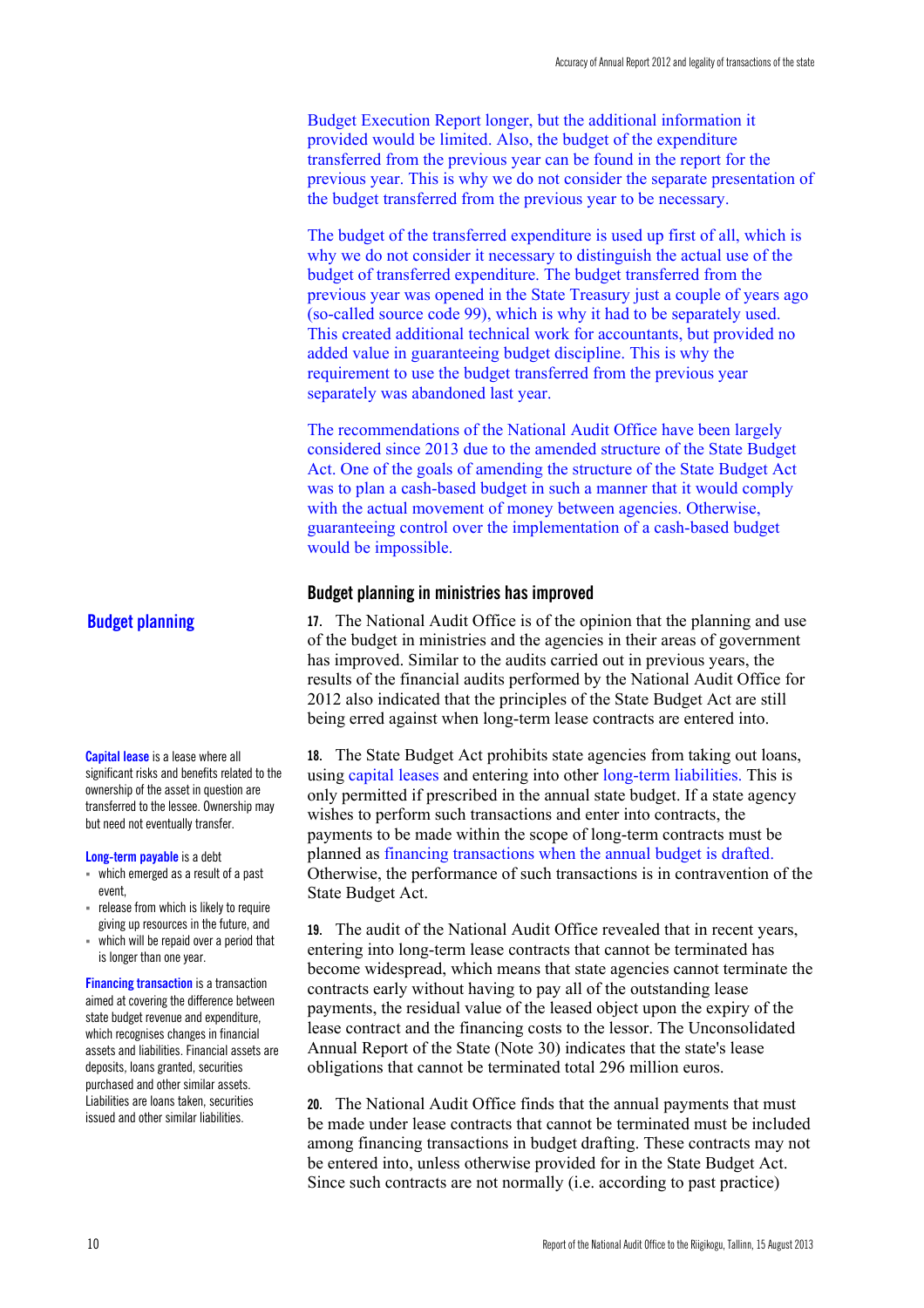terminated early, it is important that the long-term obligations assumed with these contracts are clearly distinguished in the budget.

**21.** As the National Audit Office already wrote in its audit report for the last two years, the omissions in budgeting are probably caused by insufficient analysis in the planning stage and unclear budgeting (incl. budget amendment) principles.

**22.** The National Audit Office advised the Minister of Finance that the content of financing transactions must be specified in the annual directive on the terms and deadline for drafting the budgets of ministries. The National Audit Office also advised distinguishing the money required to service lease contracts that cannot be terminated in the budget, and to permit entry into such contracts only if money is allocated for this purpose in the budget. The Minister of Finance agreed with the proposals of the National Audit Office and promised to define the term 'lease contracts that cannot be terminated' in the guidelines on the use of the budget classification that will be prepared in 2012, and establish rules for planning funds in the state budget for these contracts from 2014. However, this has not been done: a new Draft State Budget Base Act has been prepared instead (see art. 23-28).

### **Amendment of the State Budget Base Act is expected to eliminate omissions in the previous act**

**23.** The Ministry of Finance is preparing the new Draft State Budget Base Act, i.e. the State Budget Act, whose goal according to the explanatory memorandum of the act is to create a legal basis and establish the principal requirements that guarantee the economic and financial sustainability of Estonia. The draft should establish the requirements for different budget fields and define the terms and principles of budgeting. By the time this report was prepared, the draft had been introduced to the Government of the Republic and sent on the approval round. The National Audit Office reviewed the draft submitted for approval on 3 July 2013. **New State Budget Base Act** 

> **24.** The National Audit Office submitted its full opinion on the draft act on 9 July 2013. Irrespective of this we find that the following problems must be resolved as a result of the preparation of the new State Budget Base Act.

**25.** One of the most common errors detected by the National Audit Office during the annual financial audits is the assumption of long-term obligations with lease contracts which are not planned as financial transactions in budget drafting. Pursuant to the State Budget Act, state agencies are currently prohibited from entering into long-term obligations that last for more than one fiscal year if the relevant expense is not prescribed in the annual budget act.

**26.** The Draft State Budget Act, however, permits the use of capital leases if this is prescribed in the state budget. No rules are established in regard to other long-term obligations assumed with lease contracts (e.g. operating lease contracts that cannot be terminated). The National Audit Office is of the opinion that the updated regulation does not reduce potential future mistakes in the assumption of long-term obligations.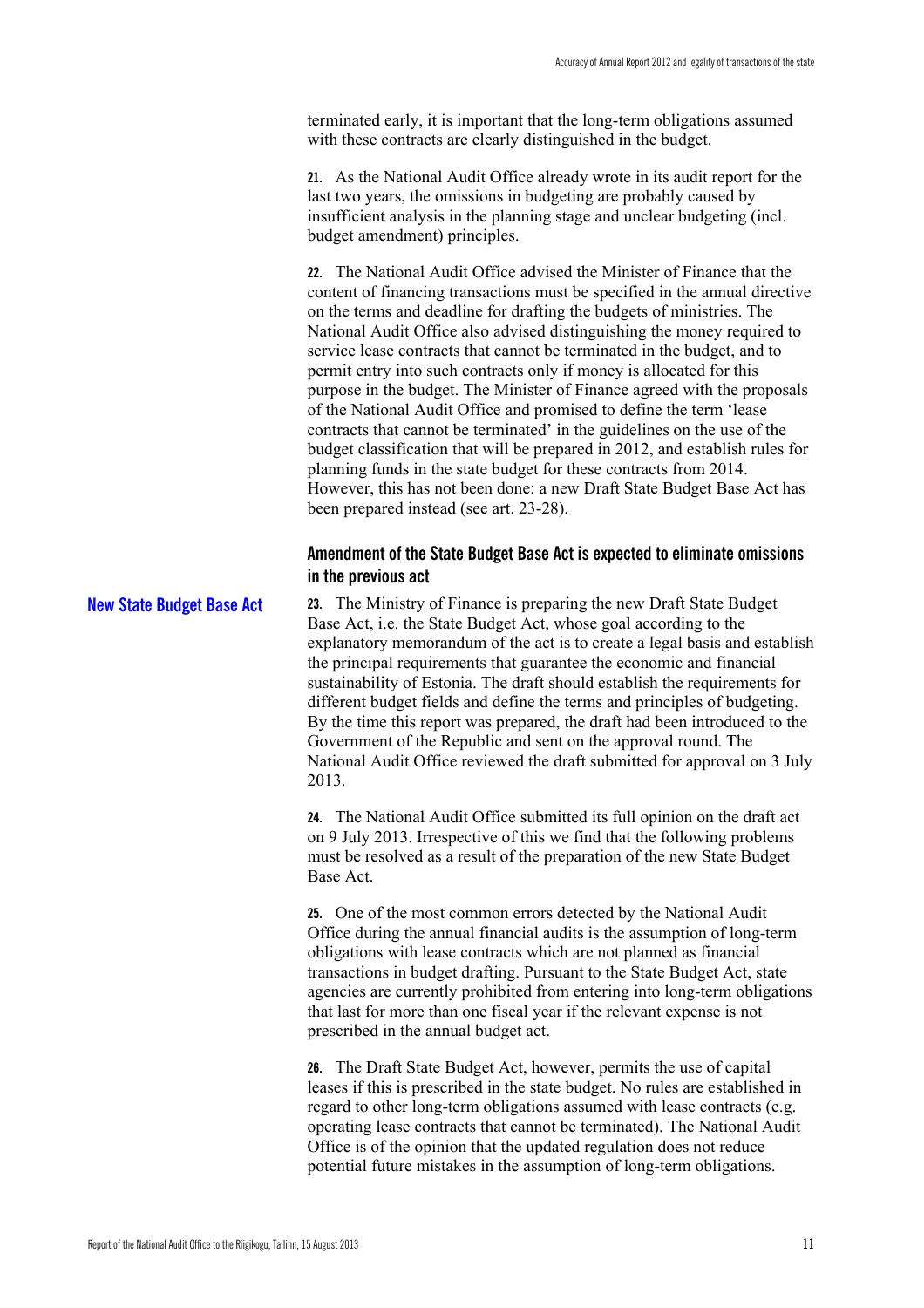**27.** Also, a common problem in previous years has been the planning of expenditure incurred on the account of revenue earned from economic activities – the amount of this revenue is consistently underestimated in some ministries during budget planning. Failure to consider all of the revenue earned in budget drafting means that the relevant expenditure is also not considered and this creates fertile ground for the impractical use of the revenue earned. The 2012 State Budget Act states that government agencies have the right to use the money received from economic activities according to the actual receipt of the money and the planned economic content. If the amount of revenue received is planned in the Annual State Budget Act as being smaller than the actual amount, the amounts received in excess of the planned amount have no economic content. The Draft State Budget Act does not contain detailed regulation of the payment of expenditure from the revenue received from economic activities.

**28.** The National Audit Office hopes that the amendment of the State Budget Act will create the pre-requisites for a single budget planning framework which helps coordinate budget drafting and activity planning better.

#### **There are omissions in the acquisition of assets and the organisation of their use**

**29.** The auditors of the National Audit Office inspected the acquisition and transfer of assets in ministries and agencies in their areas of government, and reviewed contracts for granting use of state assets. Compliance with the Public Procurement Act was also inspected in addition to adherence to the State Assets Act. The observations made about compliance with the Public Procurement Act are given in articles 51-61 of this audit report. **Acquisition and use of assets in ministries** 

**30.** Since 2001, constitutional institutions, the Government Office and ministries with agencies in their area of government have transferred large quantities of fixed assets required and not required for main activities to Riigi Kinnisvara AS, which has reduced the quantity of assets under management in the ministries. The observations made about the transfer of real property to RKAS are given in articles 40-50 of this audit report.

**31.** As a result of auditing the transactions carried out with assets, the auditors of the National Audit Office found omissions in the contracts entered into for the use of the Road Administration's quarries and for granting use of the residential premises of the Defence Forces.

**■** Pursuant to the regulation of the Government of the Republic<sup>1</sup> use of a registered immovable for mining mineral uses is granted by way of a lease, the establishment of a usufruct or the right of superficies. Analysis of the contracts selected as a result of the audit activities revealed that the Road Administration had also granted use of mines in a manner not permitted by said regulation, i.e. with authorisation contracts or contracts for sale of

<sup>&</sup>lt;sup>1</sup> Procedure for Granting a Registered Immovable Belonging to the State for Mining Mineral Resources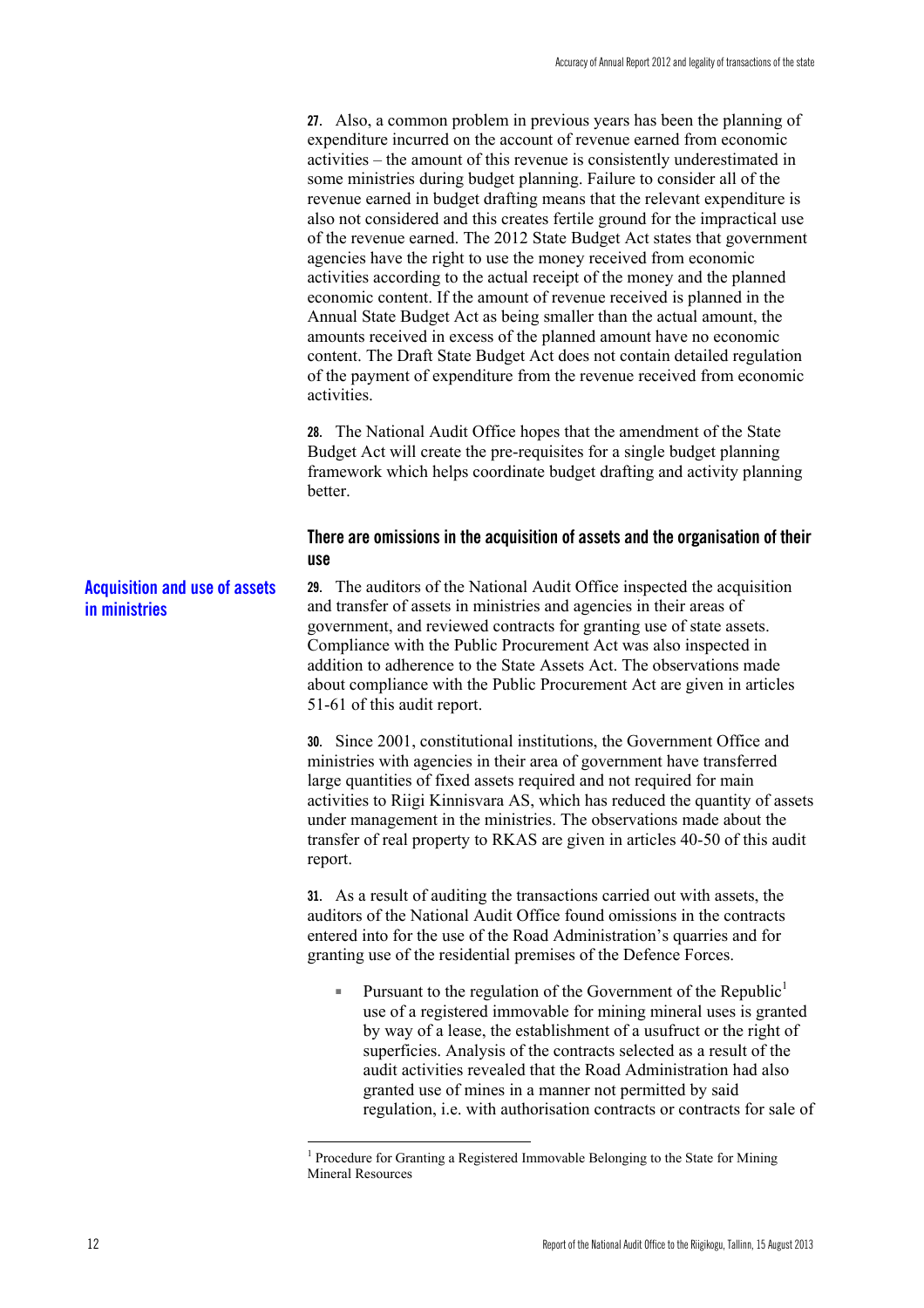mined ore. It was also revealed that the terms and conditions required in the same regulation had not been included in all of the analysed contracts. For example, it had entered into a contract under which the Road Administration, not the user of the quarry, was obliged to recondition the quarry after the expiry of the contracts; and contracts where liability for failure to perform the contract or the Road Administration's right to amend the charges arising from the contract had not been defined. The Road Administration had also not exercised the right to amend the amount of the charge for granting use of a registered immovable for mining mineral resources, proceeding from the changed taxationrate. The National Audit Office is of the opinion that this is an infringement of the law, because contracts have been entered into that create obligations for the state that should not be created, and the profit the state could earn from granting use of the asset has not been increased either.

■ The Defence Forces have apartmentsto guarantee temporary places of residence for servicemen dispatched to new locations. The Military Service Act and the Dwellings Act grant servicemen in active service and former servicemen who as at 1 July 2002 had served in the Defence Forces for 10 years the basis to use apartments belonging to the Defence Forces. However, in addition to servicemen in active service and former servicemen, the residential premises belonging to the Defence Forces are also used by people who have no legal basis for doing so: there were 79 such persons as at 31 December 2012. The audit revealed that the establishedrent was lower than the market conditions and that those who have no legal basis for using the apartments pay rent at the same rate. The Defence Forces explained that the rent price of apartments is determined according to the rent limits established in Regulation 464 of the Minister of Defence of 16 December 2010. The National Audit Office is of the opinion that renting apartments provided by the employer to those who have no legal right to such accommodation on conditions that are more favourable than the market conditions is not justified. This is a breach of the principles of the State Assets Act, because the profit that could be made from renting has not been increased in transactions with state assets.

**32.** In addition to the above, auditors from the National Audit Office participated in the stocktaking organised by ministries on a random basis. They reviewed the procedures that regulate stocktaking and the documents of the stocktaking organised at the end of 2012. As a result of this, the auditors found omissions in the established procedures (in the Ministry of Culture), the organisation of stocktakes (in the Ministry of Culture, the Ministry of Social Affairs and the Ministry of Defence) and documentation (in the Ministry of Social Affairs).

#### **Compliance with state asset management principles was not considered when a loan was given to Estonian Air**

**33.** On 13 December 2012 the Government of the Republic issued an order containing a decision to allocate 8.3 million euros from the Government's ownership reform reserve fund to AS Estonian Air as a

### **Loan to AS Estonian Air**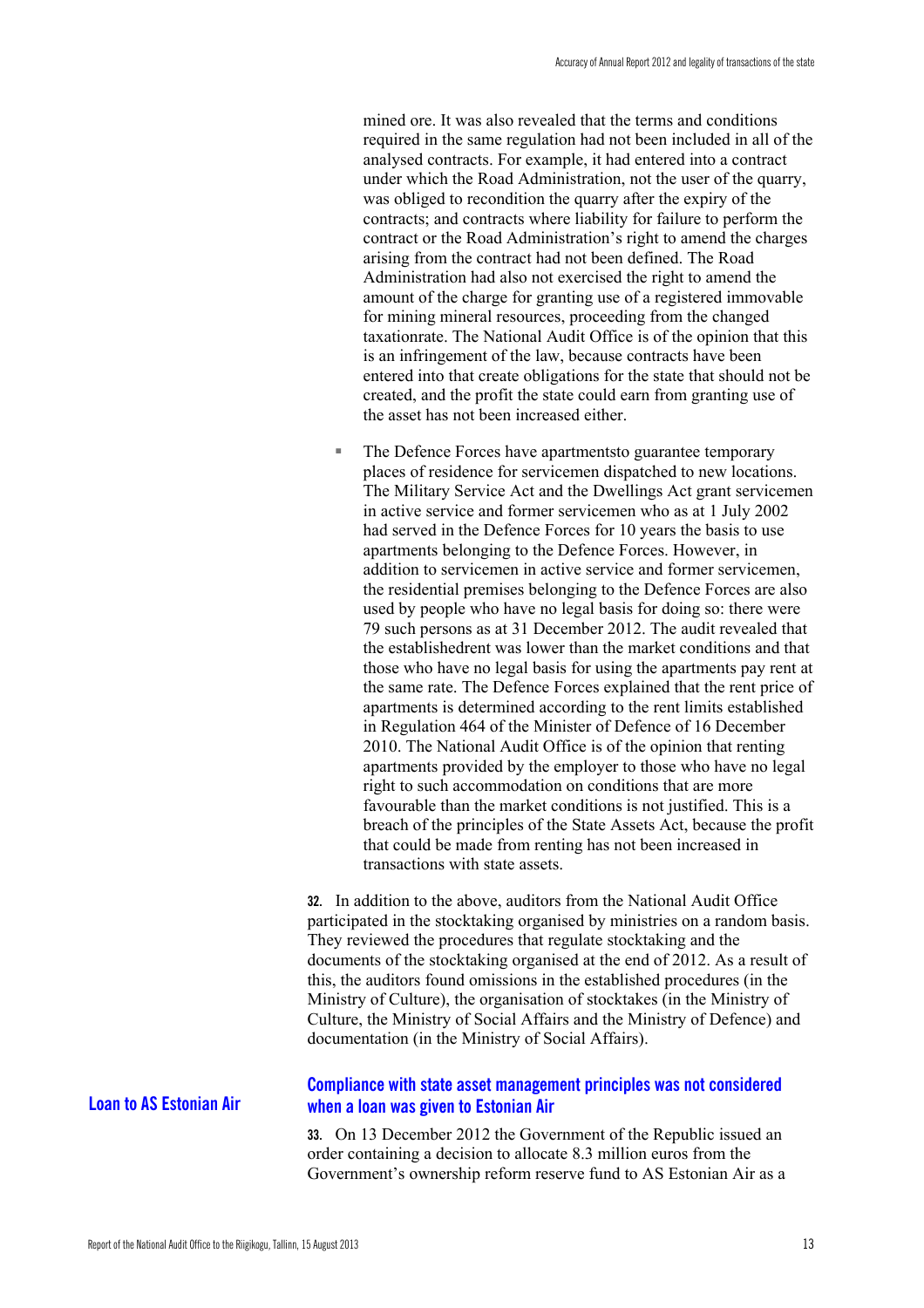loan for guaranteeing air service to hubs important to Estonia, thereby contributing to the development of business and the creation of the environment and conditions required therefor.

**34.** The first part of the loan (793,000 euros) was paid out on 20 December 2012. The remainder of the loan amount was paid out to the company in two parts: 3 million euros on 18 January 2013 and 4.507 million euros on 11 February 2013.

**35.** In addition to the 8.3 million euros, the Government of the Republic decided to lend AS Estonian Air 16.6 million euros with its order issued on 28 February 2013 and another 12.1 million euros with its order dated 2 May 2013. The first of these amounts was paid out on 5 March 2013, but the other amount had not been paid out by the time this report was prepared.

**36.** As at the balance sheet date (31 December 2012), the Ministry of Finance decided to recognise the amount of 793,000 euros paid out to AS Estonian Air as a loan in 2012 as a doubtful receivable based on the principle of conservative accounting. The reasons why the debt was declared doubtful are the following:

- The company is in financial difficulties and a restructuring plan is being prepared, which requires a large injection of money from the state.
- State aid approval by the European Commission is a pre-requisite for the restructuring plan, but the receipt of this approval is questionable. If approval is not received, the company must repay the loans to the state, which would bankrupt it.
- The company will probably be unable to repay the loan granted by the state when due using its own cash flow and therefore requires an increase of its share capital on the basis of the restructuring plan, which cannot be done until state aid approval is granted.
- Banks will not lend to the company.

**37.** The certified auditor of AS Estonian Air refused to express an opinion on the company's 2012 annual accounts, because it was impossible to obtain sufficiently relevant evidence to form an opinion. Namely, the auditor had no reassurance about the continuation of the company's operations, which was the basis for the preparation of the annual report.

**38.** The National Audit Office is of the opinion that recognising the loan as a doubtful debt in accounting is justified and correct. The ownership reform reserve fund is part of the state's reserves and it is therefore an asset of the state. The State Assets Act stipulates that state assets must be managed economically and that transactions which cause damage must be avoided.

**39.** The National Audit Office is of the opinion that the circumstances under which the loan was declared to be a doubtful debt were known before the additional loan was granted, which means that the principles of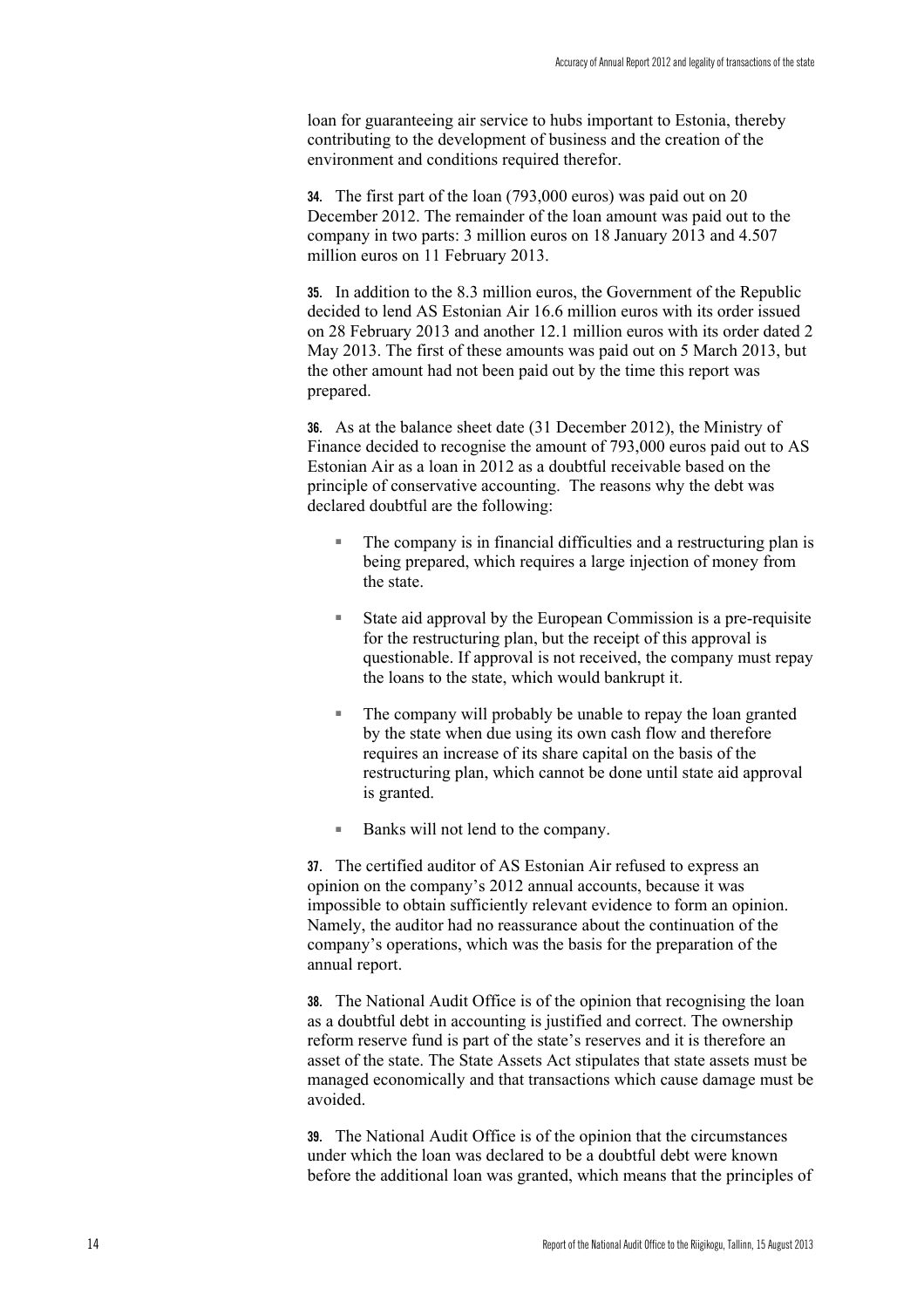the State Assets Act were not considered when further loans were granted from the ownership reform reserve fund of the Government of the Republic.

#### **Transferring state assets to Riigi Kinnisvara AS increases the burden on the state budget**

**40.** Appointing Riigi Kinnisvara AS as the provider of property services to the state was discussed at a Cabinet meeting held on 18 February 2010. The managers of state assets were required to transfer the general-purpose built-up registered immovables under their management to RKAS on the basis of agreed lists by 30 June 2011, while special-purpose registered immovables had to be transferred by 31 December 2012. As suggested by the Minister of Finance, RKAS had to guarantee that the assets that remained in the use of state agencies would be managed within the scope of current budgetary funds and that the use of premises and the property portfolio would be optimised within two years of taking over the assets. The minister's requirement applied to general-purpose property until 31 December 2012 and it will apply to special purpose property until 31 December 2014, unless investment obligations are assumed in regard to the object of contract before that date. **Analysis of impact of increase in rent prices** 

> **41.** A significant quantity of property required for the principal activities of ministries was transferred to RKAS in 2011 and 2012 and new lease contracts were entered into with RKAS. The state's rent expenses as a whole have not increased significantly, because on 18 February 2010 the Minister of Finance suggested at the Cabinet meeting that no rent would generally be paid to RKAS within two years of the transfer of property to RKAS and that only the direct costs related to the use of buildings (e.g. utilities) would be covered.

**42.** This means that the expenses of property maintenance did not increase significantly for ministries in the state budget during the period. From 2013 ministries will have to allocate money for a transfer to rent that corresponds to market conditions. If the transferred buildings are renovated, ministries will also have to consider the added capital component in their budgets once two years has passed from the transfer of property.

#### **Did you know that**

**The increase in the rent price payable to RKAS** is related to the circumstance that depreciation on the property that was not recognised in the rent price before as well as the other expenses that were directly or indirectly related to property management are now included in the price.

**43.** The state budget strategy for 2014-2017 was discussed at the Cabinet meeting in April this year. The materials of the Cabinet indicated that the rent expenses of ministries are growing considerably. Rent and lease payments comprise 38% of the management expenses of registered immovables, buildings and premises in the last three years (totalling 29.8 million euros in 2012), but this percentage will start growing in the coming years in relation to the assets transferred to RKAS. According to the forecast submitted by RKAS, the amount spent on rent will be 40.5 million euros in 2013; 59.8 million euros in 2014; 64.9 million euros in 2015; 69.2 million euros in 2016; and 79.2 million euros in 2017. This means that in the next four years, rent expenses will probably more than double. It was decided at the Cabinet meeting that the Government would discuss finding sources to cover the rent payable to RKAS following the completion of the summer economic forecast and that ministers would be expected to make proposals about finding additional sources of cover that had a long-lasting impact.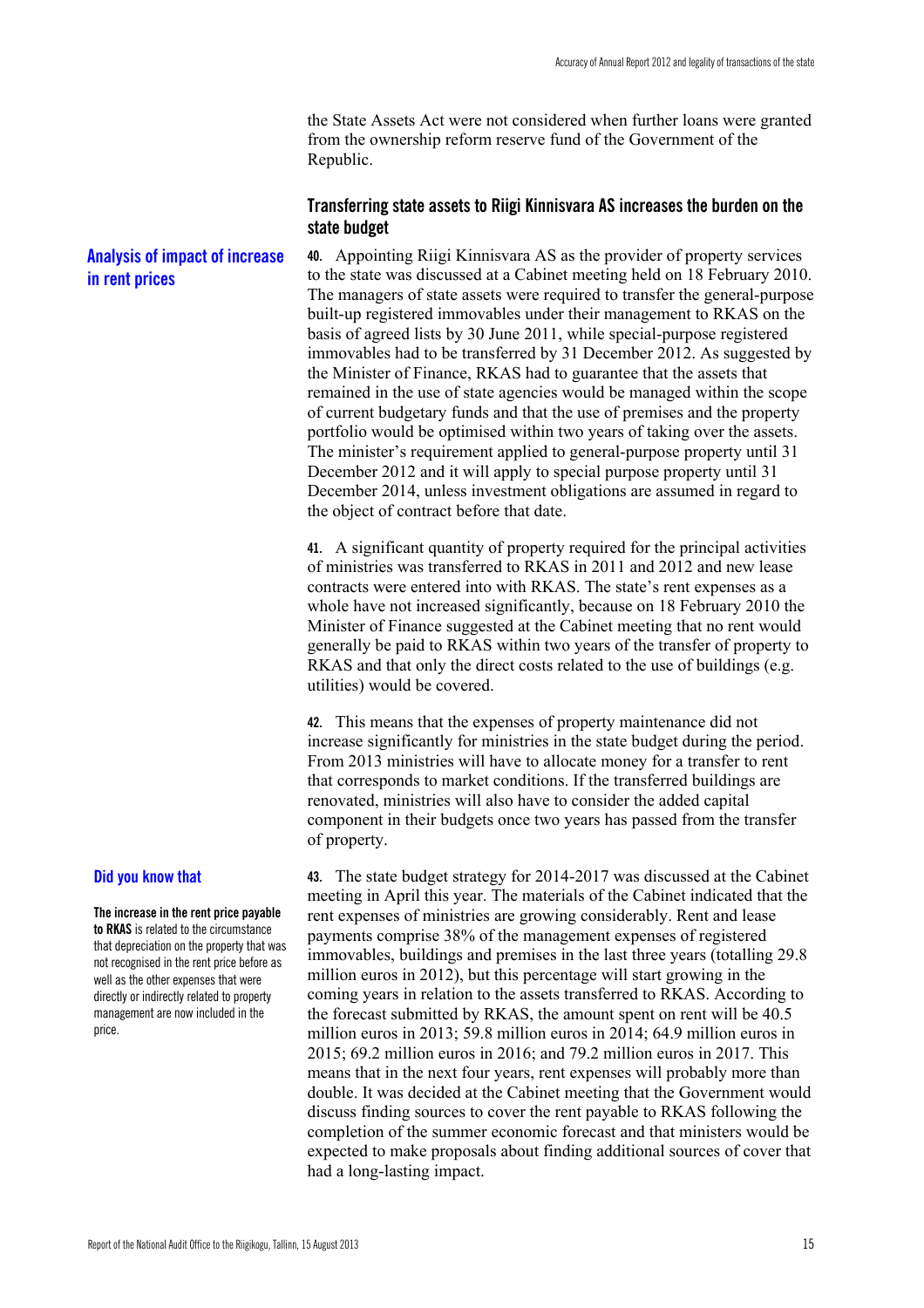**44.** The ministries explained to the National Audit Office that the expenses associated with the use of the property they need for their principal activities are increasing, although they have given up assets that the state does not need for its principal activities, i.e. they have optimised their need for premises. For example:

- 102 of the objects transferred to RKAS by the Ministry of Social Affairs as at 31 December 2012 will be necessary in future (i.e. a lease contract for their use has been entered into with RKAS) while 175 of them are unnecessary. According to the ministry's forecast for 2014 the expenses related to the properties in its use will increase by *ca.* 10 million euros.
- The Ministry of Culture has entered into a lease contract with RKAS for the further use of 16 of the 21 objects it transferred and decided that it does not need the remaining 5 objects for its further activities. According to the ministry's forecast for 2014 the expenses related to the properties in its use will increase by *ca.* 3.3 million euros.

**45.** This means that despite the activities of the ministries in the optimisation of their premises and having given up the premises they do not need, both the ministries and the state as a whole must accept that rent expenses will grow significantly in the coming years. The state budget strategy approved in spring does not specify the sources from which the money to cover the increase in rent prices will be found. As RKAS is a public undertaking, it is impossible for the Ministry of Finance to influence its pricing to a significant extent or for the state to manage the changes in rent expenses in the state budget.

**46.** According to the agreements made by the Cabinet, the ministries will transfer their properties to RKAS and the share capital of RKAS will be increased by the value of the properties by way of a non-monetary contribution. The transfer of assets really took off in 2011. The overview given to the supervisory board of RKAS in April 2013 indicated that 345 objects with  $209,700 \text{ m}^2$  of net closed space were transferred to RKAS in 2012 alone, 75% of which is needed by the state for the provision of public services. The Ministry of Justice and the Ministry of Finance have transferred their assets to RKAS in full. The Ministry of the Interior had transferred 73% of its assets as at 31 December 2012. The Ministry of Culture has also started transferring its assets. **Revaluation of asset transfer**

> **47.** Riigi Kinnisvara AS has ordered expert valuation of the assets for the purposes of the non-monetary transfer of the registered immovables. The expert has not proceeded from the actual purpose for which the asset is used, even in cases where the transferor of the assets needs them for the provision of public services in future, but instead has valued it from the possible alternative purpose of use of the assets. In such cases the assets have been revalued as a result of the expert valuation report and recognised in the balance sheet of RKAS at the revalued amount. For example:

■ The building of the Võru Rescue Command that was constructed in 2002 and designed for the Rescue Board, which in the opinion of the Ministry of the Interior will also be used as a rescue building in the future, has been revalued as an office, service and

#### **Did you know that**

**optimising the need for premises** is possible in the case of general-purpose properties (office premises etc.), but optimising the need for premises in the case of special-purpose properties (museums, prisons, rescue command etc.) is difficult if not impossible.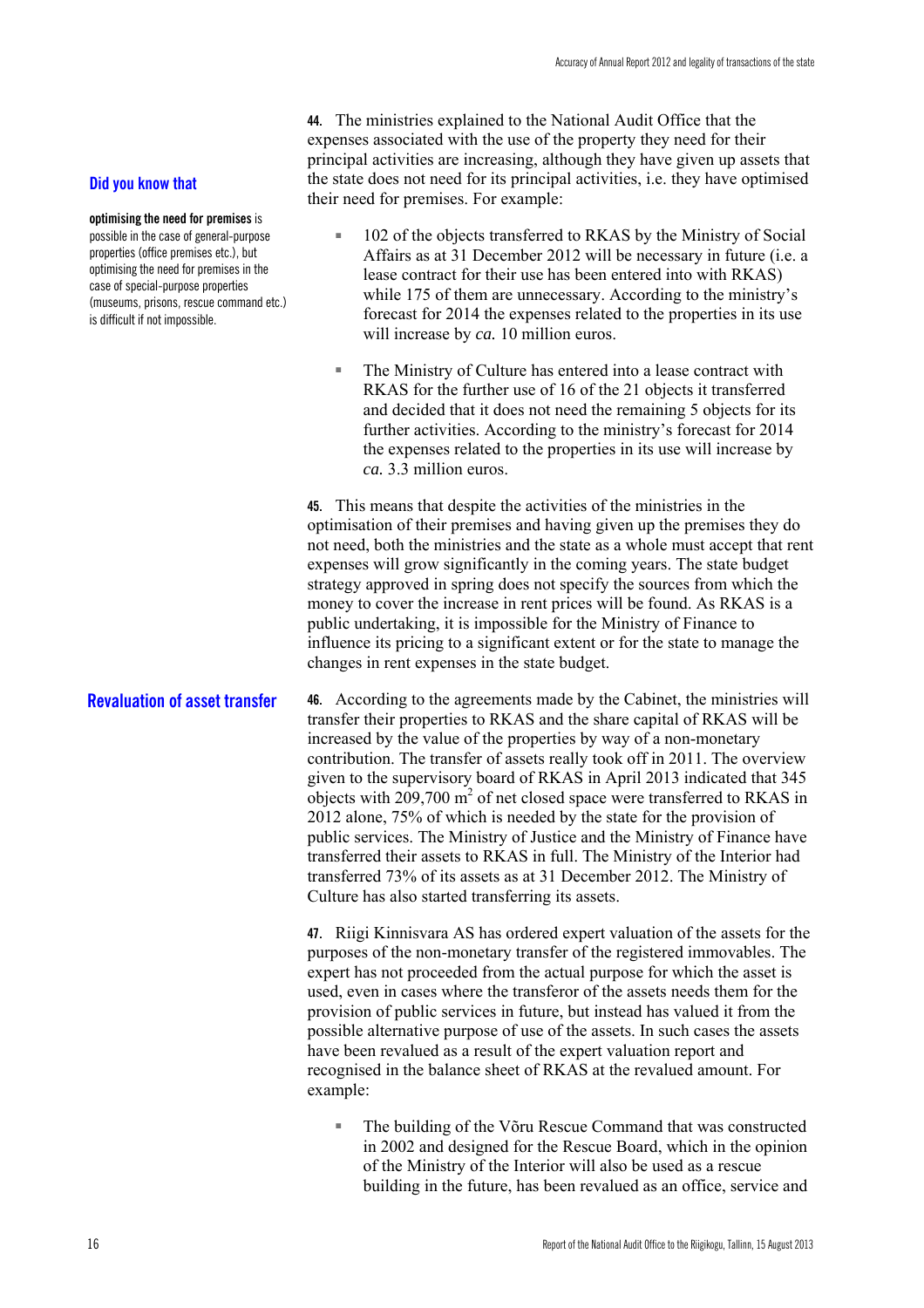warehouse building from the aspect of alternative use. As a result of this the book value of the building, which was 1.07 million euros, was revalued as 170,000 euros.

- The building located at Raua 2, Tallinn, which was built for the rescue service in 1938 and where the purpose of land use is national defence land, has been valued by the expert as an alternative office and warehouse building. The book value of the property in the opinion of the expert is therefore 850,000 euros instead of the former 2.13 million.
- Experts have valued museums from the aspect of alternative use as office, trade or service premises. For example, the Pärnu Museum, which was built as a museum in 1896 and reconstructed for EU funds in 2011, was valued from the aspect of alternative commercial use as an office, sales or conference centre. As a result of this the book value of the museum, which was 2.23 million euros, was revalued as 642,000 euros.
- The building of the Tartu Circuit Court, which was constructed as a courthouse in 2002 and which according to the plans of the Ministry of Justice will be used as a courthouse also in the future, was valued as a commercial and office building considering the purpose of use suggested by the expert. As a result of this the book value of the courthouse, which was 6.75 million euros, was revalued as 2.75 million euros.

**48.** As state assets are in many cases designed and built as special purpose assets, and as such assets do not have a market on the basis of which the market price could be found, revaluing the assets on the basis of the market price is not justified. Experts should proceed from the substantive opinions of ministries about the purpose for which the assets are used.

**49.** In the opinion of the National Audit Office, proceeding from alternative purposes of use is not justified in cases where the long-term plans of ministries indicate that the buildings will also be needed for the provision of public services in the future. If the purpose of use does not change, transferring the property cannot impact on its value, as its use for the provision of public services will continue.

#### **50. Recommendations of the National Audit Office to the Minister** of **Finance:**

- explain in the Explanatory Memorandum of the 2014 Draft State Budget and in the State Budget Strategy that will be submitted to the Riigikogu the length of time over which the increase in rent and lease expenses will be financed in the state budget and the activities of Riigi Kinnisvara AS in agreeing on rent and lease terms with the state will be managed.
- steer the activities of Riigi Kinnisvara AS in ordering property valuations from experts in such a manner that the substantive opinions of ministries regarding the intended use of the assets is considered as the basis of the valuations.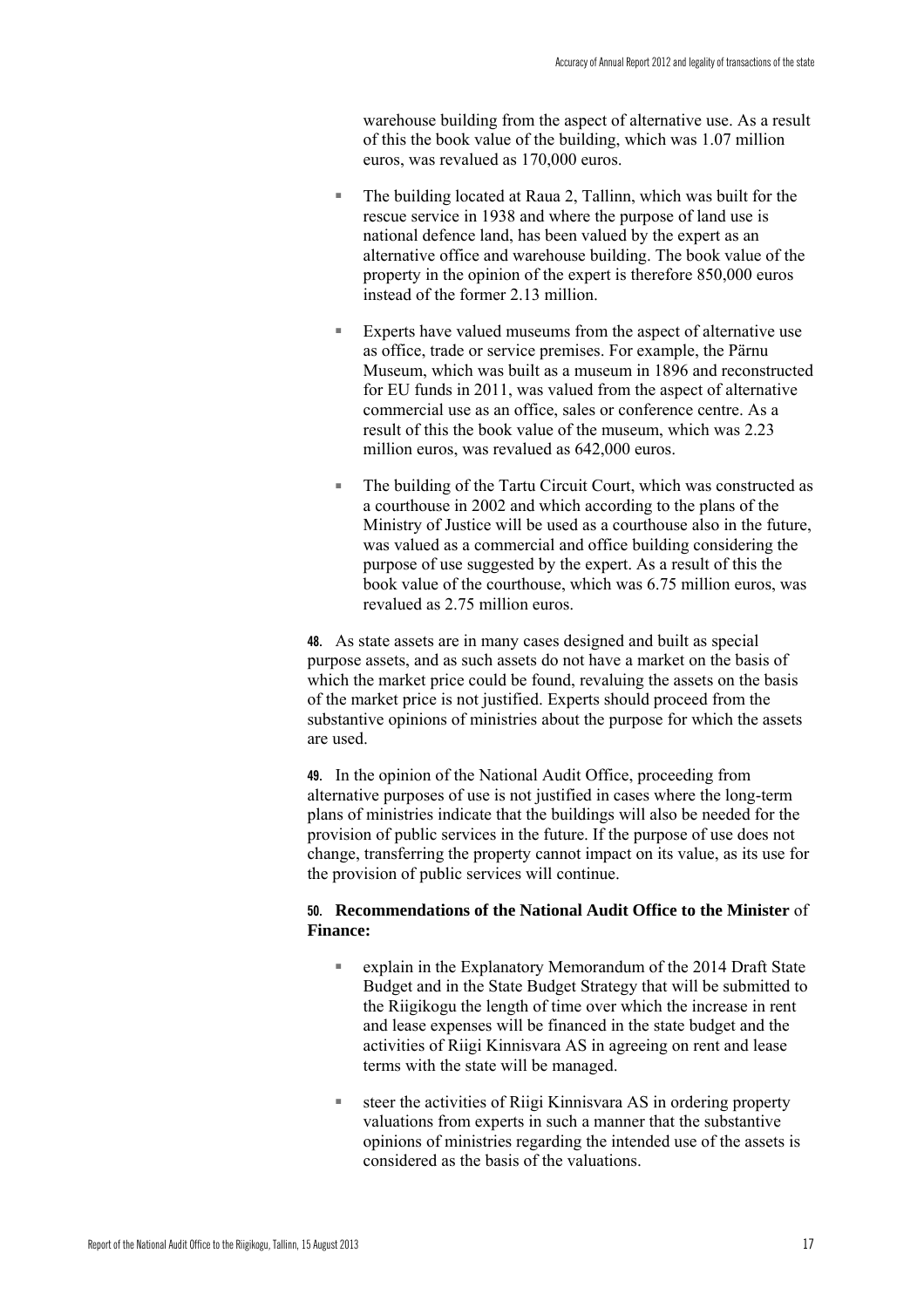**Response of the Minister of Finance:** We would like to point out that the rent expenses of state agencies before the transfer of assets to Riigi Kinnisvara AS (RKAS) are incomparable with the rent expenses that emerge after the transfer. Depreciation and other direct and indirect property management expenses were not recognised in rent expenses before the transfer of assets to RKAS, which the National Audit Office also noted in the draft. This means that the figures presented in the report as well as the performance ("This means that in the next four years, rent expenses will probably more than double") are based on incorrect assumptions and are therefore inadequate. We will submit the relevant explanations about the topic of rent prices in the explanatory memorandum of the draft and in the budget strategy.

Establishing a single set of rules for the state is one of the main tools for managing the expenses related to the properties of the state. This helps to rent premises in a manner that is transparent and comparable, and to efficiently analyse used premises for making necessary management decisions. We are monitoring and analysing the market to see whether the rent requested by RKAS complies with market conditions and plan to continue this activity in the future. This helps the state enter into thoroughly considered and practical lease contracts with RKAS.

**Comment by the National Audit Office.** The National Audit Office obtained the information that rent expenses will double from the materials submitted by the Ministry of Finance to the Cabinet session of the Government of the Republic.

#### **The requirements of the Public Procurement Act have been observed in most state agencies and the state's foundations and public undertakings**

**51.** Similar to the previous year the National Audit Office audited whether the Public Procurement Act had been adhered to in all ministries, constitutional institutions and the Government Office in respect of acquisitions made in 2012.

**52.** The National Audit Office audited the organisation of public procurement in all 84 public undertakings and foundations of the state in a separate audit. The period covered by the audit is 1 January 2011 to 31 May 2012.

**53.** In its audits the National Audit Office focussed on the internal control system that concerns the public procurement procedure, and assessed whether the procurements in certain selected transactions complied with the Public Procurement Act and the internal work procedures of the entities. The National Audit Office also assessed the compliance of the procedures established by all agencies with the Public Procurement Act and analysed the adequacy of the procedures. The National Audit Office checked whether the procurement procedure required by law had been organised, whether the correct type of procedure had been selected and whether the requirements of the internal audit system and the Public Procurement Act had been observed in respect of the audited procurement procedures and simplified procurements.

**54.** The National Audit Office carried out on-site audit activities in nine public undertakings and foundations of the state: Enterprise Estonia, State Real Estate Company, North Estonia Medical Centre, Estonian Post, AS

**Organisation of public procurements in state agencies, foundations and companies** 

#### **Pursuant to the Public Procurement Act effective in 2012, a public procurement**

had to be organised if the expected cost of the procurement contract without VAT was 1) 400,000 euros in the case of a procurement contract for objects and services, and design contests; and 2) 250,000 euros or more in the case of construction works or public works concession.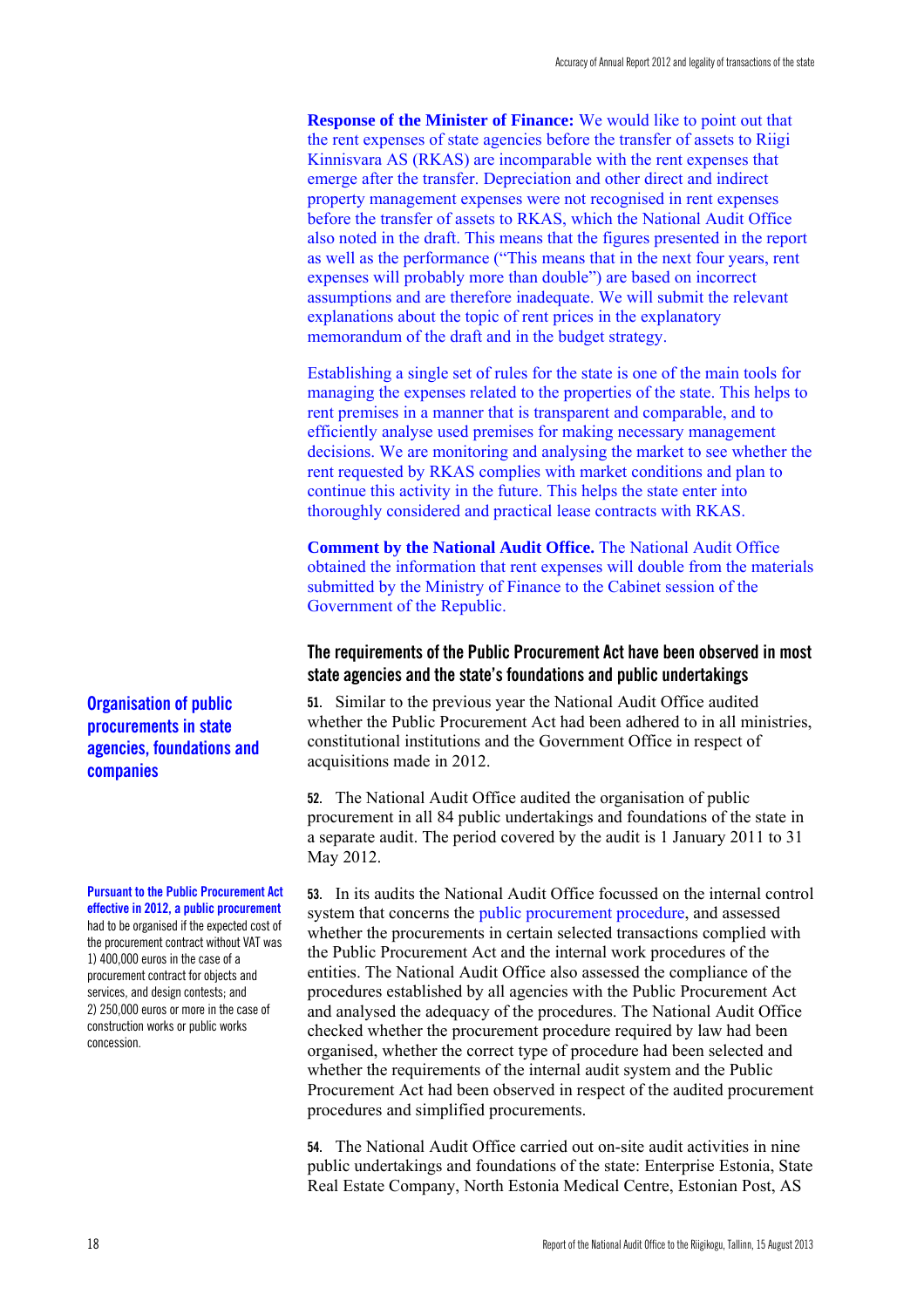Metrosert, Tehvandi Sport Centre, AS Hoolekandeteenused, Viljandi Hospital and Tallinn Airport. Unlike state agencies, the procurement procedures that remained under the public procurement threshold were not audited in them.

**55.** The situation in ministries has improved in comparison to the previous year: the Public Procurement Act had generally been observed in the audited acquisitions, but the auditors also found some breaches.

**56.** The most common errors were as follows:

- No public procurement was organised, although it was required by law. This was found in the Ministry of the Environment, the Ministry of Culture, the Ministry of Finance, the Ministry of the Interior, the Ministry of Economic Affairs and Communications, the Ministry of Agriculture and the public undertakings and foundations Tehvandi Sport Centre, AS Hoolekandeteenused, Viljandi Hospital, Tallinn Airport and AS Vireen. It also included a simplified procurement procedure, which was not initiated with the publication of a notice in the Public Procurement Register. This was found in the Ministry of Culture, the Ministry of Agriculture, the Government Office, the Ministry of Defence, the Ministry of the Interior and the Ministry of Economic Affairs and Communications.
- The procurement procedure was not documented as required, misleading information was given in the Public Procurement Register, no written contract was entered into or contracts were entered into under terms and conditions different from those published in the register. This was found in the Ministry of Agriculture and the following public undertakings and foundations: North Estonia Medical Centre, Viljandi Hospital and AS Hoolekandeteenused.
- Public procurement reports were not submitted or they were submittedwith delays. This was found in the Ministry of Education and Research, the Ministry of Defence, the Ministry of Economic Affairs and Communications, the Ministry of Culture, the Ministry of Agriculture, the Ministry of Finance, the Government Office, the Ministry of the Interior, the Ministry of Social Affairs, the Ministry of Foreign Affairs and the following state public undertakings and foundations: AS Hoolekandeteenused, Enterprise Estonia and North Estonia Medical Centre.
- Procurement plans had not been prepared, they were incomplete or not updated. This was found in the Ministry of Education and Research, the Ministry of Defence, the Ministry of Culture, the Ministry of Economic Affairs and Communications, the Ministry of Agriculture and the Ministry of Finance.

For example, the following data were missing from the procurement plans: estimated cost, type of procurement procedure, start time of procurement and person responsible for procurement. Procurements not included in the procurement plan had also been organised.

#### **Simplified procurement procedure**

starts with the publication of a simplified procurement notice in the register, as stipulated in the Public Procurement Act effective in 2012.

The obligation to organise a simplified procurement generally starts from 10,000 euros in the case of contracts for things and services, and 30,000 euros in the case of procurement of construction works.

**According to the Public Procurement** 

Act valid in 2012, a public procurement report had to be submitted to the Public Procurement Register in the case of purchases of things and services from 10,000 euros and orders for construction works from 30, 000 euros (without VAT) within 20 days of entry into the procurement contract. The annex to the public procurement report had to be submitted after the procurement procedure had come to an end.

**Procurement plan** – the planning document required by the Public Procurement Act, which approves the procurements planned for the fiscal year.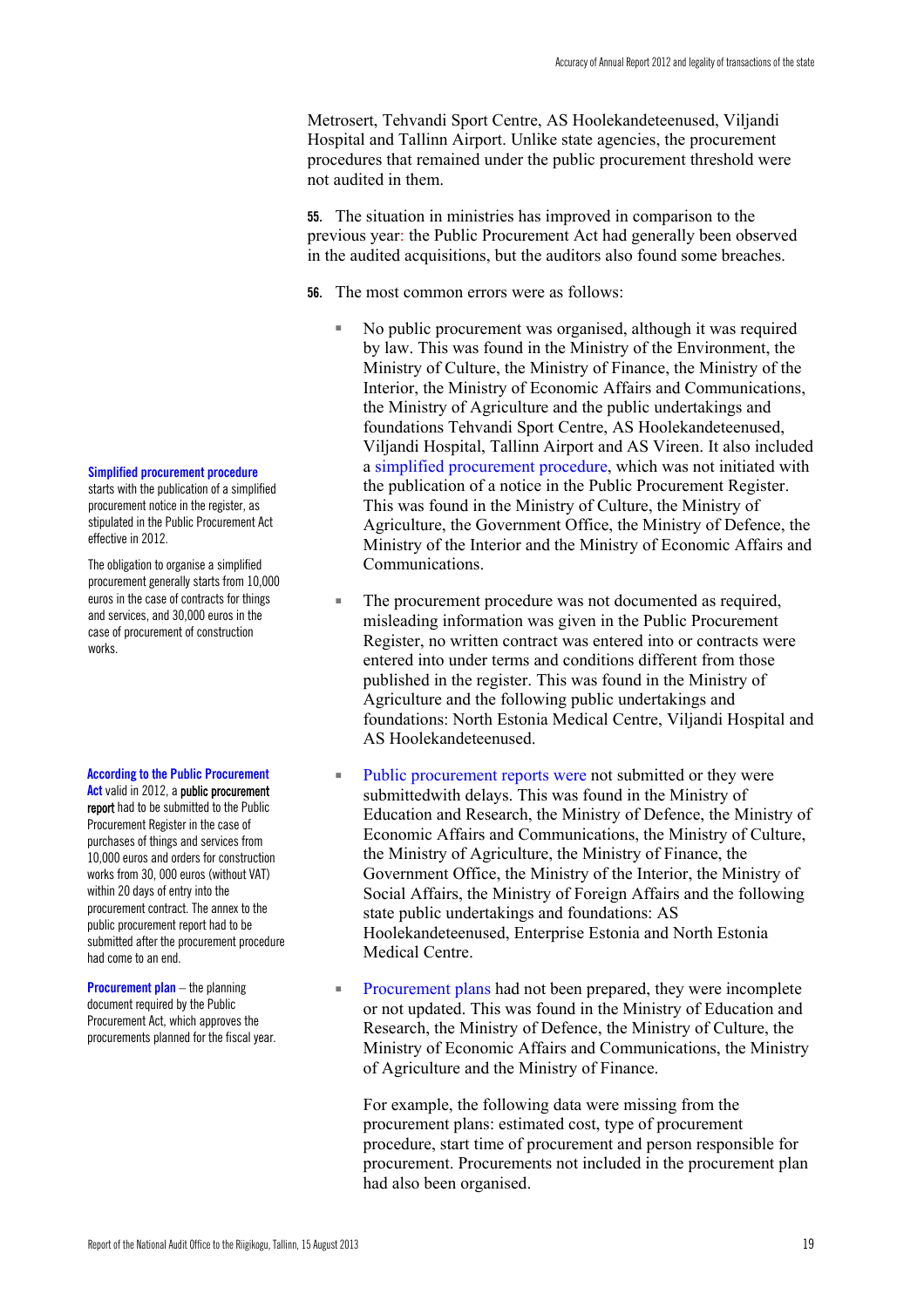#### **The procurement procedure** regulates,

among other things:

- 1) planning of a procurement and preparation and approval of an annual procurement plan;
- 2) appointment of persons responsible for the procurement, incl. for the performance of the procurement contract;
- 3) organisation of procurements below the public procurement threshold; and
- 4) organisation of services ordered by simplified procedure.

#### **Did you know that**

The requirement of the Public Procurement Act which made the establishment of a procurement procedure obligatory for agencies/contracting authorities if the estimated total cost of the public procurements for things and services planned in one fiscal year exceeds 80,000 euros and if the estimated total cost of public procurements for construction works planned for the same period exceeds 500,000 euros entered into force in 2012.

#### **The internal control system** is a

management tool that helps achieve the goals of the agency. This covers the whole process, incl. well-considered organisation of work, rules of conduct, compliance with laws, reporting and control. This is implemented by management as well as staff.

### **Public undertakings as contracting authorities**

No procurement procedure had been prepared, or the procedure was in need of updating. This was found in the agencies of the Ministry of Education and Research, the Ministry of Economic Affairs and Communications, the Ministry of the Environment, the Ministry of Agriculture, the Ministry of Finance, the Ministry of the Interior and the Ministry of Foreign Affairs.

49 of the 84 undertakings and foundations had established internal procurement procedures. However, the National Audit Office found that in 15 of them the procurement procedures were not adequate considering the scale of procurement.

In the procurement procedures assessed as inadequate, the National Audit Office found the most omissions in the organisation of the work of the procurement committee, the transparency of procurement procedures and the organisation of management supervision, and agreeing on procurement activities. The responsibility of the persons engaged in procurement, deadlines or the connection of procurements with the budget had often not been specified.

**57.** The main shortcomings in the organisation of procurements are problems in the interpretation of the act, inconsistent implementation of the act in practice and insufficient experience or capability, especially in the case of smaller contracting authorities.

**58.** Breaches of the Public Procurement Act also indicate weaknesses in procurement planning, processing and the supervision system. The National Audit Office is of the opinion that the development and establishment of public procurement procedures is part of the internal control system, which must be created by the management of the agency and the ministry.

**59.** The Public Procurement Act does not stipulate any requirements for the contracting authority regarding the composition or review of the procurement plan, but the National Audit Office points out that the procurement plan is designed to help the contracting authority plan procurements. When the procurement plan is being prepared, the contracting authority has to think through its future procurements and also assess which procurements must be regarded as a set and which can be done separately, what type of procedure must be used etc. This in turn helps avoid illegal division of purchases into parts or mistakes being made in the selection of the type of procedure. This why the National Audit Office believes that a procurement plan must be sufficiently detailed and up to date.

**60.** The National Audit Office also checked whether all public undertakings had defined themselves as a contracting authority for the purposes of the Public Procurement Act. Five (Estonian Air Navigation Services, KredEx Credit Insurance, Teede Tehnokeskuse AS, AS Eesti Vanglatööstus and AS Eesti Loto) of the 26 undertakings found that they were not contracting authorities for the purposes of the Public Procurement Act.

**61.** As a result of the audit, the National Audit Office concluded that all of the abovementioned undertakings are contracting authorities for the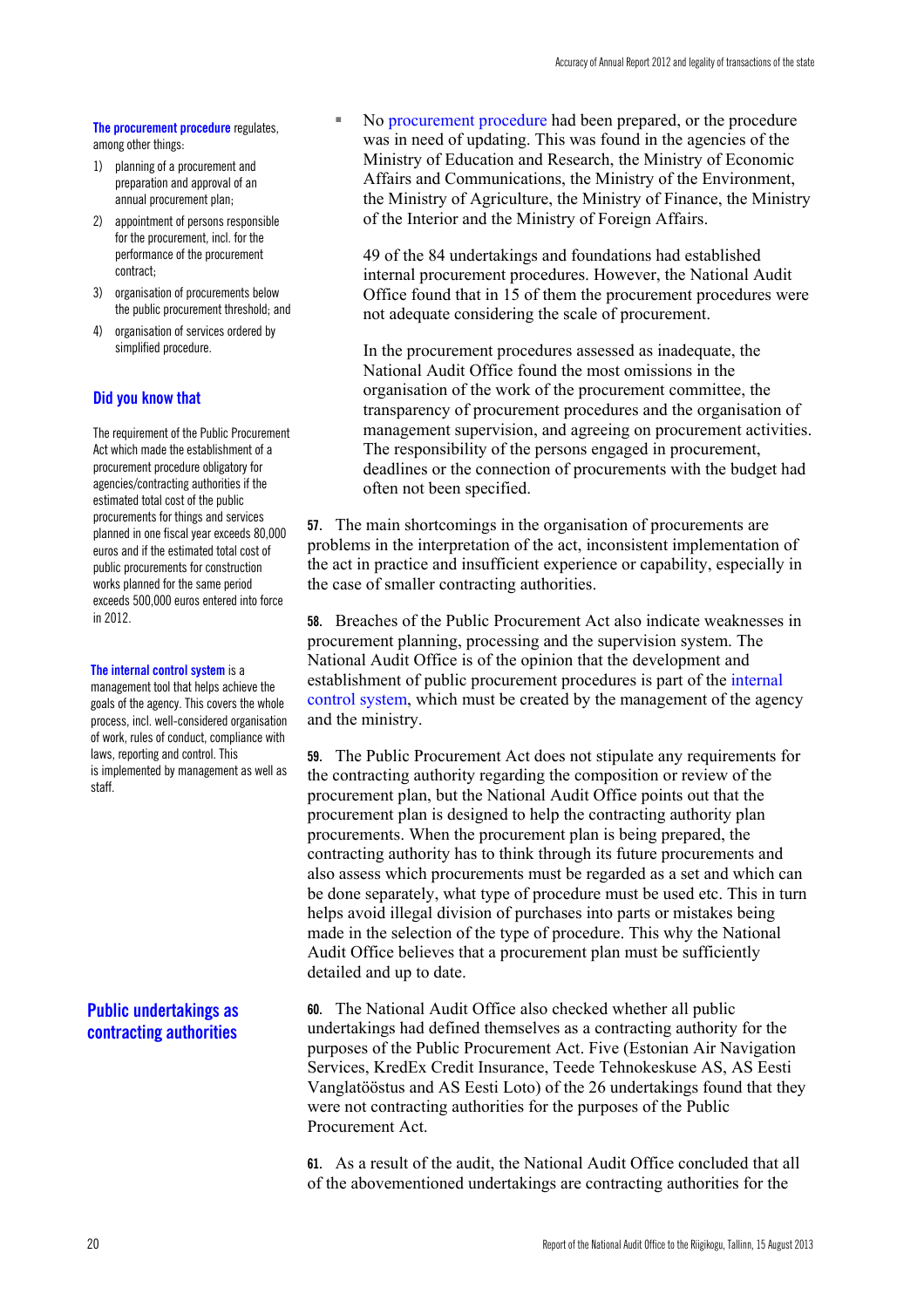purposes of the Public Procurement Act and must organise their procurement activities according to the requirements set out in the act, because they provide services in public interest that are not industrial and/or commercial in nature.

#### **Reorganisation of the professional activities of internal auditors is progressing slowly**

**62.** In recent years there have been many changes that concern the internal auditors of the state. The most important of these are the amendment of the Government of the Republic Act, which assigned internal auditors the obligation to submit the internal auditor's report before the minister of the state secretary approves the annual report, to express an opinion on the implementation and efficiency of the internal control system; and the adoption of the Auditors Activities Act, which stipulates that the public sector internal auditors must acquire a qualification. **Internal audit of the state** 

> **63.** The Government of the Republic adopted the regulation 'General Rules for Internal Auditing of Authorities of Executive Power' (hereinafter the General Rules) in autumn 2012. The General rules established the principles for the management and organisation of internal audits and the procedure for implementation of the internal audit quality assurance programme and reporting on the activities of the internal audit division. Among other things, an internal audit division must establish internal audit procedures, set up regular internal assessments and organise external assessments of its division. Also, starting from 2013 a management report of the internal audit division, which has to meet specific content requirements, must be prepared.

> **64.** The results of the survey carried out by the National Audit Office revealed that most divisions have already established internal audit procedures or are about to do so. However, not all internal audit divisions have carried out internal assessments and therefore have not organised external assessments either. According to the data of the Financial Control Department of the Ministry of Finance, five divisions were deemed to be generally in compliance with requirements as at the end of March 2013 (the Ministry of the Interior, the Police and Border Guard Board, the Ministry of Agriculture, the Estonian Agricultural Registers and Information Boardand the General Staff of the Defence Forces). The main problems in internal audits highlighted by the Financial Control Department of the Ministry of Finance were that risk assessment was not documented in the preparation of work plans, work plans do not cover all internal audit activities, the number of IT audits carried out is insufficient, the quality of work papers is not even and the internal audit unit has no handbook.

> **65.** 89 internal auditors worked in authorities of executive power as at the end of the May 2013. 10 internal auditors had acquired the necessary qualifications by the same time. More than 40 internal auditors have applied to take the exam. The responses given to the National Audit Office revealed that acquiring the qualifications of an internal auditor is considered necessary and people plan to acquire it. However, the management of some agencies does not consider qualification exams and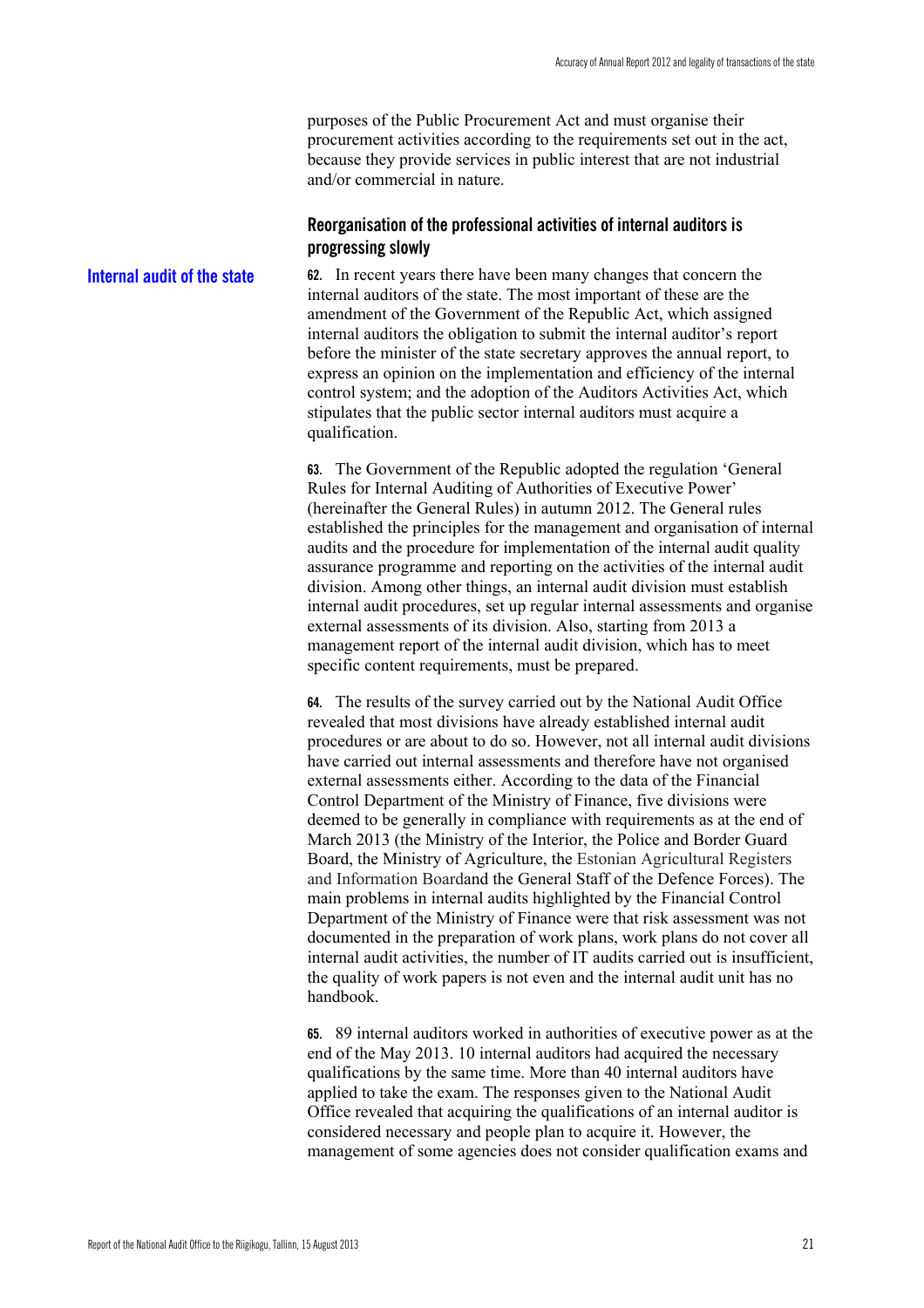the acquisition of qualifications a priority because they find that it has no substantive relation to the quality of work.

**66.** In addition to the survey carried out among internal auditors, the auditors of the National Audit Office also met with the secretaries general of five ministries to find out whether they consider the work of internal auditors in the area of government of their ministry important and how satisfied they are with its quality. The secretaries general of the Ministry of Economic Affairs and Communications, the Ministry of the Interior, the Ministry of Education and Research, the Ministry of Agriculture and the Ministry of Finance were generally satisfied with the work of the internal audit divisions of their ministries in regard to the preparation of internal audit work plans, the importance of the topics selected for auditing, the handling of the problems highlighted in audit reports and the recommendations made. The secretaries general confirmed that acting on the recommendations made in internal audits is important. However, the ministries used different mechanisms to monitor the performance of recommendations and these mechanisms were largely based on the initiative of the internal audit divisions themselves. Several secretaries general admitted that the implementation of recommendations made by internal audit divisions should be made more systematic. The National Audit Office also asked whether external assessment of the quality of the internal audit division, which is required by the Auditors Activities Act, is considered important. All secretaries general except for the secretary general of the Ministry of Economic Affairs and Communications felt that an outsider's view of the division's activities added credibility to the work it was doing.

**67.** The feedback received from internal auditors indicates that they expect practical training, introduction of different practices and advice from the Ministry of Finance.

**68. Suggestion made by the National Audit Office to the Minister of Finance:** organise regular meetings and training for internal auditors and help them share their experiences.

**Response of the Minister of Finance:** We will consider the recommendations.

## **Opinion on the accuracy of the Consolidated Annual Accounts of the State for 2012**

**The annual accounts of the state are accurate in all material respects.** 

**69. The annual accounts of the state, which indicate that the state's consolidated result for 2012 was 210.3 million euros and its total consolidated assets amounted to 11.7 billion euros as at 31 December 2012, give a true and fair view of the state's financial status, performance result and cash flow for the financial year ended in all material respects and in accordance with the Generally Accepted Accounting Standards of Estonia. Accuracy of annual accounts**

> **70.** In the management report presented as part of the Consolidated Annual Report of the State, the National Audit Office audited the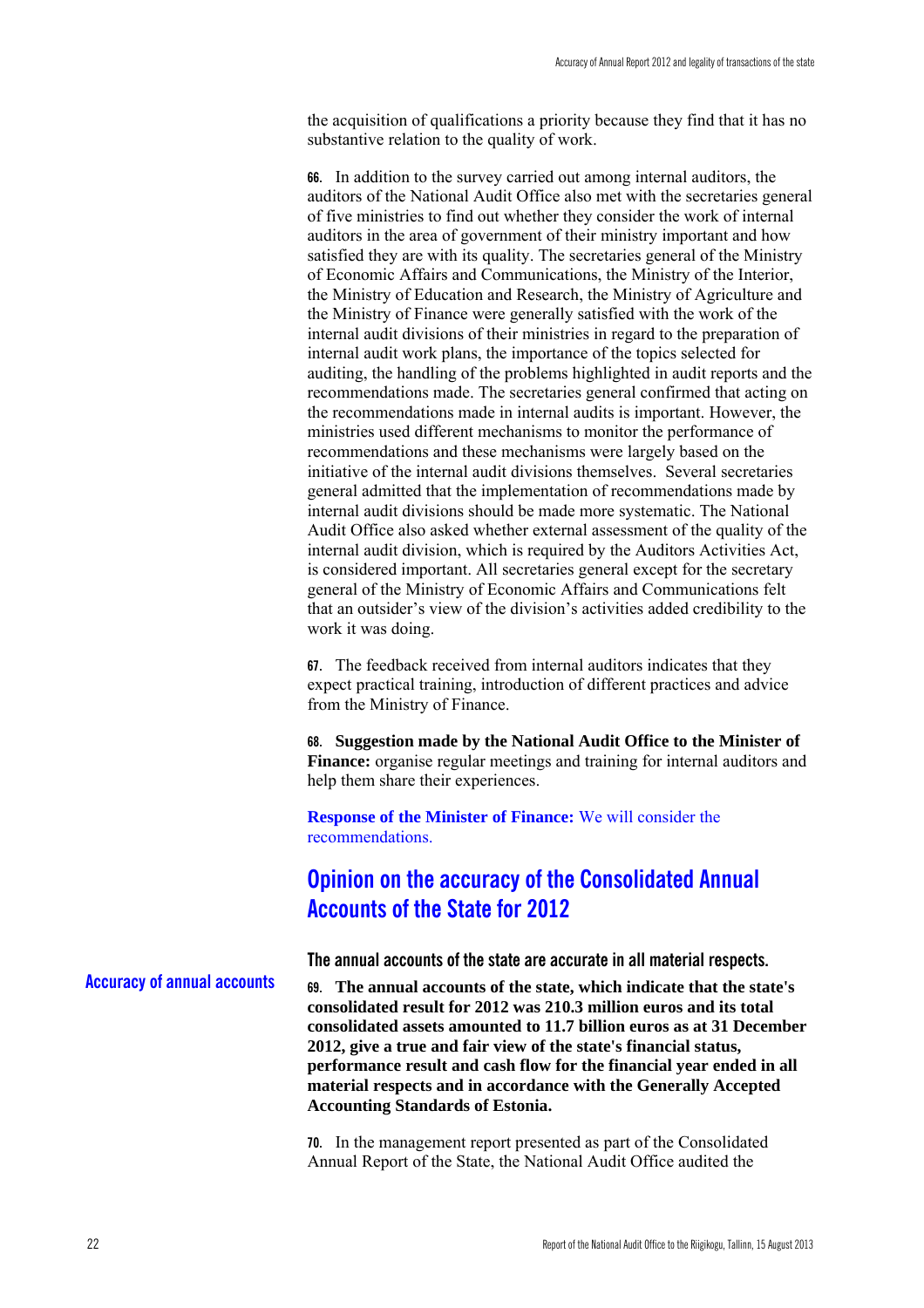correspondence of the figures given in the management report to those presented in the annual accounts.

**71.** The National Audit Office did not carry out audit procedures to check additional information (annual accounts) about local authorities, the public sector or the government sector disclosed in the Consolidated Annual Report of the State.

#### **State forest is recognised without consideration of its nature**

**72.** Although the opinion of the National Audit Office regarding the state's annual accounts is unqualified, the accounting policies used to recognise the value of state forest are not suitable for state assets.

**73.** The value of state forest as a biological asset in the state's annual accounts as at 31 December 2012 is 776.7 million euros. The book value of state forest had not changed as at 2010 or 2011. However, the book value of biological assets in 2009 was 1.8 billion euros. The decrease in value was caused by the changes in accounting policies made in 2010.

**74.** The book value of state forest has not been revalued since the end of 2010, because in comparison to the sales price used to value the forest at the end of 2010 the average sales price of timber has not changed by more than 10%. According to methodology, the book value is not changed in such cases and it is again recognised at the same value as in the previous period.

**75.** All managed state forest was recognised in the balance sheet pursuant to the earlier accounting policies (non-managed forest was recognised as an off-balance sheet asset). The total value of state forest as a biological asset consisted of the value of the forest, nurseries and seed orchards. The value of seed orchards and nurseries was recognised at acquisition cost and all managed forest and its estimated increment were recognised at market value.

**76.** Only forest intended for cutting (or more specifically the timber obtained from this), which is found as an average for ten years on the basis of forecast data, has been recognised in the balance sheet since 2010. This means that recognition of monetary value based on existing state forest was replaced with recognition of the revenue obtained from sales of timber at its net present value. The state forest accounting methods were changed because the changes in the value of the asset in different years were great.

**77.** The National Audit Office is of the opinion that if the value of state forest is found solely via the value of forest intended for cutting, the actual value of the state asset (both as a whole and by forest type and tree species) or the changes occurring in the asset have not been considered. It must be considered that the quantity of managed state forest considerably exceeds the quantity of forest that is cut, but the accounting methods established with the General Rules of State Accountancy do not recognise this. The value of the state forest as a whole depends largely on the changes in the state forest, e.g. whether the forest left growing as a result of forest management has big or small reserves, whether they are coniferous or deciduous forests etc. Also, making a profit from forest cutting, as the annual accounts suggest, is not the only reason the state

**Emphasising a fact** 

#### **Did you know that**

**Giving an** unqualified opinion means that the annual accounts are correct in all material respects.

**Giving an unqualified opinion with emphasising a fact** means that the annual accounts are correct in all material respects, but attention is drawn to a fact that is important in order to understand the information presented in the financial report.

**Giving a** qualified opinion means that the annual accounts are correct in all material respects, except for the facts highlighted in the opinion. An unqualified opinion is given if the errors that were found are significant in the context of the financial report.

**Disclaimer of** opinion means that the auditor was unable to obtain sufficient relevant evidence for expressing an opinion.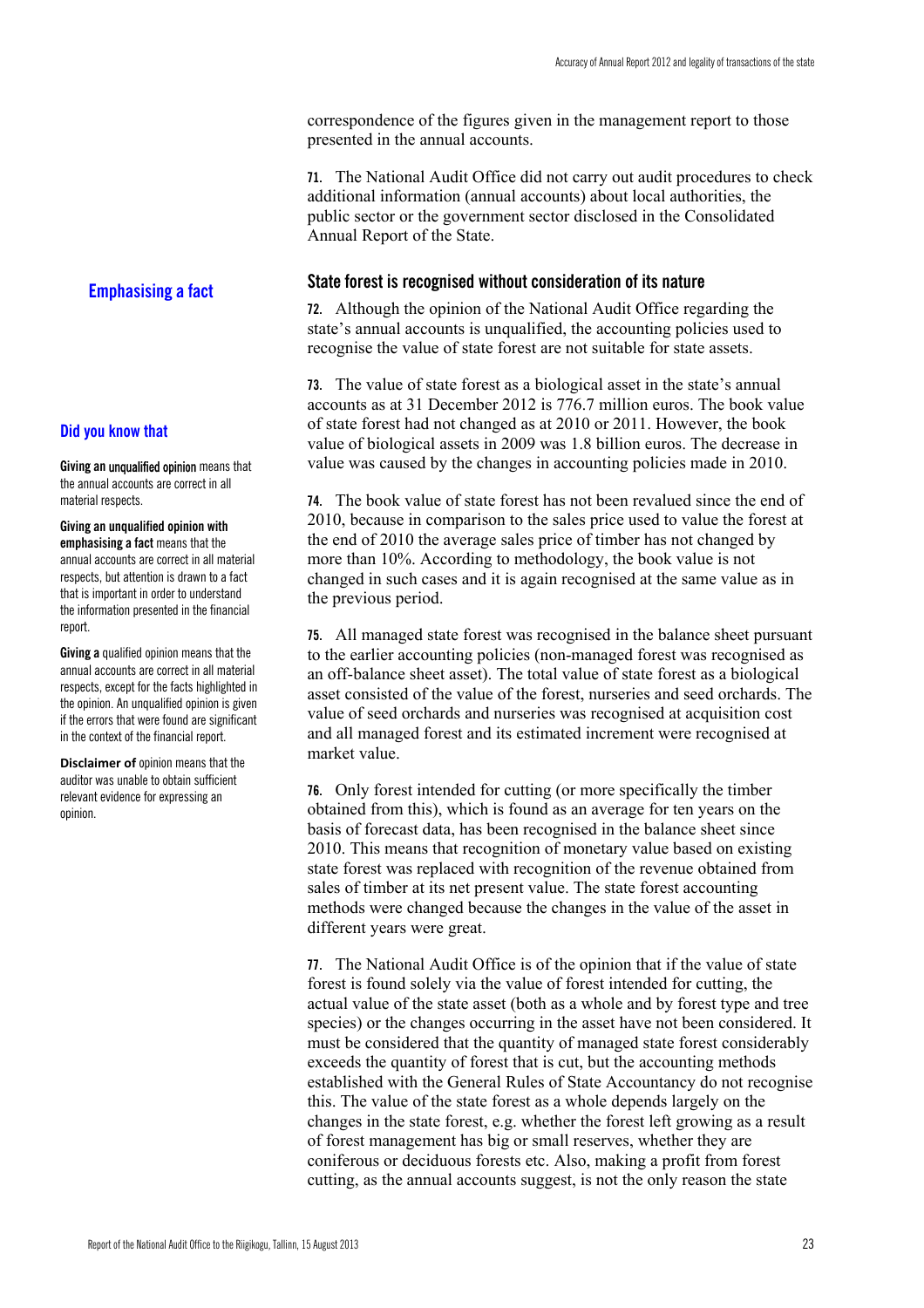owns forest. Forest management covers growing, using, organising and protecting forest, and the impact of this on the value of the asset must also be considered. The National Audit Office is therefore of the opinion that indicating the revenue to be earned from the sale of timber as the value of the state forest is incorrect.

**78.** Suggestion made by the National Audit Office to the Minister of Finance: develop and establish new accounting policies for state forest which proceed from the nature of state forest and the asset as a whole.

**Response of the Minister of Finance:** The proposal of the National Audit Office basically means returning to the previous accounting policies. The opinion given in article 76 of the report that the accounting policies were changed because the value of the asset changed considerably in different years is not entirely correct. The main reason why the accounting policies were changed is that the formulas used according to the old accounting policies were extremely complicated and the results could not be checked (audited). Earlier calculations were based on the RITA database of the State Forest Management Centre. A large quantity of forest stands are recognised in this database. The data of each forest stand are changed about once every ten years as a result of stocktaking. The National Audit Office criticised the previous accounting methods and their implementation, and this criticism was thorough and justified. Implementation of new the accounting policies is much simpler and more understandable. According to the present accounting policies we recognise state forest in the balance sheet on the basis of the present value of the cash flow to be obtained from sales of forest in the future. We feel that the selected accounting policy is more suitable for state forest accounting than the previous accounting methods. The new accounting methods comply with international accounting standards, and they are relatively easy to implement and their results are understandable. This is why we do not intend to change the present accounting procedure.

### **Auditors have generally given unqualified opinions about the annual accounts of the foundations controlled by the state and the state's public undertakings**

**79.** The annual accounts of the state contain the financial indicators of public undertakings, foundations controlled by the state and profitmaking state agency. The National Audit Office has not audited these agencies and its opinion is based on the opinions of the certified auditors who audited their annual accounts. A summary of their opinions is given in Notes 1 and 2. **Opinions of certified auditors**

> **80.** The opinions of the auditors of the annual accounts are unqualified except for the opinions provided for the annual accounts of AS Tallinna Sadam, AS Estonian Air and the Russian Theatre. Refusal to express an opinion about the annual report of AS Estonian Air has the biggest impact on the state's annual accounts.

> **81.** The certified auditor refused to express an opinion on the annual accounts of AS Estonian Air because it was impossible to obtain sufficiently relevant evidence for the opinion. Namely, the auditor had no reassurance about the continuation of the company's operations, which was the basis for the preparation of the annual report. The value of the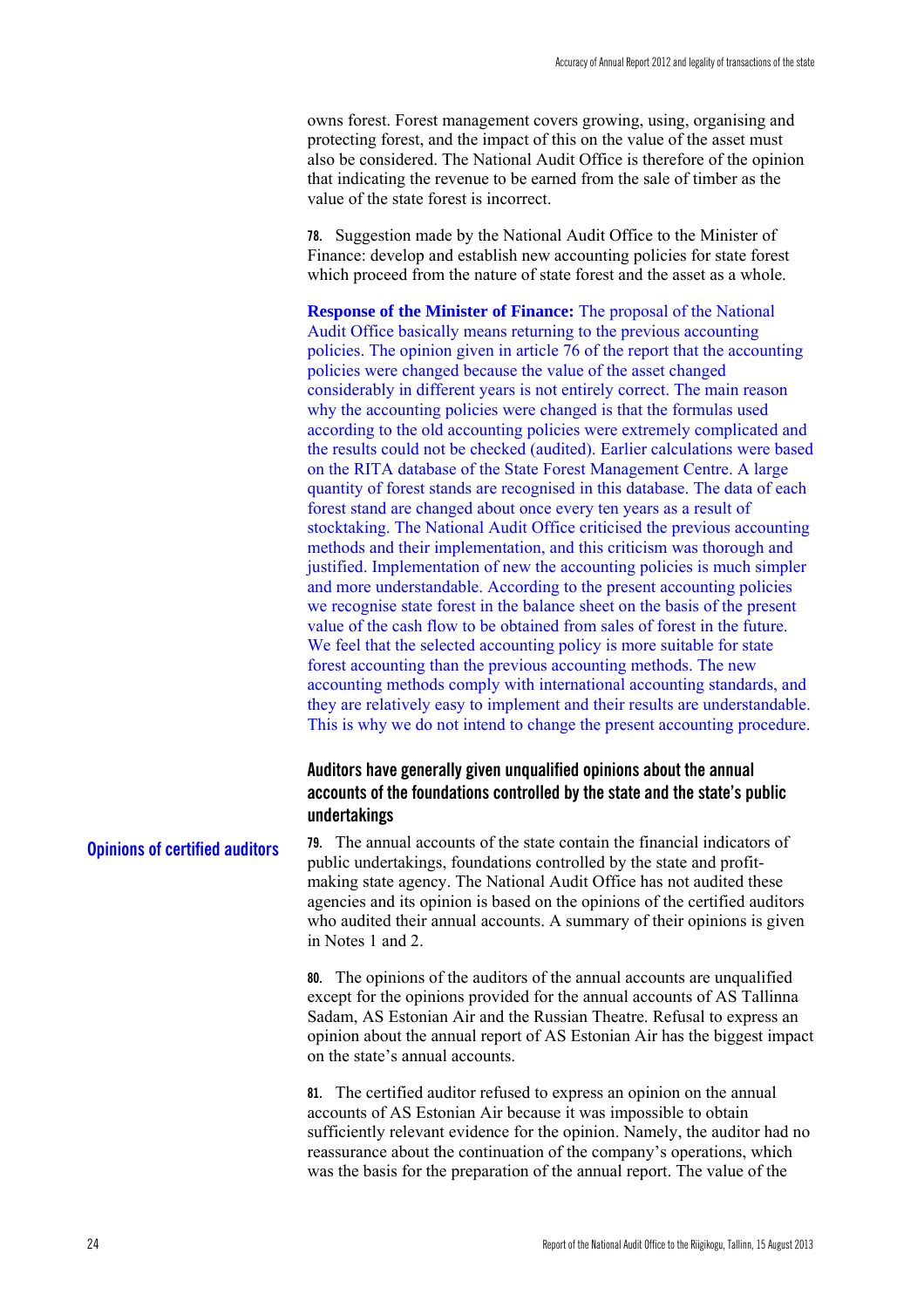shareholding in the unconsolidated balance sheet of the state is zero euros. According to the Generally Accepted Accounting Principles the book value of a shareholding is reduced to zero if the loss produced by an investment exceeds the book value of the shareholding.

#### **Centralisation of accounting has evened out the level of accounting in the areas of government of ministries**

**82.** The National Audit Office has consistently audited the level of organisation of accounting in ministries and the agencies in their areas of government. In the previous year the auditors found that the organisation of accounting had deteriorated in the areas of government of some ministries.

**83.** The project for combining all support services managed by the Ministry of Finance was launched in January 2010, its goal being to introduce the same financial and personnel accounting software and operating model in all state agencies by 2015. Accounting in the areas of government of the following ministries will be or has already been centralised within the scope of the project launched in 2010: The Ministry of the Interior, the Ministry of Finance, the Ministry of Justice, the Ministry of Culture, the Ministry of Social Affairs, the Ministry of Economic Affairs and Communications, the Ministry of Agriculture, the Ministry of the Environment and the Ministry of Education and Research.

**84.** The National Audit Office is of the opinion that the organisation of accounting has improved in most ministries and their areas of government. (The level of accounting in ministries is assessed in greater detail in the last chapter.) This also applies to the areas of government of the ministries where the National Audit Office found significant omissions in the previous year, which were mostly associated with the centralisation of accounting.

**85.** As at 1 June 2013, SAP business software had been implemented in the areas of government of the Ministry of Justice, the Ministry of Finance, the Ministry of Economic Affairs and Communications, the Ministry of the Interior, the Ministry of Agriculture, the Ministry of Social Affairs, the Ministry of the Environment and the Government Office. The area of government of the Ministry of Culture has started implementing SAP.

**86.** The National Audit Office finds that the centralisation of accounting and the introduction of single accounting software has evened out the level of accounting.

**87.** The State Shared Service Centre (hereinafter the SSSC or the Centre) was created in late 2011 in the area of government of the Ministry of Finance on the basis of the Accounting Centre of the Courts of the Ministry of Justice. The objective of the creation of the Centre was to create an agency that would provide financial, personnel and payroll accounting services to the state. As at 1 June 2013, the accounting of the areas of government of the Ministry of Social Affairs, the Ministry of Finance and the Ministry of Economic Affairs and Communications had also been centralised into the Centre in addition to the Ministry of Justice. Every ministry has entered into a cooperation contract with the Centre in

### **Accounting of state accounting entities and units**

#### **Operating model of financial and**

**personnel accounting** – description of work processes (incl. persons who complete them, deadlines and activities), which the accounting unit and the agency that is obliged to keep financial and personnel accounting have agreed on for the purpose of carrying out accounting.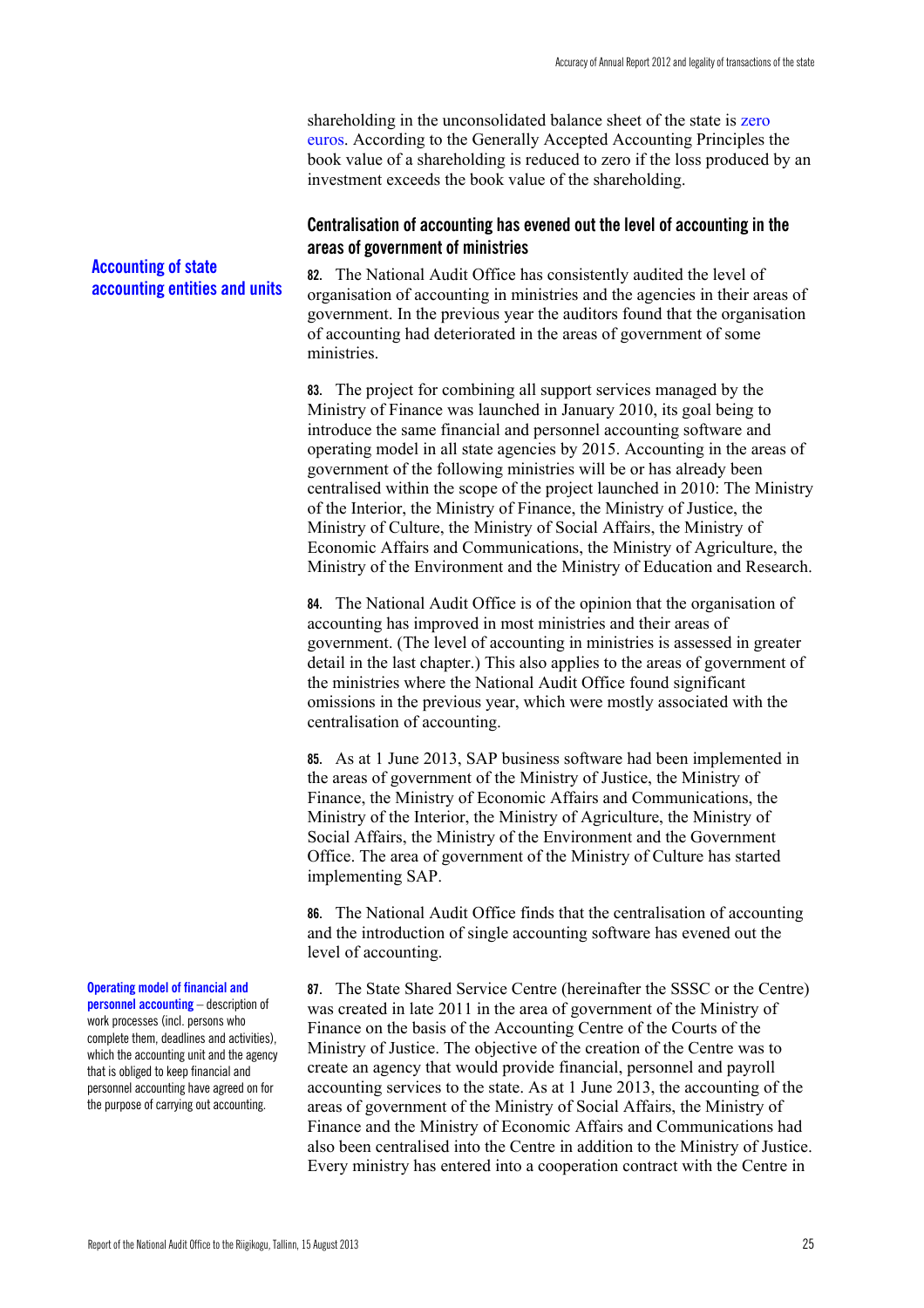order to obtain the service, and the operating models of financial and personnel accounting form annexes to this contract.

**88.** Some problems have also emerged in the provision of the services. Namely, the SSSC has been providing financial accounting services to the Ministry of Social Affairs and the agencies in its area of government since the beginning of 2013. Preparation of the ministry's 2012 annual report was a duty of the Centre. The Centre is obliged to provide the internal auditors of the ministry, the National Audit Office and other control agencies with the data they need for the performance of their tasks. It must also be possible to review the accounting source documents of ministries and their agencies in the Centre.

**89.** The audit revealed that in many cases the Centre did not have the accounting source documents of the transactions and stocktakes performed in the ministry or its area of government, although the ministry or its agencies had placed them in the document management system or sent them to the Centre. An accountant from the Centre claimed that they did not have access to the ministry's information system in which the documents were kept. However, the ministry's representative claimed that the Centre had all of the necessary access and documents were also e-mailed if necessary. This indicates that cooperation between the ministry and the centre does not yet function in the agreed manner and the Shared Service Centre is unable to perform all of its obligations.

**90.** During the audited period there were no significant problems in the Ministry of Justice, which is the first ministry to which the Centre started providing its services, because the SSSC was created on the basis of the ministry's division and work on the same basis has been practised for several years.

**91.** Concentrating state accountancy into one centre is possible, but should not be a goal in itself. The National Audit Office believes that the development of support centres, the introduction of common IT solutions in the state and the centralisation of accounting in the areas of government of ministries is practical.

**92. Suggestion made by the National Audit Office to the Minister of Finance:** regularly assess the achievement of support service centralisation goals and the quality of the service, and organise an assessment of the impact of the activities of the State Shared Service Centre.

**Response of the Minister of Finance:** Similar to the State Shared Service Centre (hereinafter the SSSC) the support service centralisation project has a documented action plan and we constantly monitor its performance. The most important goal is to provide quality support services to the agencies served. We regularly communicate with the agencies to assess this goal. We are also planning to carry out a customer satisfaction survey this year.

### **Disclosure of transactions entered into with related parties in the reports of accounting entities is not regulated**

#### **Related parties**

**93.** The Accounting Act requires that the accounting policies and procedures used in the preparation of the annual report are described in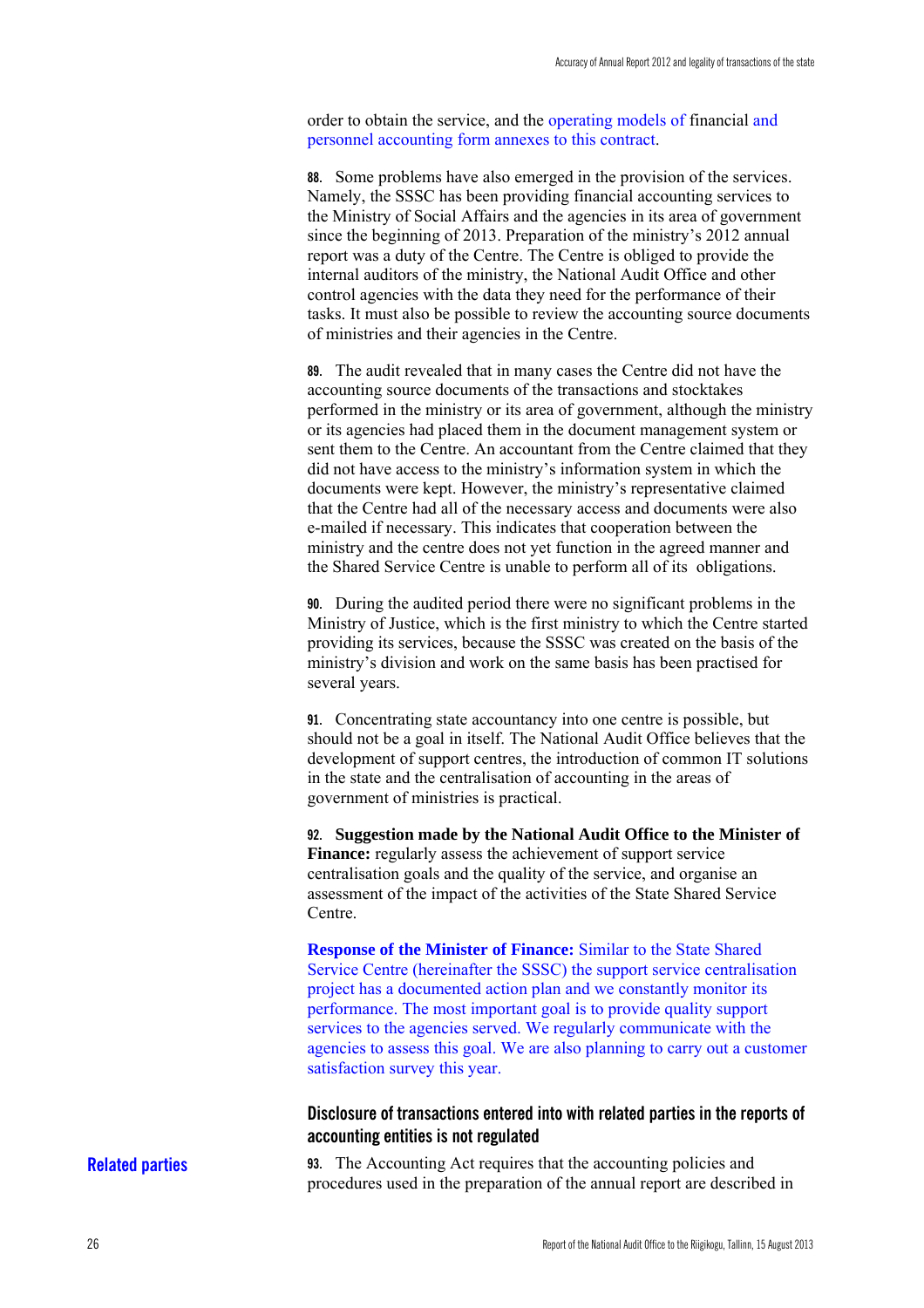the notes to the report and that all other information needed to give a true and fair view of the accounting entity's financial position, performance result and cash flow is disclosed. Transactions with executive management and members of the highest managing body as well as with other related parties must also be regarded as other important information. Description of the parties, the volume of transactions and balances as at the balance sheet date must be disclosed in the annual report.

**94.** The principles of treating related parties are not regulated in the General Rules of State Accountancy and state accountingentities are not required to disclose information about related parties in their annual accounts. State accounting entities (except for the Ministry of the Environment and the Office of the President of the Republic) have so far not disclosed information about related parties in their annual reports.

**95.** The National Audit Office is of the opinion that the information about related parties subject to disclosure in the annual reports of state accounting entities should cover a wide circle of persons. The National Audit Officer finds that it is necessary to consider whether harmonising the circle of persons according to the Corruption Act would be practical.

**96.** The National Audit Office also finds that disclosing information about related parties in annual reports makes the activities of state accounting entities more transparent and creates control over possible conflicts of interest, thereby creating pre-requisites for the prevention and early detection of corruptive transactions.

**97. Suggestion made by the National Audit Office to the Minister of Finance:** develop principles for the collection of information about related parties and require state accounting entities to disclose this information in annual reports.

**Response of the Minister of Finance:** We agree to discuss the principles of disclosure of information with state accounting entities and consider the establishment of additional requirements on the basis of the results of the discussion.

### **Overview of government finances and reserves**

#### **The situation in government finances has changed**

**98.** The state's annual accounts and management report give expert readers a good overview of the situation and main trends in government finances. The National Audit Office analysed the trends of the state budget, state assets and liabilities in the last five years in the state's 2012 annual accounts for this chapter of the audit report. Analysing the information given in the state's annual accounts and management reports indicates that negative trends (i.e. increasing dependence on foreign support, increasing liabilities and decrease in budget flexibility) threaten the good condition of government finances.

> **99.** State budget expenditure was cut considerably during the most difficult years of the recession – 2009 and 2010. Expenditure has started to grow again in the last two years compared to the previous years: 10%

#### **Government finances**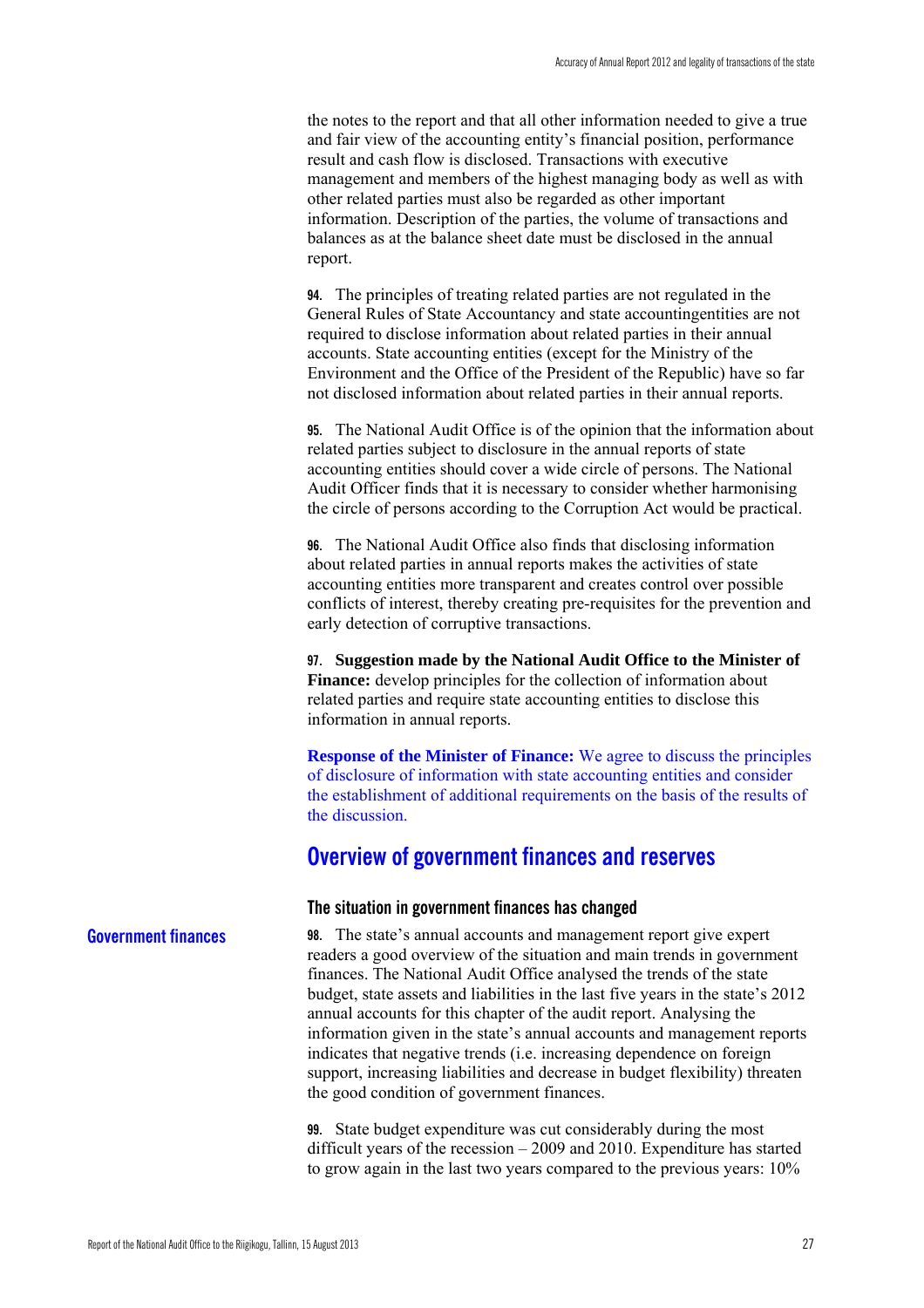in 2011 and 5% in 2012. In 2012 expenditure exceeded revenue by 87.2 million euros. The deficit was mainly financed from loans.

**100.** Foreign support has increased over the last five years: the share of foreign support in state revenue comprised 9% in 2008, but had increased to 19% of all revenue by 2012. The share of tax revenue decreased from 83% to 75% (see also Table 1). Such an excessive share of foreign support is a threat to government finances in the long term – when the amount of support starts to decrease, the state will have to choose whether to maintain the usual budget size and replace the amount of support with money collected as taxes, or to reduce the budget size considerably.

|                    | <b>Revenue, expenditure, financing</b><br><b>transactions</b> | 2012       | 2011       | 2010       | 2009       | 2008       |
|--------------------|---------------------------------------------------------------|------------|------------|------------|------------|------------|
| Actual             | Revenue, incl.                                                | 6.388.1    | 5,887.4    | 5,608.6    | 5,474.1    | 5,414.2    |
| implementatio<br>n | taxes and social insurancepayments                            | 4,778.3    | 4,359.6    | 4.052.9    | 4.054.4    | 4,497.4    |
|                    | support                                                       | 1,187.4    | 1,136.8    | 1.146.7    | 830.2      | 464.8      |
|                    | Expenditure                                                   | $-6.475.3$ | $-6,196.1$ | $-5.601.9$ | $-5,582.1$ | $-5,712.3$ |
|                    | Financing transactions                                        | $-102.4$   | 118.4      | $-129.9$   | 427.0      | 222.2      |
| Transfer to        | Expenditure                                                   | $-430.9$   | $-599.7$   | $-620.2$   | $-338.2$   | $-309.9$   |
| next year          | Financing transactions                                        | $-7.5$     | 0.0        | 0.0        | 0.0        | 0.0        |

#### **Table 1. Unconsolidated revenue, expenditure and financing transactions of the state 2008-2012 (million euros)**

Source: Annual Reports of the State 2012, 2011, 2010, 2009 and 2008

**101.** Taxes receivable decreased and doubtful taxes receivable increased as a result of the recession. Compared to 2008 taxes receivable decreased by 15% by 2010. At the same time the share of doubtful taxes receivable in gross taxes receivable increased from 33% to 41%. Taxes receivable grew during 2011 and 2012, but they have not yet reached the level of 2008. The share of doubtful taxes receivable in gross taxes receivable has decreased by 37%. It can therefore be concluded that tax receipts have improved in comparison to the years of recession, but there is still room for development. See also Table 2.

#### **Table 2. Consolidated receivables, doubtful receivables and prepayments 2008-2012 (million euros)**

| <b>Receivables/prepayments</b>                 | 2012     | 2011     | 2010     | 2009     | 2008     |
|------------------------------------------------|----------|----------|----------|----------|----------|
| Taxes, fees and fines receivable (net)         | 670.5    | 650.0    | 621.7    | 696.6    | 728.3    |
| Doubtful taxes, fees and fines receivable      | $-399.3$ | $-425.1$ | $-436.8$ | $-400.5$ | $-354.8$ |
| Collected prepayments of taxes, fees and fines | 376.0    | 378.2    | 340.4    | 329.9    | 457.3    |

Source: Annual Reports of the State 2012, 2011, 2010, 2009 and 2008

**102.** The state's liabilities have increased constantly over the last five years. In 2012 total liabilities increased by 22% compared to the previous year, including a 41% increase in noncurrent liabilities and a 7% decrease in current liabilities. The increase in liabilities is the result of the loan taken from the European Investment Bank and Estonia's participation in the European Financial Stability Facility (see also articles 107-111). Compared to 2008 the volume of noncurrent liabilities has almost doubled (see also Table 3). In the long term this will bring about bigger

**Gross taxes receivable** – tax claims from which doubtful receivables have not been

subtracted.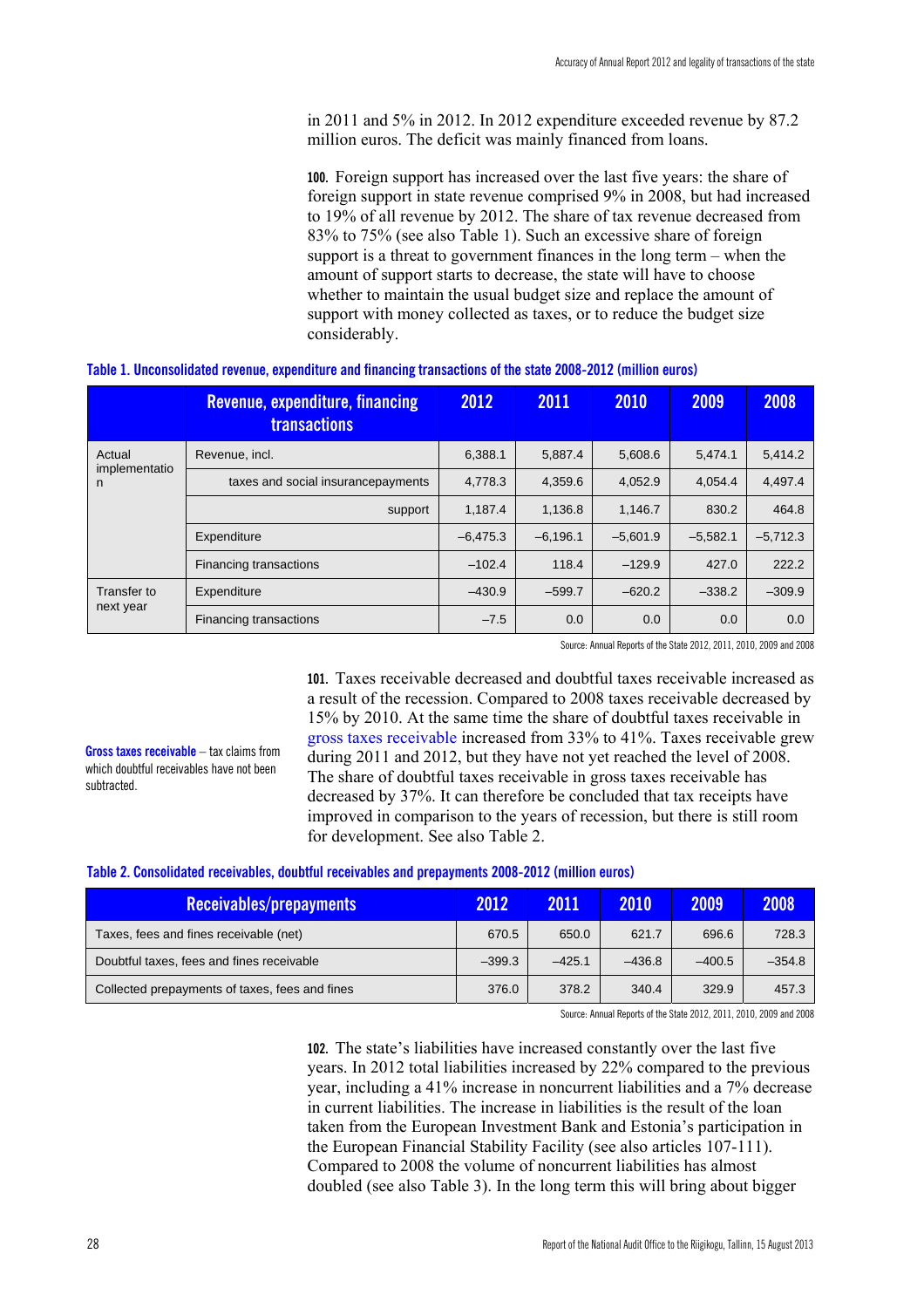risks for government finances, because the elimination of stockpiled liabilities will inevitably lead to bigger budget expenditure.

**103.** It is stated in the State Budget Strategy 2014-2017 adopted with an order of the Government of the Republic of 25 April 2013 that the flexibility of the state budget is deteriorating according to forecasts, and the share of expenditure that depends on revenue and the expenditure related to the performance of the obligations determined by law in the budget is increasing. Non-fixed expenses comprised 29% of total budget expenditure in 2012, but the Ministry of Finance forecasts that the share of so-called available funds will decrease to 23% by 2017.

| <b>Assets and</b><br><b>liabilities</b> | 2012     | 2011     | 2010     | 2009    | 2008     |
|-----------------------------------------|----------|----------|----------|---------|----------|
| Assets, incl.                           | 11,665.9 | 10,521.5 | 10.257.0 | 9.824.7 | 10,105.2 |
| current assets                          | 2.857.3  | 2.730.9  | 3.130.5  | 3.000.5 | 2.762.5  |
| fixed assets                            | 8.808.6  | 7.790.6  | 7.126.5  | 6.824.2 | 7.342.7  |
| Liabilities, incl.                      | 5,022.7  | 4.119.2  | 3,866.0  | 3.537.2 | 3,177.3  |
| current                                 | 1.519.3  | 1,638.3  | 1.706.1  | 1.291.3 | 1,499.8  |
| noncurrent                              | 3.503.4  | 2.480.9  | 2.159.9  | 2.245.9 | 1.677.6  |

**Table 3. Consolidated assets and liabilities of the state 2008-2012 (million euros)** 

Source: Annual Reports of the State 2012, 2011, 2010, 2009 and 2008

#### **The volume of the reserves managed by the State Treasury increased in the previous year**

**104.** Compared to the previous year the total value of the reserves managed by the State Treasury increased by 515 million euros to 1.45 billion euros in 2012 (see also Table 4). The state's cash reserve increased by 501 million and was mainly influenced by the fact that the reserves of the Health Insurance Fund and the Unemployment Insurance Fund were added to the state's group account in the bank. The stabilisation reserve increased by 14.1 million euros to 347 million euros in 2012 – the financial income earned on the investment of the reserve comprised more than 3.3 million euros, the money raised from privatisation of land amounted to *ca.* 5.1 million euros and the amount received from the revenue of the Bank of Estonia amounted to *ca.* 5.7 million euros. The five-month growth of the stabilisation reserve in 2013 was mostly generated by the profit allocations of the Bank of Estonia in the amount of 8.5 million euros that were paid into the reserve.

**105.** The reserves of the Estonian Health Insurance Fund and the Estonian Unemployment Insurance Fund were added to the state's cash reserve on the basis of a resolution made by the Riigikogu. The Ministry of Finance entered into deposit contracts with the Health Insurance Fund and the Unemployment Insurance Fund to add their reserves to the state's group account. According to the contracts, the bank accounts of the Health Insurance Fund were added to the state's group account in December 2011 and the bank accounts of the Unemployment Insurance Fund in January 2012. It was also agreed that the interest paid on the reserves of the Health Insurance Fund and the Unemployment Insurance Fund would be equal to the returns on the state's cash reserve. The State Treasury

#### **Reserves of the State Treasury**

**State's group account** – accounts opened in banks that service the state budget, belong to the State Treasury and are used for the state's settlements.

#### **Return on state's cash reserve** –

revenue earned on successful investments of the cash reserve in bonds, deposits and other financial instruments as a percentage.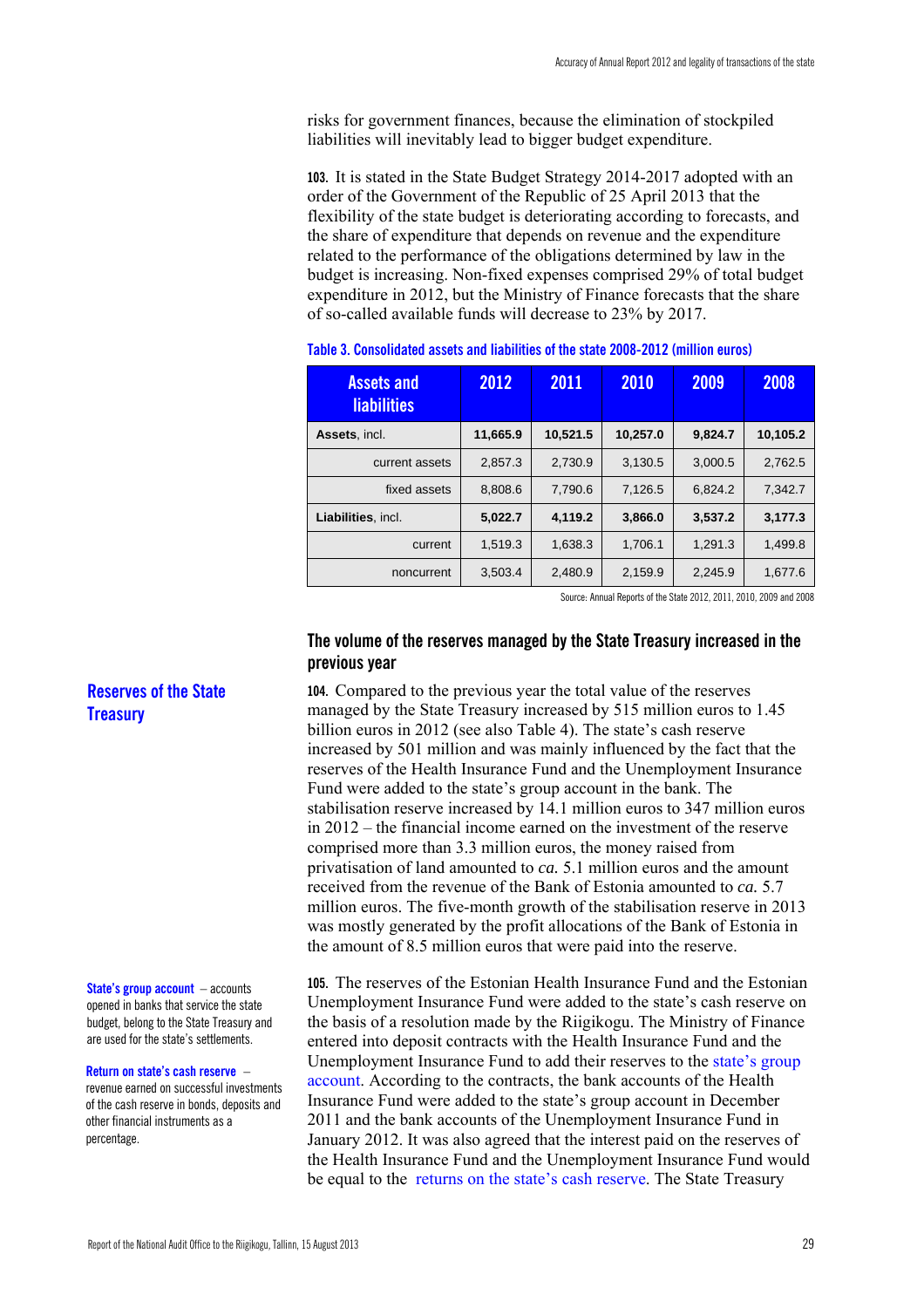purchased the bonds in the reserve capital and cash reserve of the Health Insurance Fund for the market prices and they will be recognised in the cash reserve in the future. The bonds in the reserve capital of the Unemployment Insurance Fund were sold. The Unemployment Insurance Fund transferred the money to the State Treasury and it is now managed and invested by the State Treasury. The money invested in term deposits was added to the group account following the expiry of the deposit terms in January, February and March 2012.

**106.** Pursuant to the State Assets Act, the state's foundations also keep their money in the State Treasury and the everyday settlements of the foundations are made via the State Treasury similar to state agencies. The money of foundations is held with the other money managed by the State Treasury. According to the cooperation contracts entered into between the ministry and foundations, foundations are paid interest on the average monthly balance of the money held in the State Treasury at a rate that equals the deposit facility rate.

#### **Table 4. Market value of reserves managed by State Treasury (euros)**

| <b>Name of reserve</b>                              | <b>Market value</b> |               |               |
|-----------------------------------------------------|---------------------|---------------|---------------|
|                                                     | 31.12.2011          | 31.12.2012    | 31.05.2013    |
| <b>Stabilisation Reserve Fund</b>                   | 332,978,128         | 347,032,206   | 357,642,346   |
| State's cash reserve, incl.                         | 604,891,317         | 1,106,153,630 | 1,004,321,717 |
| state                                               | 247,433,608         | 273,470,186   | 150,705,097   |
| reserve funds for ownership reform                  | 31,253,115          | 32,945,089    | 11,367,004    |
| funds of Health Insurance Fund*                     | 164,403,584         | 204,299,859   | 178,651,713   |
| funds of Unemployment Insurance<br>Fund**           | $\Omega$            | 471,681,157   | 499,902,975   |
| foundations and European<br>Commission***           | 161,801,010         | 123,757,339   | 163,694,928   |
| reserve capital of Health Insurance<br>Fund*        | 6,210,104           | 0             | 0             |
| cash reserves of Health Insurance<br>Fund*          | 27,369,866          | 0             | 0             |
| reserve capital of Unemployment<br>Insurance Fund** | 25,548,509          | $\Omega$      | 0             |
| Total                                               | 996,997,924         | 1,453,185,836 | 1,361,964,063 |

\* The legal reserve and cash reserve of the Health Insurance Fund were added to the state's group account in late 2011 and early 2012.

\*\* The legal reserve of the Unemployment Insurance Fund was added to the state's group account in early 2012.

\*\*\* The money of foundations and the European Commission is also in the state's cash reserve.

Source: State Treasury Department of the Ministry of Finance

#### **Liabilities of the state**

**State's unconsolidated balance of loans payable** – the sum of the state's loans payable, which covers ministries, the State Treasury and constitutional institutions.

**107.** The loans payable by the state include loans assumed, bonds issued and obligations assumed with capital lease contracts. The state's unconsolidated balance of loans payable as at 31 December 2012 was 999.7 million euros, which increased by 718.8 million euros in comparison to the previous reporting period. The state has not issued bonds in the financial year, but it has borrowed money. The interest paid on borrower amounts in the previous year totalled 4.5 million euros (incl. the loan from the European Investment Bank) and loan principal repayments amounted to 3.5 million euros.

**108.** A loan agreement for borrowing 550 million euros was entered into with the European Investment Bank in 2009 on the basis of a resolution of the Government of the Republic. 165 million euros of this amount was

**Deposit facility rate** – the interest rate paid by the central bank on the money deposited with them, which is generally the minimum limit of the money market interest level.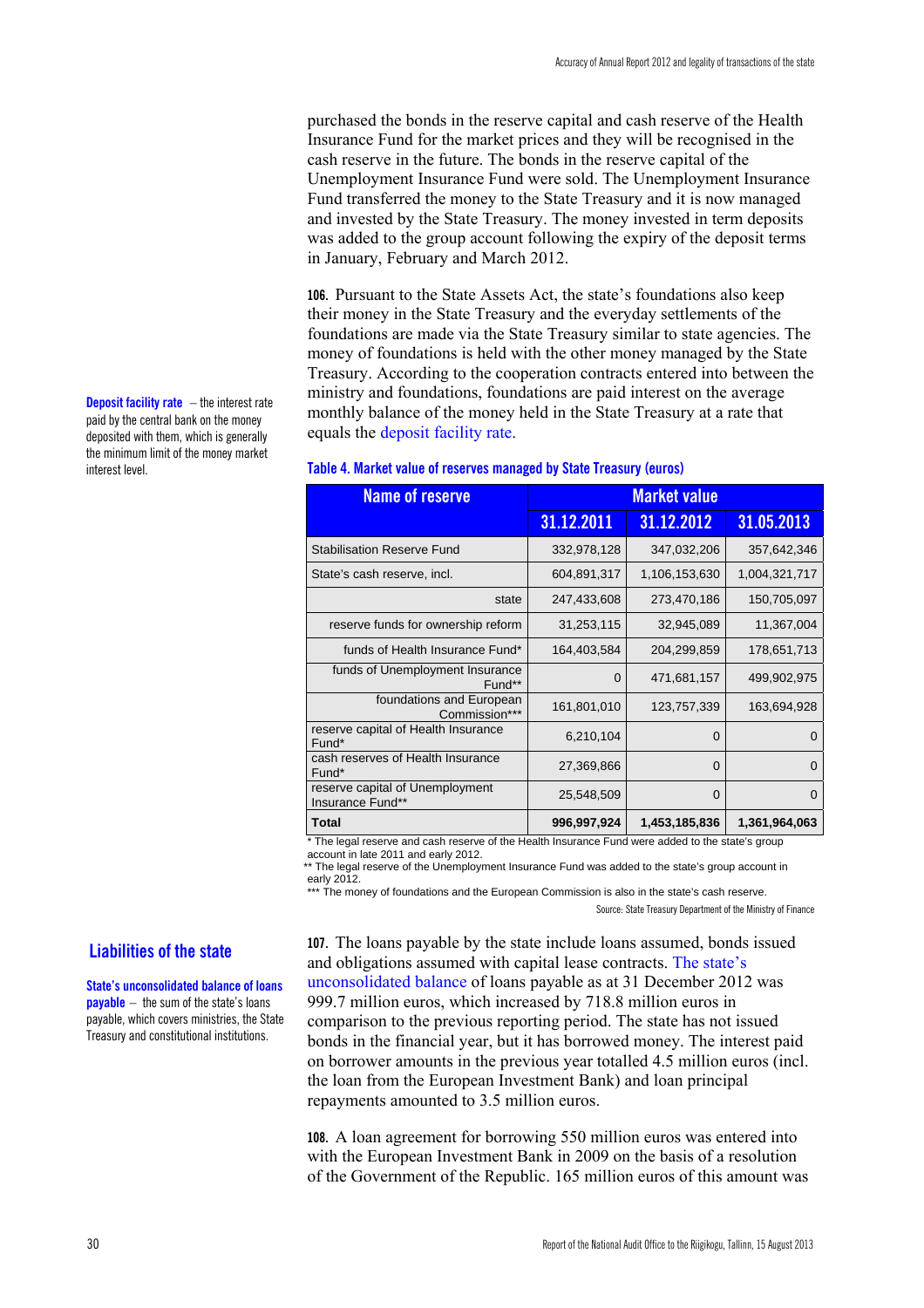taken in 2009. No additional money was drawn down from the loan amount agreed with the EIB in either 2010 or 2011. The remaining 385 million euros were drawn down in July 2012 and this amount must be repaid by 2025. Interest payments on this amount started immediately and the interest so far paid on the EIB loan totals 9.1 million euros, incl. the 4.2 million euros paid in 2012. The loan from EIB was taken for cofinancing European Union support.

**109.** The state has granted loan guarantees to its foundations. The balance of the loan as at 31 December 2012 was 33.3 million euros. The balance of the loans guaranteed by the state increased by 6.3 million euros in comparison to the previous year. The Republic of Estonia has also entered into guarantee contracts with the Nordic Investment Bank on the basis of which Estonia guarantees project-based investment loans and securities of up to 13.1 million and environmental investment loans and securities of up to 2.2 million euros.

**110.** On 29 September 2011 the Riigikogu adopted a resolution to join the European Financial Stability Facility (EFSF), to which the state of Estonia has a guarantee obligation of 1.99 billion euros. As of 31 December 2012 the share of Estonia in the amount re-lent by the EFSF was 354.8 million euros, which is recognised as a liability in the state's accounting.

**111.** According to the unconsolidated balance sheet of the state, the state had granted off-balance sheet guarantee obligations in the total amount of 1.74 billion euros by the end of 2012. In addition to the EFSF the state also has smaller guarantee obligations, e.g. to the European Investment Bank and the Council of Europe Development Bank.

**112.** The largest permitted loan balance pursuant to the 2012 State Budget Act was 1.5 billion euros for the budget loan and 1.1 million euros for the cash loan. Without considering the guarantees granted by the state, which have been approved by the Riigikogu, the loans taken as at 31 December 2012 did not exceed the limits established in the State Budget Act.

## **Main observations in the financial audits of ministries**

**113.** Summaries of the audits performed in ministries are given below. The National Audit Office has given detailed explanations of the omissions found and recommendations on how to avoid them in the audit reports and memos sent to state accounting entities. The financial audit reports are available on the website of the National Audit Office.

#### **Accounting errors were found in the Ministry of Education and Research**

**114.** The budget expenditure of the area of government of the Ministry of Education and Research in 2012 amounted to 477 million euros, which decreased by 19.8 million euros compared to the previous year. In 2012 the ministry made investments of 48 million euros, mostly in the renovation and furnishing of schoolhouses. Labour costs amounted to 81 million euros.

**115.** The number of agencies in the area of government of the Ministry of Education and Research as at year end was 74. Four agencies (the State Examination and Qualification Centre, Vana-Antsla Vocational School,

#### **European Financial Stability Facility**

**(EFSF)** – a private legal entity that is owned by members of the eurozone. The EFSF may grant loans to eurozone members to support economic reforms. The EFSF borrows the funds required for granting loans from the financial market using the guarantees given by the owners.

**Ministry of Education and Research**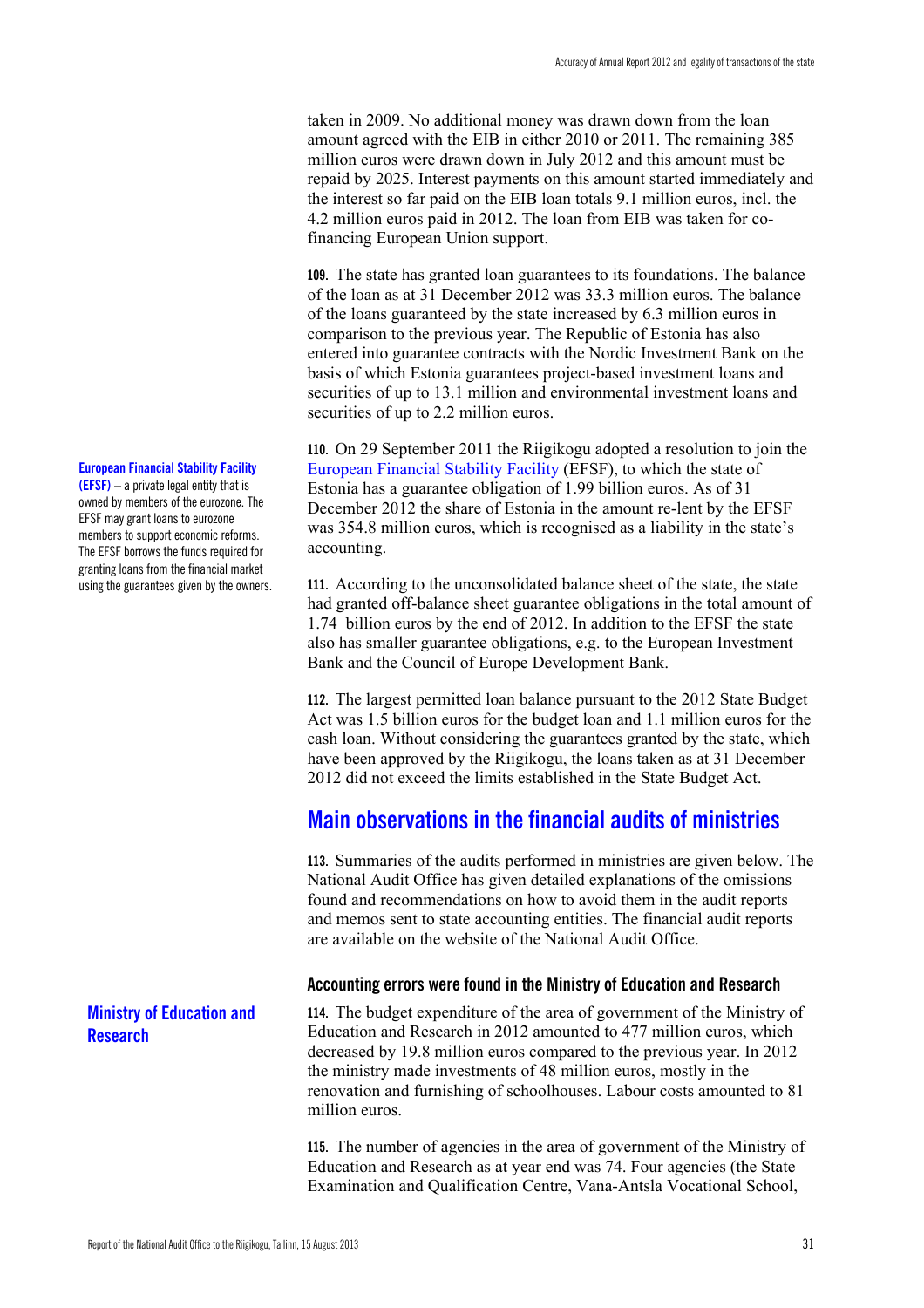Tallinn Pedagogical College and Helme Sanatorium Boarding School) terminated their operations in 2012 and two new agencies were established (the National Archive and Viljandi Upper Secondary School). The average number of employees in the area of government in 2012 was 5,399.

**116.** The annual accounts 2012 of the Ministry of Education and Research give a true and fair view of the ministry's financial position, performance result and cash flow for the year ended in all material respects. The National Audit Office also audited compliance with the requirements of the State Budget Act and the 2012 State Budget Act and found that the Ministry of Education and Research has complied with the requirements of said acts. The funds allocated for fixed asset investments and labour costs had been used expediently.

**117.** The Financial Department of the ministry has created pre-requisites for the organisation of the accounting of the ministry and the agencies in its area of government; for example, the procedures that regulate accounting exist and are up-to-date, and the employees of the Financial Department of the ministry have actively helped resolve issues that have emerged in accounting. Irrespective of the pre-requisites created, the agencies in the area of government made more mistakes in fixed asset accounting and in the recognition of other economic transactions than in previous years. One of the reasons here is the completion of several large renovation projects and the large number of non-routine transactions associated therewith.

**118.** The ministry had centralised the accounting of 30 general education schools by the beginning of 2012, which means that accounting in these schools is organised by the accounting division of the ministry. The accounting of Luua Forestry School, the Estonian Language Inspectorate, the Institute of the Estonian Language and the Estonian Literary Museum was also centralised in 2012. 28 vocational educational institutions and seven institutions of professional higher education are still doing their accounting on site, but the centralisation of their accounting should be completed by 2015. The National Audit Office is of the opinion that the centralisation of accounting has helped harmonise the level of accounting, which is a problem mainly in smaller agencies.

**119.** Compared to the previous year the volume of fixed assets in the ministry's area of government increased by 40.4 million euros (*ca.* 12%), mainly in relation to the completion of the construction and renovation of schoolhouses. Regardless of some small problems, the organisation of the acquisition and use of assets is at a good level and the preservation of assets is guaranteed.

**120.** Although the National Audit Office found no serious breaches in the organisation of procurements, there were still small problems in compliance with the Public Procurement Act. Agencies in the area of government must update their procurement procedures and procurement plans. They should also pay more attention to the organisation of simplified procurements: problems in this area were found in many agencies.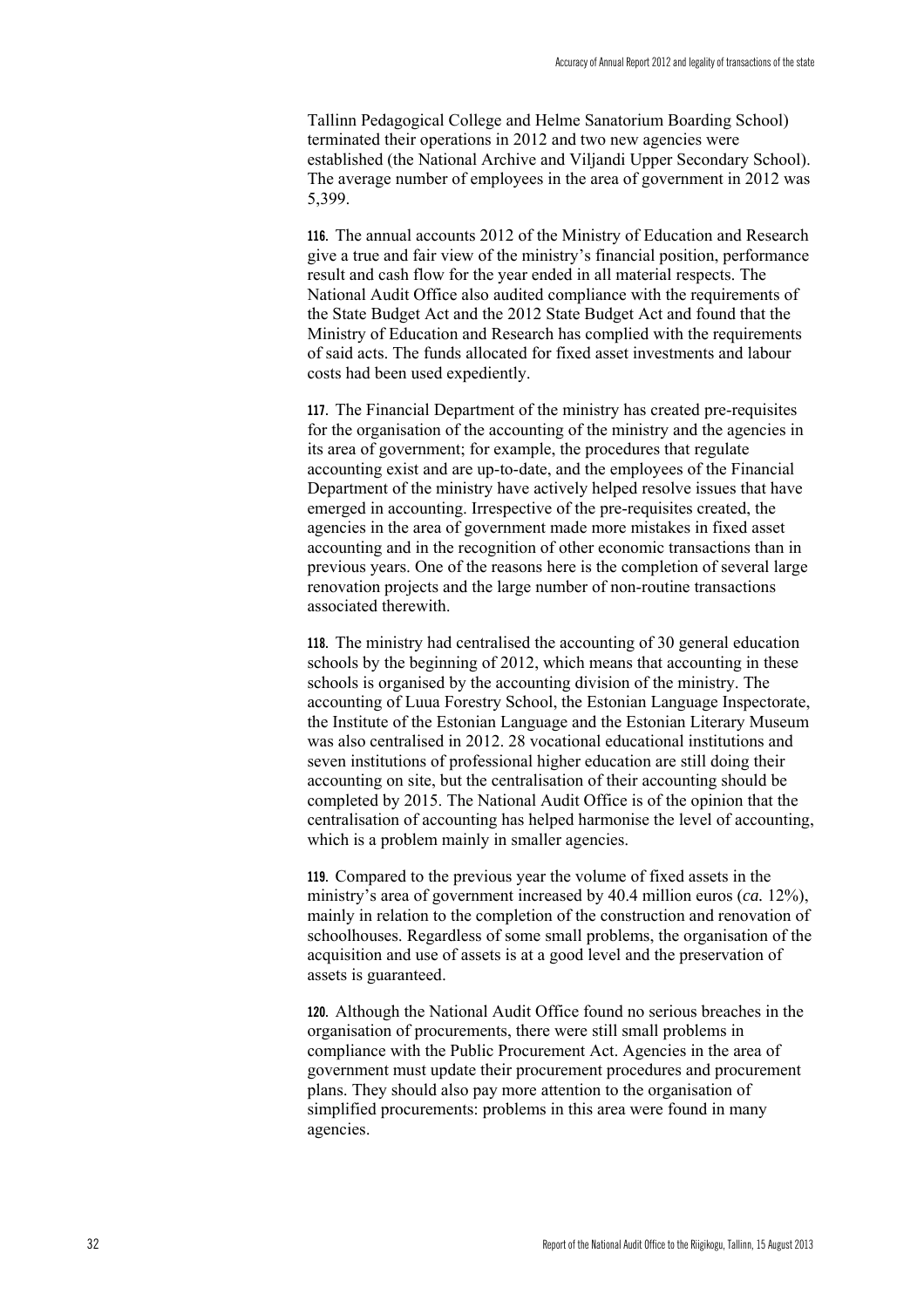#### **Accounting in the Ministry of Justice is at a good level.**

#### **Ministry of Justice**

**121.** The budget expenditure of the Ministry of Justice in 2012 was 114.8 million euros – an increase of 9.5 million euros compared to 2011. Investments were made in the amount of 3.5 million and labour costs amounted to 73.8 million euros. The revenue received in the area of government of the Ministry of Justice in 2012 amounted to 29.5 million euros.

**122.** The number of agencies in the area of government of the Ministry of Justice is 18 and the average number of employees in the area of government in 2012 was 3,283.

**123.** The annual accounts 2012 of the Ministry of Justice give a true and fair view of the ministry's financial position, performance result and cash flow for the year ended in all material respects. The National Audit Office also audited compliance with the requirements of the State Budget Act and the 2012 State Budget Act and found that the ministry complied with the requirements of said acts. The funds allocated for fixed asset investments and labour costs had been used expediently.

**124.** The State Shared Service Centre, which started providing financial, personnel and payroll accounting services to state accounting entities, was established in 2012 on the basis of the Accounting Centre of Courts that belonged to the area of government of the Ministry of Justice. In 2012 the Centre provided services to the Ministry of Justice and the agencies in its area of government, and in 2013 it also started providing the services to other ministries that centralised their financial, personnel and payroll accounting (the Ministry of Finance, the Ministry of Social Affairs and the Ministry of Economic Affairs and Communications). As the Centre was established on the basis of the Ministry of Justice, it did not result in big changes in the organisation of the ministry's accounting. Centralisation of accounting has actually improved the organisation of financial, personnel and payroll accounting in the Ministry of Justice even further.

**125.** The amount of assets recognised in the balance sheet of the ministry as at 31 December 2012 was 112 million euros. The volume of the assets of the Ministry of Justice decreased by 4.5 million euros (46%) compared to 2011. The Patent Board building, Harku Prison and the Maardu Unit of Tallinn Prison, which used to be managed by the Ministry of Justice, were transferred to Riigi Kinnisvara AS in 2012.

**126.** Accounting of assets in the ministry is good and the existence of assets in the ministry is ensured. No problems in compliance with the Public Procurement Act were found in the course of the audit.

#### **The level of accounting in the Ministry of Defence is good.**

#### **Ministry of Defence**

**127.** The budget expenditure of the area of government of the Ministry of Defence in 2012 amounted to 341.4 million euros – an increase of 62 million euros or 22% compared to the previous year. Defence expenditure comprised 339.9 million euros in the budget for 2012 – an increase of 59.9 million euros compared to 2011. The biggest shares of the area of government's expenditure comprise special equipment procurements (29.2%), personnel expenses (22.4%) and management costs (19.9%).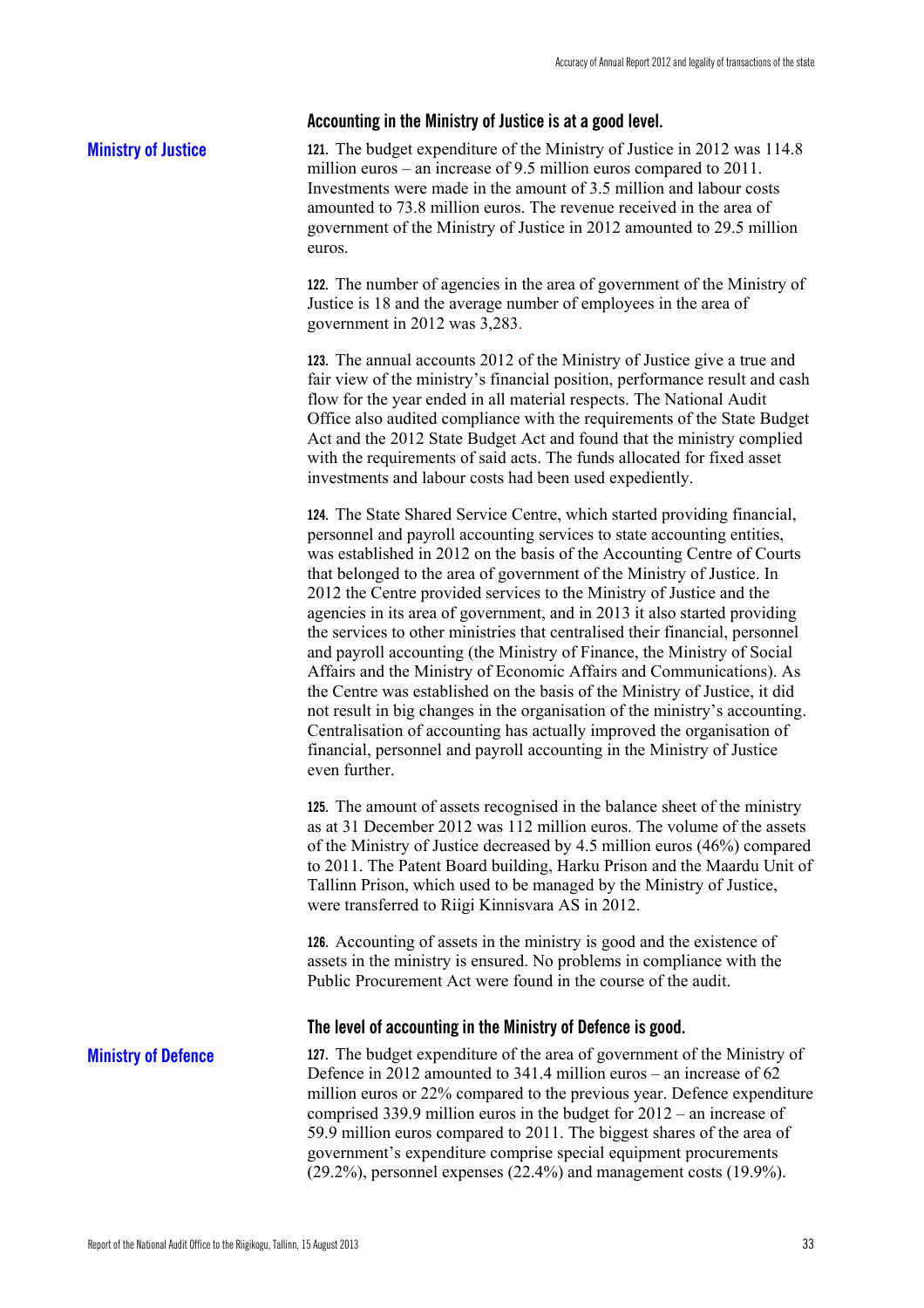246.7 million euros from the budget for 2012 was invested and 76 million euros was spent on labour costs.

**128.** The number of agencies in the area of government of the Ministry of Defence is six and the average number of employees in the area of government in 2012 was 4,317.

**129.** The Minister of Defence was authorised to decide on the dissolution of OÜ E-Arsenal with an order of the Government of the Republic. On 31 May 2012 the minister decided to dissolve OÜ E-Arsenal and to initiate liquidation proceedings. The liquidation entry of the private limited company was made on 13 February 2013.

**130.** The annual accounts 2012 of the Ministry of Defence give a true and fair view of the ministry's financial position, performance result and cash flow for the year ended in all material respects. The National Audit Office also audited compliance with the requirements of the State Budget Act and the 2012 State Budget Act and found that the ministry has complied with the requirements of said acts. The funds allocated for fixed asset investments and labour costs had been used expediently.

**131.** The organisation of accounting in the ministry's area of government is at a good level, regulating procedures exist and internal control systems are functional. Accounting in the area of government is partly centralised. Accounting of the ministry, the Information Board, the Defence Resources Agency, the Seli Health Centre and the Estonian War Museum – General Laidoner Museum is centralised in the ministry. The Defence Forces organise their own accounting. The area of government of the Ministry of Defence has not yet transferred to SAP business software.

**132.** The asset volume of the area of government of the Ministry of Defence in 2012 amounted to 439.6 million euros – an increase of 29 million euros compared to the previous year. The majority of fixed assets are unfinished projects, e.g. payments have been made for two mid-range air surveillance radars and vehicles. The Ministry of Defence transferred 60 apartment ownerships and four registered immovables to Riigi Kinnisvara AS to a total ordinary value of 0.9 million euros. The organisation of the acquisition and use of assets in the ministry is at a good level, except for the fact that some apartments belonging to the Defence Forces are still being used under conditions that are unfavourable for the state.

**133.** There were no significant breaches of the Public Procurement Act in the acquisitions made by the ministry and the Defence Forces, but errors were found in the organisation of the ministry's procurements. For example, the Procurement Department of the ministry only has a partial overview of the procurements made in 2012 and the procurements made by the Procurement Department for defence purposes are recognised in the information system, but the procurements made in the other departments of the ministry are not recognised. The ministry does have a plan of procurements for defence purposes, but there is no economic procurement plan and adherence to procurement contracts is not supervised.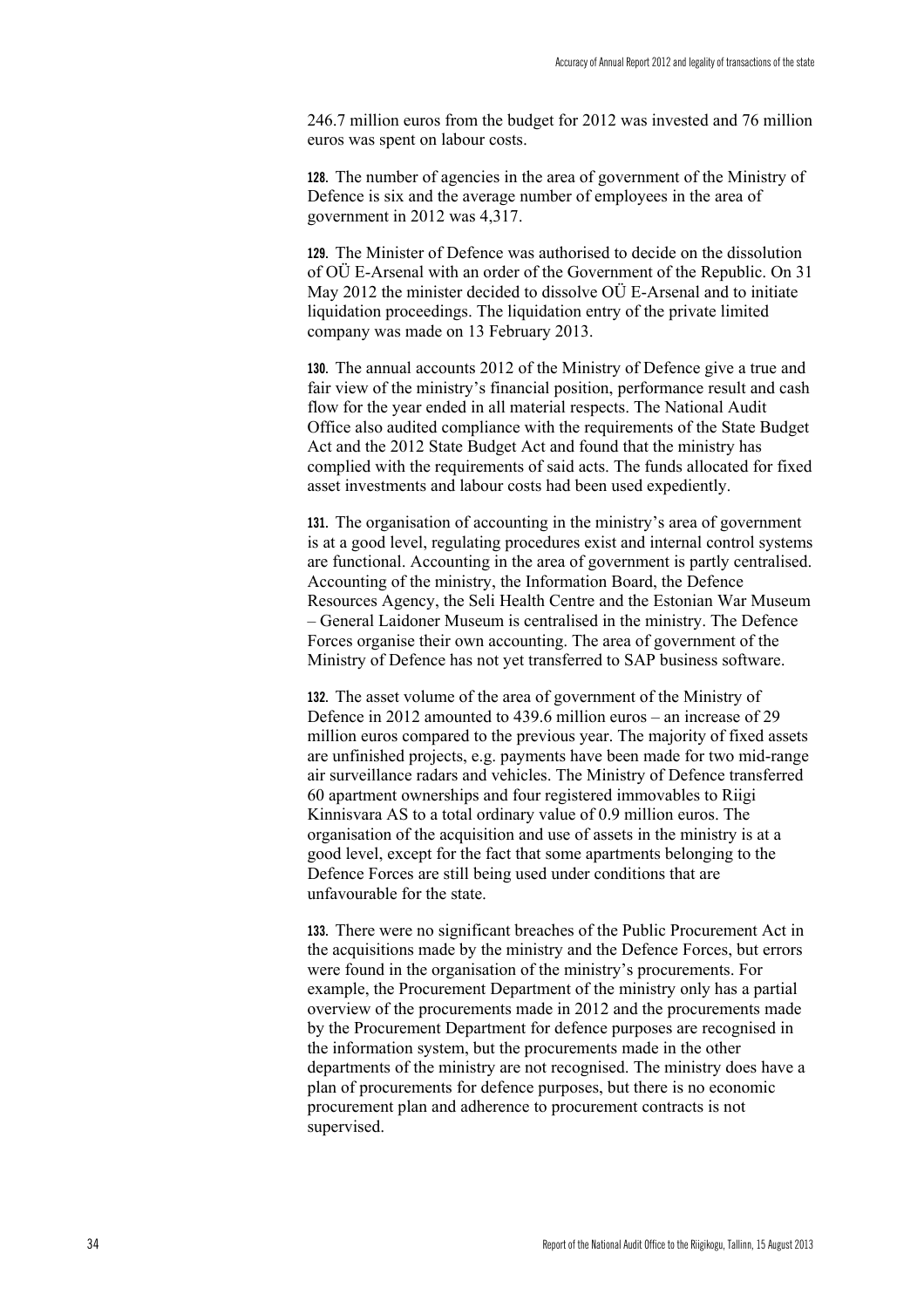#### **Organisation of accounting in the Ministry of the Environment has improved**

#### **Ministry of the Environment**

**134.** The budget expenditure of the Ministry of the Environment in 2012 was 245 million euros – a decrease of 164 million euros compared to the previous year. This change is associated with a decrease in proceeds from sales of pollution quotas. The ministry made investments of 4 million euros, mostly acquiring land and IT equipment and developing and updating information systems. The budget revenue of the Ministry of the Environment in 2012 was 336 million euros, which decreased by 90 million compared to the previous year, mostly as a result of a decrease in support received.

**135.** The number of agencies in the area of government of the Ministry of the Environment is eight and the average number of employees in the area of government in 2012 was 1,422. The Information Technology Centre of the Ministry of the Interior started operating on 1 January 2013.

**136.** The annual accounts 2012 of the Ministry of the Environment give a true and fair view of the ministry's financial position, performance result and cash flow in all material respects.

**137.** Although the National Audit Office provided an unqualified opinion on the annual accounts of the Ministry of the Environment, we would like to draw attention to the principles of state forest accounting and recognition. The National Audit Office is of the opinion that the accounting policies of state forest recognition that were amended in 2010 are not suitable for state forest. According to the method established with the General Rules of State Accountancy the value of state forest is found only via the value of the forest planned to be cut, and the actual value of the state asset and the changes occurring in the asset are not considered. Also, no information about state forest is presented in the annual accounts of the ministry.

**138.** Accounting in the area of government of the Ministry of the Environment has improved compared to previous years: internal accounting procedures and other procedures that regulate accounting exist and they have been updated and implemented in everyday work. Centralisation of accounting started in 2009.

**139.** The National Audit Office also audited compliance with the requirements of the State Budget Act and the 2012 State Budget Act and found that the Ministry of the Environment and the agencies in its area of government have complied with the requirements of said acts. The funds allocated for investment and labour costs were used expediently.

**140.** Compliance with the Public Procurement Act has generally been good, but two unperformed procurement procedures were found in the course of the audit. The procurement procedures of the Ministry of the Environment and its divisions are generally at a good level.

**141.** The asset volume of the Ministry of the Environment in 2012 was 1.5 billion euros – a decrease of 169 million euros compared to the previous year. The change that occurred in 2012 is related to the decrease in prepayments received, as less money was earned from sales of pollution quotas. The National Audit Office is of the opinion that the organisation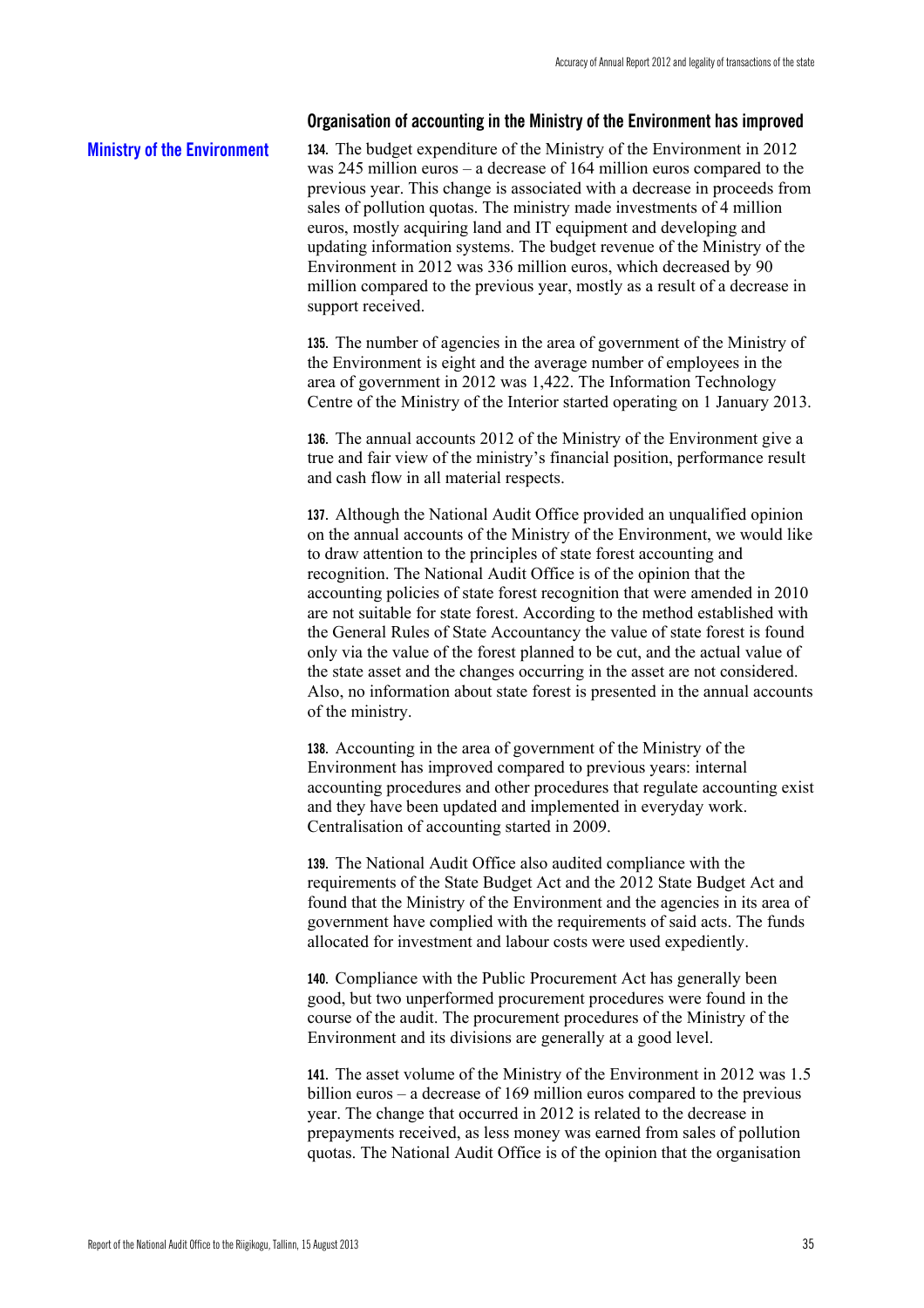of the acquisition and use of assets is at a good level and the preservation of assets is guaranteed.

#### **Centralisation of the accounting of agencies continues in the Ministry of Culture**

**142.** The budget expenditure of the area of government of the Ministry of Culture in 2012 amounted to 166.5 million euros – an increase of 4.8 million euros compared to the previous year. In 2012 the ministry made investments of 7.2 million euros, the money mostly being spent on construction and renovation of museums. Labour costs in the ministry's area of government amounted to 24.9 million euros.

**143.** The number of agencies in the area of government of the Ministry of the Culture at year end was 38 and the average number of employees in 2012 was 1,739. Pärnu Theatre Endla stopped operating as a public undertaking at the end of April 2012 and it is now a foundation. Liquidation of the public undertakings Theatre Vanemuine, Theatre Vanalinnastuudio and the Estonian National Puppet Theatre started in November 2012. New foundations were established at the same time: NO99, Theatre Vanemuine and the NUKU Foundation. Narva Museum was also founded in addition to the theatres.

**144.** The annual accounts 2012 of the Ministry of Culture give a true and fair view of the ministry's financial position, performance result and cash flow for the year ended in all material respects. The National Audit Office also audited compliance with the requirements of the State Budget Act and the 2012 State Budget Act and found that the ministry has complied with the requirements of said acts. The funds allocated for fixed asset investments and labour costs were used expediently.

**145.** Centralisation of accounting in the area of government in the ministry and its transfer to the SAP programme continued in the financial year. Accounting in six agencies (incl. the ministry, Võru Institute, the Estonian Health Care Museum, the Repository Library of Estonia, the Estonian Children's Literature Centre and the National Heritage Board) has been centralised by year end. The National Audit Office finds that the centralisation of accounting in the ministry has evened out the level of accounting. Centralisation of the accounting of the entire area of government and the transfer to SAP software should be finalised in 2015.

**146.** The organisation of accounting in the Ministry of Culture and the agencies in its area of government has improved, but the levels of agencies remain different and mistakes are still being made. The biggest number of mistakes was found in the fixed asset and labour cost accounting in Conservation Centre Kanut. The procedures required for the organisation of accounting in the ministry and the agencies in its area of government exist, but they must be updated and brought into compliance with the amendments made to the General Rules of State Accountancy and the operating model of financial and personnel accounting that entered into force in the ministry in December 2011.

**147.** Compared to the previous year the volume of fixed assets in the ministry's area of government decreased by 6.4 million euros (*ca.* 3%), mainly in relation to the transfer of 21 properties to Riigi Kinnisvara AS. The transfer of assets to the established foundation in the course of the

**Ministry of Culture**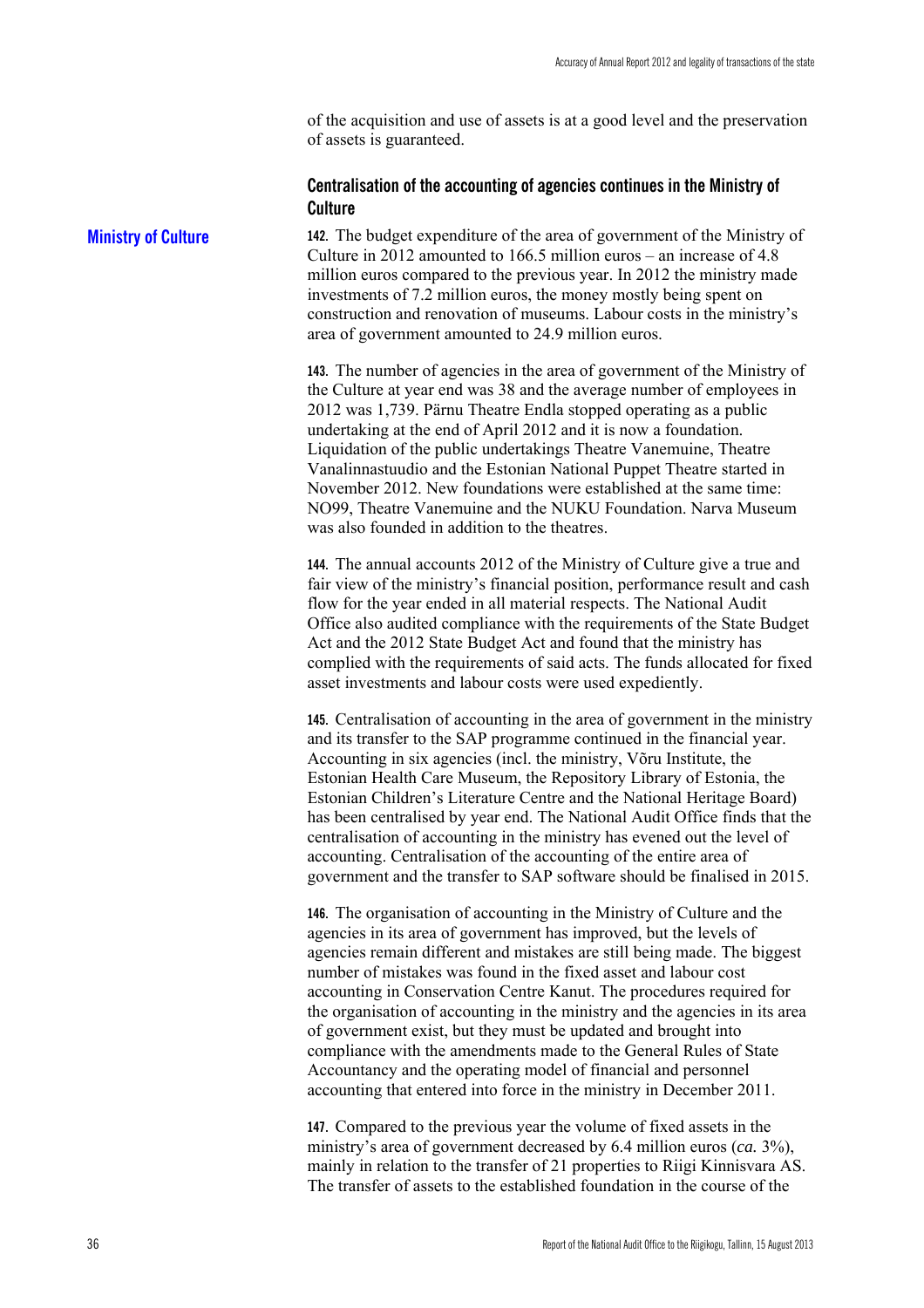dissolution of four agencies in the area of government also has an impact on the volume of fixed assets. Regardless of some small problems, the organisation of the acquisition and use of assets is generally at a good level and the preservation of assets is guaranteed.

**148.** The Public Procurement Act was also breached in the area of government of the Ministry of Culture in 2012, as the ministry failed to organise certain procurement procedures, e.g. for purchasing air transport services for itself and the State Concert Institute Eesti Kontsert, and for purchasing food in the Estonian Maritime Museum. The procurement procedures of the ministry and the agencies in its area of government generally guarantee that the Public Procurement Act is complied with, but the procurement plan must be updated and made more informative. It is also necessary to pay more attention to the organisation of simplified procurements: problems in this area were found in many agencies.

### **Accounting in the Ministry of Economic Affairs and Communications has improved considerably**

**149.** The budget expenditure of the area of government of the Ministry of Economic Affairs and Communications in 2012 was 588 million euros – an increase of 37 million euros compared to the previous year. The increase is mainly the result of an increase in the appropriations granted for investments and as support for public transport (21 million euros). The ministry invested 187 million euros, mainly in road construction and repairs (153 million euros). The number of agencies in the area of government of the Ministry of Economic Affairs and Communications is nine and the average number of employees in the area of government in 2012 was 1,333.

**150.** The annual accounts 2012 of the Ministry of Economic Affairs and Communications give a true and fair view of the ministry's financial position, performance result and cash flow in all material respects. Accounting of the ministry's areas of government has been centralised in the ministry and has improved considerably compared to previous years. SAP business software was used for accounting in the entire area of government for the second year.

**151.** No accounting errors were found in the Ministry of Economic Affairs and Communications, but mistakes were made in compliance with laws.

**152.** The National Audit Office also audited compliance with the State Budget Act and the 2012 State Budget Act and found that the Ministry of Economic Affairs and Communications and the agencies in its area of government had generally complied with the requirements of said acts, except for entering into the kind of lease contract that created obligations that the agencies in the area of government did not consider financing transactions during preparation of the budget. Entering into such contracts is prohibited by the State Budget Act if they are not stipulated in the annual state budget act.

**153.** The ministry and the agencies in its area of government used the funds allocated for investments and labour costs for their intended purpose.

**Ministry of Economic Affairs and Communications**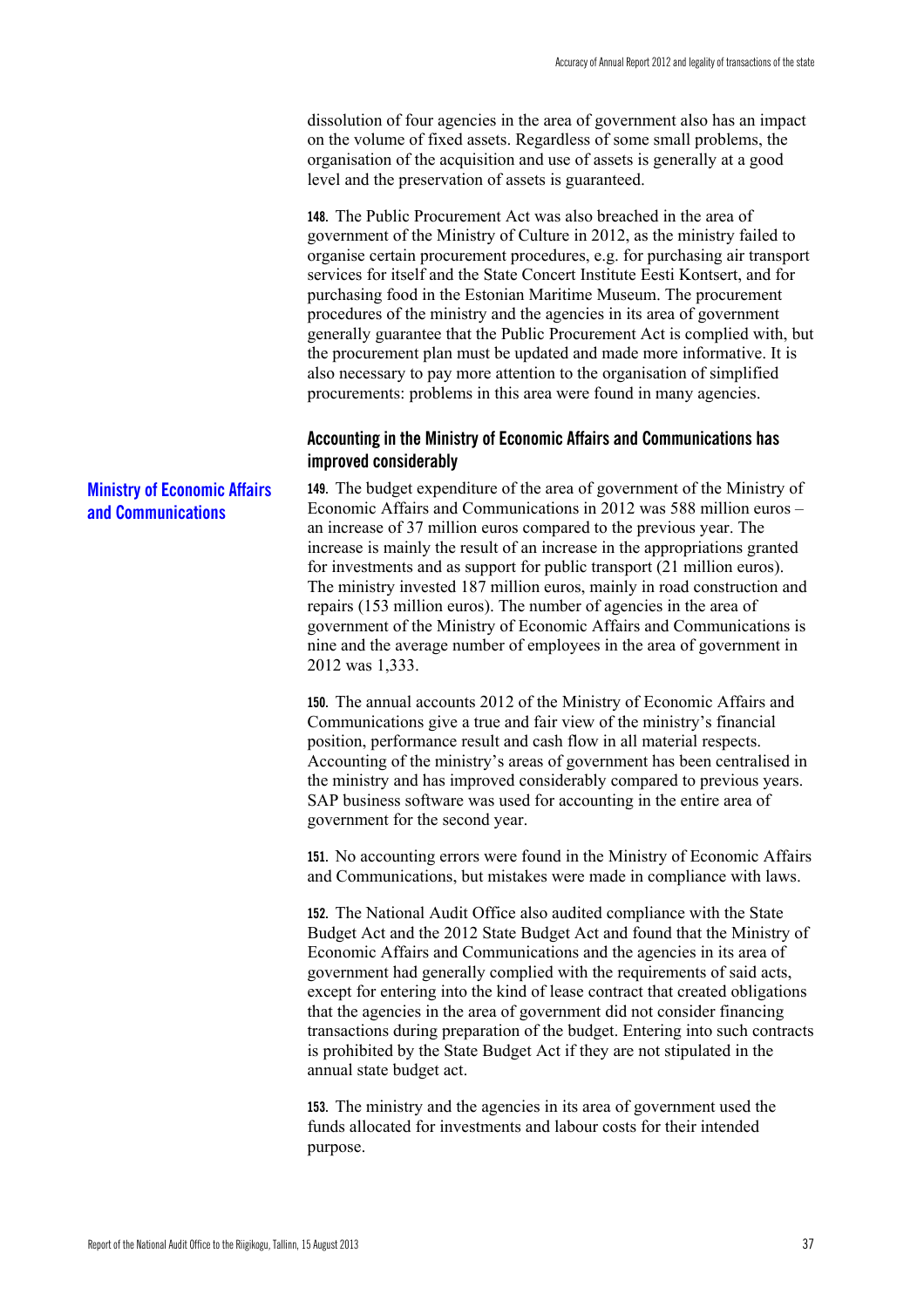**154.** The ministry and the agencies in its area of government have generally acted prudently and according to the applicable rules in acquiring and transferring assets. Errors were found in contracts granting use of quarries made by the Road Administration, as they did not comply with the requirements established in the regulation of the Government of the Republic.

**155.** The Ministry of Economic Affairs and Communications and agencies in its area of government have breached the Public Procurement Act: the relevant procurement procedures were not carried out (in three cases), and there were delays in the submission of public procurement reports and their annexes to the public procurement register (25 cases in total). Also, the procurement procedures of all agencies were not sufficiently thorough.

**156.** The asset volume of the area of government of the Ministry of Economic Affairs and Communications in 2012 was 4.1 billion euros – an increase of 224 million euros compared to the previous year. The changes that occurred in 2012 are mainly associated with an increase in the ministry's holdings in subsidiaries and affiliates. The ministry also transferred the buildings it does not require for the exercising of state authority to Riigi Kinnisvara AS.

#### **Accounting in the Ministry of Agriculture has improved during the year**

**157.** The budget expenditure of the area of government of the Ministry of Agriculture in 2012 amounted to 370.2 million euros – an increase of 24.3 million euros compared to the previous year. In 2012 the ministry made investments of 3.3 million euros. The biggest investments were made in the renovation of a building in Paide in order to relocate all of the ministry's agencies located in Paide to the same building. Labour costs amounted to 26.5 million euros. **Ministry of Agriculture** 

> **158.** The number of agencies in the area of government of the Ministry of Agriculture was 13 at the end of the year. The number of agencies did not change in the financial year. The average number of employees in the area of government in 2012 was 1749.

> **159.** The annual accounts 2012 of the Ministry of Agriculture give a true and fair view of the ministry's financial position, performance result and cash flow for the year ended in all material respects. The National Audit Office also audited compliance with the requirements of the State Budget Act and the 2012 State Budget Act and found that the ministry has complied with the requirements of said acts. The funds allocated for fixed asset investments and labour costs had been used expediently.

**160.** Accounting in all agencies of the Ministry of Agriculture (except for the Estonian Agricultural Registers and Information Board and the Estonian Animal Recording Centre) has been centralised and SAP business software is used.

**161.** The organisation of accounting in all divisions with centralised financial accounting has improved significantly in all areas of accounting. The fact that the ministry's agencies approved their internal financial accounting procedures in compliance with the operating model of financial, personnel and payroll accounting has contributed considerably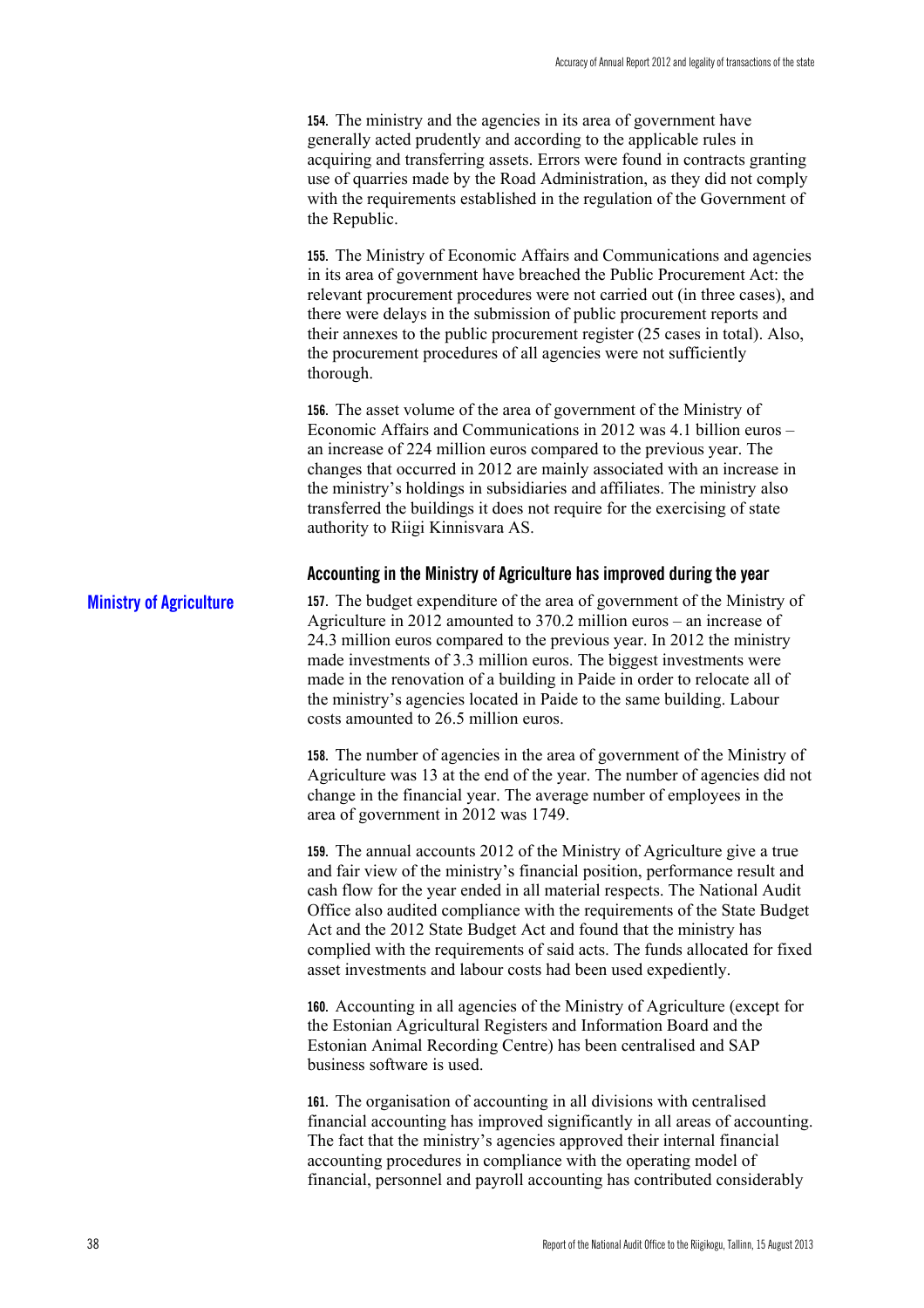to the improvement of the organisation of accounting. The internal control system in agencies has been strengthened as a result of this. However, errors were found in asset accounting and one of the reasons that can be highlighted is the fact that the accounting policies used for fixed asset improvement accounting have not been regulated in the ministry's accounting policies and procedures and the employees who deal with assets in agencies are now aware of the requirements for fixed asset accounting. The level of accounting in the agencies where financial accounting has not yet been centralised – the Estonian Agricultural Registers and Information Board and the Estonian Animal Recording Centre – is at a good level. There are plans to centralise financial and personnel accounting in these agencies in 2014.

**162.** Compared to the previous year the volume of fixed assets in the ministry's area of government increased by 7 million euros (*ca.* 9.7%) and the construction and renovation of the building in Paide was completed. The renovation of the Haapsalu office building of the Agricultural Board, two museums, the laboratory building of the Agricultural Research Centre and the experimental laboratory of the Jõgeva Plant Breeding Institute was also completed. Three registered immovables not needed by the Ministry of Agriculture were transferred to Riigi Kinnisvara AS. Regardless of a few problems in accounting, the organisation of the acquisition and use of assets is generally at a good level and the preservation of assets is guaranteed.

**163.** Except for the Jõgeva Plant Breeding Institute, where a number of problems were found in the organisation of procurement procedures, the National Audit Office did not find any open procurements that had not been organised and the Public Procurement Act had generally been complied with in the open procurement procedures organised. Agencies in the area of government must update their procurement procedures and procurement plans. They should also pay more attention to the organisation of simplified procurements: problems in this area were found in many agencies.

#### **Accounting in the Ministry of Finance is in order**

**164.** The budget expenditure of the Ministry of Finance in 2012 was 1.7 billion euros – an increase of 246 million euros compared to the previous year. For example, the state's payments into the mandatory funded pension fund increased by 83 million euros and expenditure incurred on the account of proceeds received from sales of pollution quotas increased by 127 million euros. The ministry invested 6 million euros, mainly in the development of information systems and the acquisition of licences and IT equipment.

**165.** There are five agencies in the area of government of the Ministry of Finance; the Information Technology Centre of the Ministry of Finance (RMIT) and the State Shared Service Centre started operating in 2012. The average number of employees in the area of government in 2012 was 2,889.

**166.** The annual accounts 2012 of the area of government of the Ministry of Finance give a true and fair view of the ministry's financial position, performance result and cash flow in all material respects. Accounting in

#### **Ministry of Finance**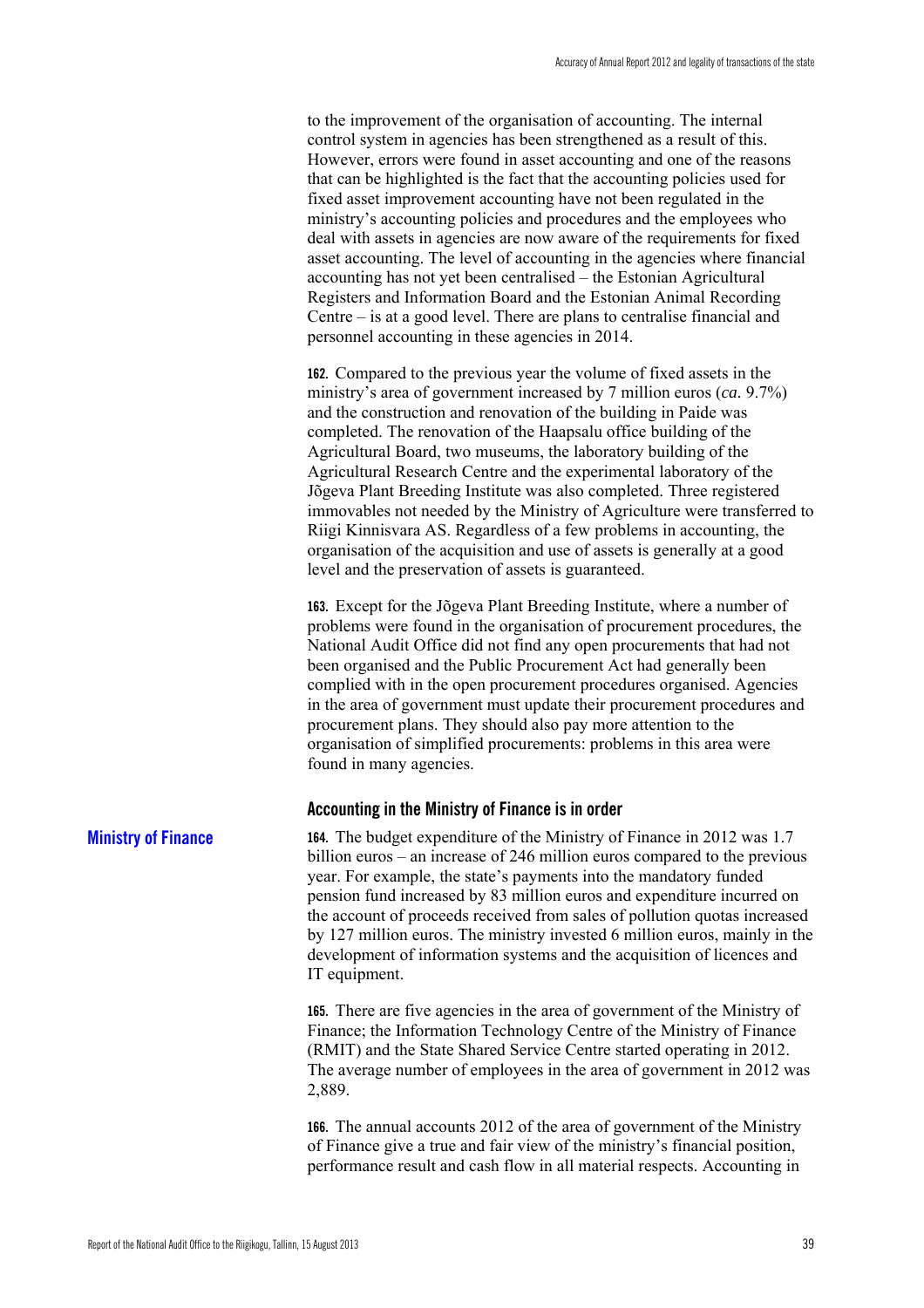the ministry's area of government has been centralised, it is at a good level and SAP business software is used.

**167.** The National Audit Office also audited compliance with the requirements of the State Budget Act and the 2012 State Budget Act and found that the ministry has complied with the requirements of said acts. The funds allocated for fixed asset investments and labour costs had been used expediently.

**168.** However, the National Audit Office found that the Tax and Customs Board has paid Baltic Banknote LLC compensation in the amount of 71,182 euros by way of a compromise, but the National Audit Office is of the opinion that ordering the payment of this compensation was not sufficiently justified or transparent. This was a dispute caused by the termination of a public procurement, whereby a claim for compensation of damages was not submitted to the Public Procurement Dispute Committee and the court did not order payment of this compensation either.

**169.** The Ministry and the agencies in its area of government have generally acted prudently and according to the rules in acquiring and transferring intangible and tangible assets. The Public Procurement Act has generally been complied with, except for two unperformed procurement procedures.

**170.** The asset volume of the Ministry of Agriculture in 2012 was 2.6 billion euros – an increase of 499 million euros compared to the previous year. The majority of this comprised an increase in long-term loans payable (341 million euros) caused by Estonia joining the EFSF.

#### **The level of accounting in the Ministry of the Interior is good.**

**171.** The budget expenditure of the Ministry of the Interior was 436 million euros – an increase of 20 million euros compared to 2011. The ministry's area of government invested 41 million euros in 2012, mainly in the acquisition of multifunctional ship and rescue equipment and the development of information technology. Labour costs in the ministry's area of government amounted to 151 million euros. Budget revenue in 2012 amounted to 191 million euros – an increase of 17 million euros compared to 2011.

> **172.** There were 28 agencies in the area of government of the Ministry of the Interior in 2012 (20 of them being county governments and the agencies managed by them). The average number of employees in the area of government was 9,555; the number of employees had decreased by 343 compared to the previous year.

**173.** The annual accounts 2012 of the Ministry of the Interior give a true and fair view of the ministry's financial position, performance result and cash flow for the year ended in all material respects. The National Audit Office also audited compliance with the requirements of the State Budget Act and the 2012 State Budget Act and found that the ministry has complied with the requirements of said acts. The funds allocated for fixed asset investments and labour costs had been used expediently.

#### **Ministry of the Interior**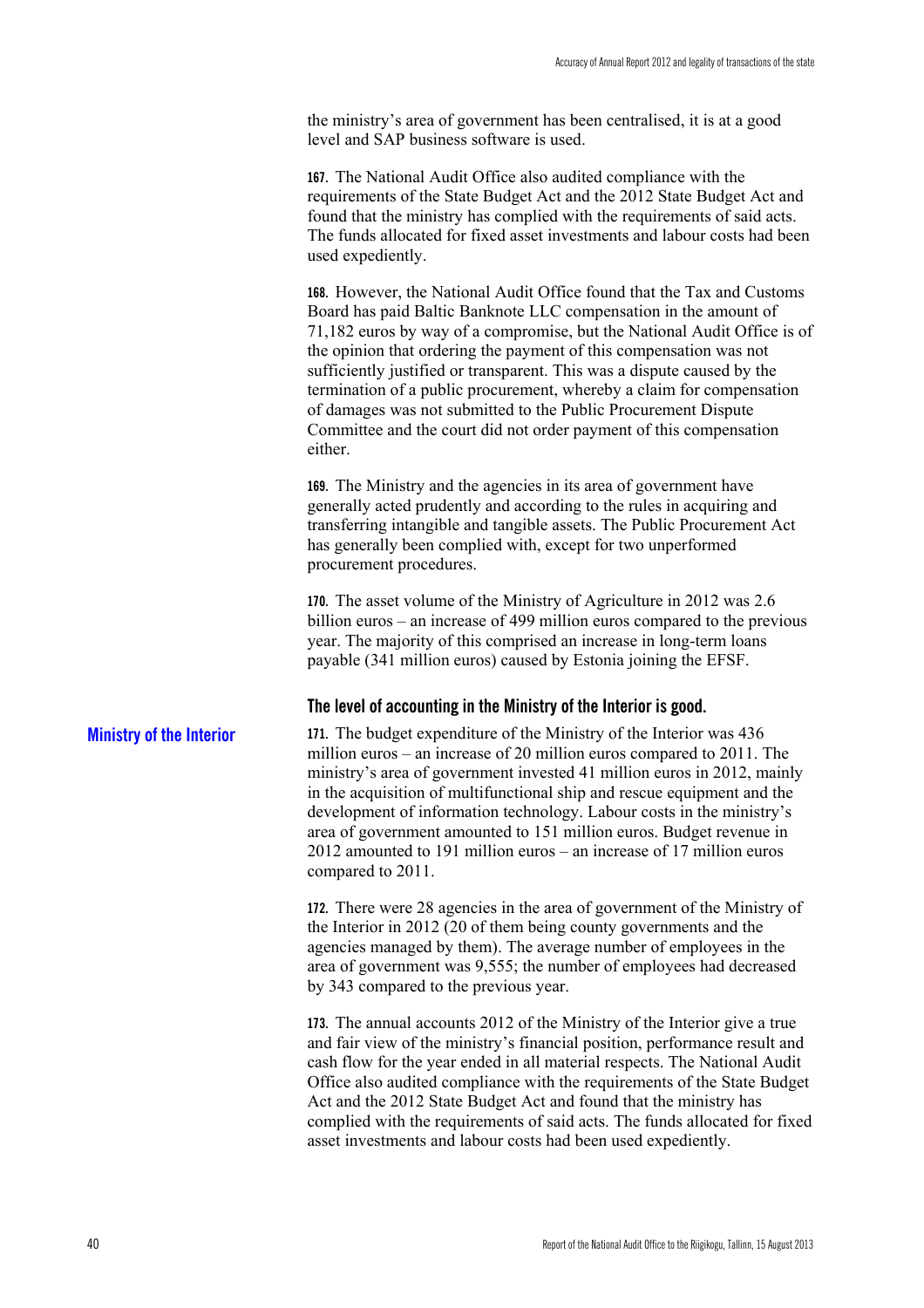**174.** The Ministry of the Interior has centralised financial, personnel and payroll accounting in its area of government, i.e. accounting is organised by the ministry or the central agency. The accounting of county governments is concentrated separately in Viljandi County Government. Financial and personal accounting in the Estonian Public Service Academy had not been centralised by the end of 2012. The ministry's agencies, except for the Estonian Public Service Academy, have transferred to SAP business software.

**175.** The organisation of accounting in the ministry and in the agencies within its area of government is good. Errors have been made in stocktakes of fines receivable, because only 38 of 49 bailiffs have feedback and part of the balance of fines receivable had not been compared by the time these annual accounts were prepared. As the amount of fines receivable has been claimed with the data of bailiffs only in part, the stocktake of fines receivable cannot be considered completed and the probability of their receipt cannot be evaluated.

**176.** The ministry's assets amounted to 327 million euros as at 31 December 2012. Their amount decreased by 4.7% during 2012. The agencies in the area of government of the Ministry of the Interior started transferring assets to Riigi Kinnisvara AS in 2011. 277 properties had been transferred to RKAS as at 31 December 2012. The ministry needed 102 of these properties for its main activities and entered into lease contracts for their use. The ministry did not require the remaining 175 properties. It plans to transfer *ca.* 60 necessary and *ca.* 30 unnecessary properties in 2013. The organisation of the acquisition and use of assets in the Ministry of the Interior is at a good level.

**177.** There are still some problems in compliance with the Public Procurement Act in the Ministry of the Interior. Several county governments have ordered services without organising procurements. The Rescue Board has acquired spare parts and ordered maintenance services without organising a procurement. The Estonian Public Service Academy has initiated simplified procurements without informing the Public Procurement Register about them.

#### **Cooperation between the Ministry of Social Affairs and the State Shared Service Centre must be improved**

**178.** The budget of the area of government of the Ministry of Social Affairs was 2.74 billion euros – 111 million euros more than the budget for 2011. The budget increased mostly on the account of an increase in social benefits. In 2012 the ministry made investments of 21 million euros and paid 24 million euros in labour costs. **Ministry of Social Affairs** 

> **179.** There are 10 agencies in the area of government of the Ministry of Social Affairs. The activities of the Illuka Reception Centre for Asylum Seekers were terminated on 21 April 2012 and the provision of the service taken over by AS Hoolekandeteenused. The average number of employees in the ministry's area of government in 2012 was 1,522.

**180.** The annual accounts 2012 of the Ministry of Social Affairs give a true and fair view of the ministry's financial position, performance result and cash flow for the year ended in all material respects. The National Audit Office also audited compliance with the requirements of the State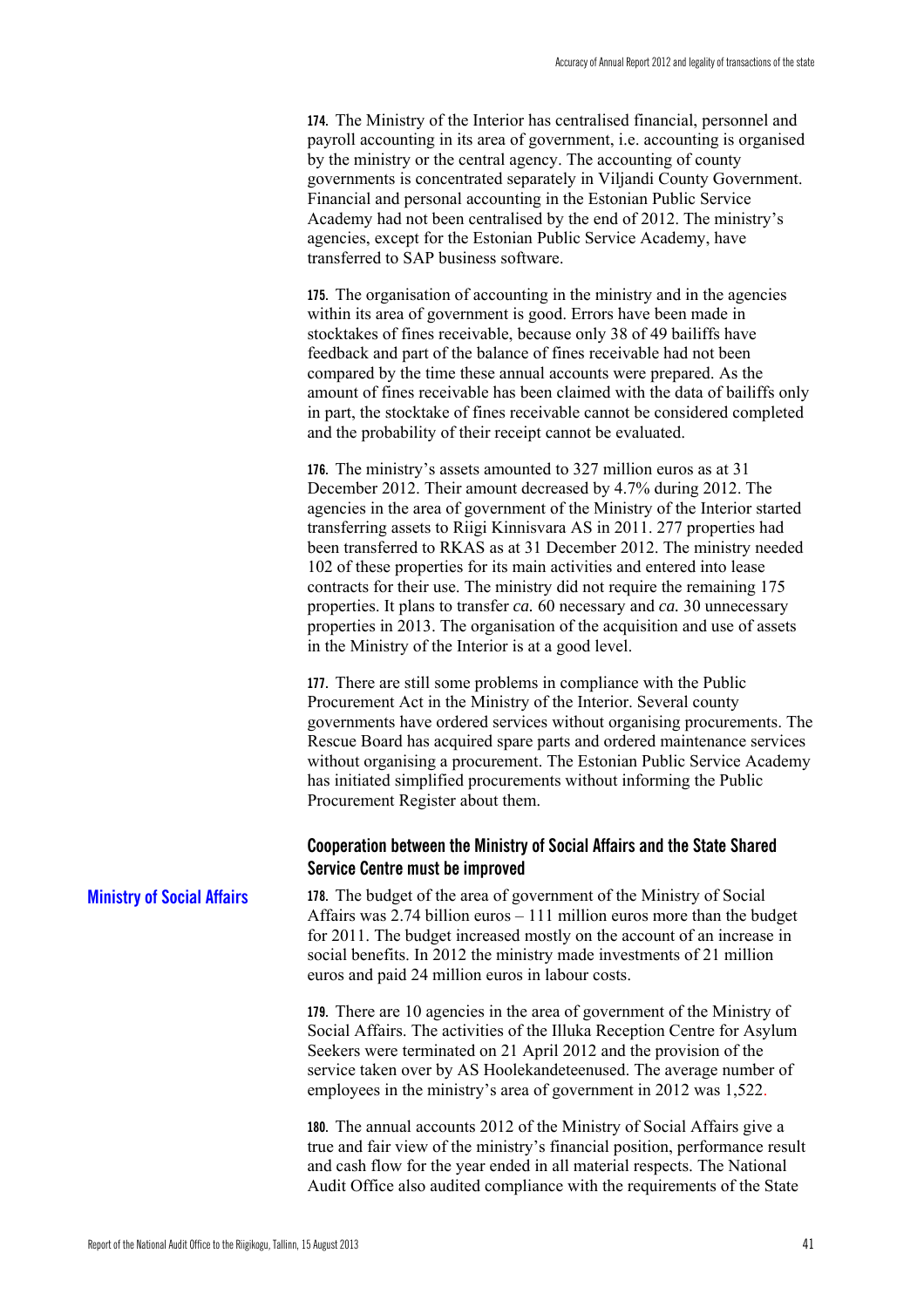Budget Act and the 2012 State Budget Act and found that the ministry has complied with the requirements of said acts. The funds allocated for fixed asset investments and labour costs had been used expediently.

**181.** The financial and personnel accounting of the Health Board, the State Agency of Medicines, the Labour Inspectorate, the National Institute for Health Development, the Astangu Vocational Rehabilitation Centre, the Illuka Reception Centre for Asylum Seekers, the Office of the Public Conciliator, the Gender Equality and Equal Treatment Commissioner and the Office of the Gender Equality and Equal Treatment Commissioner were merged in the accounting of the Ministry of Social Affairs as at 31 December 2012.

**182.** The final centralisation of the area of government occurred on 1 January 2012 when accounting in the Social Insurance Board was centralised. The State Shared Service Centre has provided financial and personnel accounting services to the area of government of the Ministry of Social Affairs since then.

**183.** Accounting in the Ministry of Social Affairs and the agencies in its area of government is generally organised as required. The necessary accounting policies and procedures have been established in the area of government, but cooperation between the ministry and the Shared Service Centre is not yet functioning in the agreed manner and the Shared Service Centre is unable to perform all of the obligations set forth in the agreement between the two agencies.

**184.** The amount of assets recognised in the balance sheet of the ministry as at 31 December 2012 was 369 million euros. The assets of the area of government increased by 143 million euros during the year, incl. an increase in social taxes receivable from the Tax and Customs Board. The Ministry of Social Affairs transferred 14 properties to Riigi Kinnisvara AS on 31 January 2013 (incl. properties on Gonsiori Street and Paldiski Road, Tallinn).

**185.** Asset accounting is at a good level in the ministry, but there are still omissions in the organisation and documentation of stocktakes of assets and liabilities.

**186.** No problems in compliance with the Public Procurement Act were found in the course of the audit. The established procurement procedure is sufficient and in compliance with the Public Procurement Act.

#### **Accounting in the Ministry of Foreign Affairs is in order**

**187.** The budget expenditure of the Ministry of Foreign Affairs in 2012 amounted to 53.1 million euros – a decrease of 6.5 million euros compared to the previous year. The ministry invested 7.5 million euros in 2012, construction investments made by foreign missions being the most significant. Operating expenses comprised 35.4 million euros. 10.3 million euros was spent on appropriations, the majority of which were membership fees of international organisations, and development and humanitarian aid. **Ministry of Foreign Affairs** 

> **188.** The Ministry of Foreign Affairs had 46 foreign missions in 2012, and one new foreign mission started operating during the year. Estonia has 33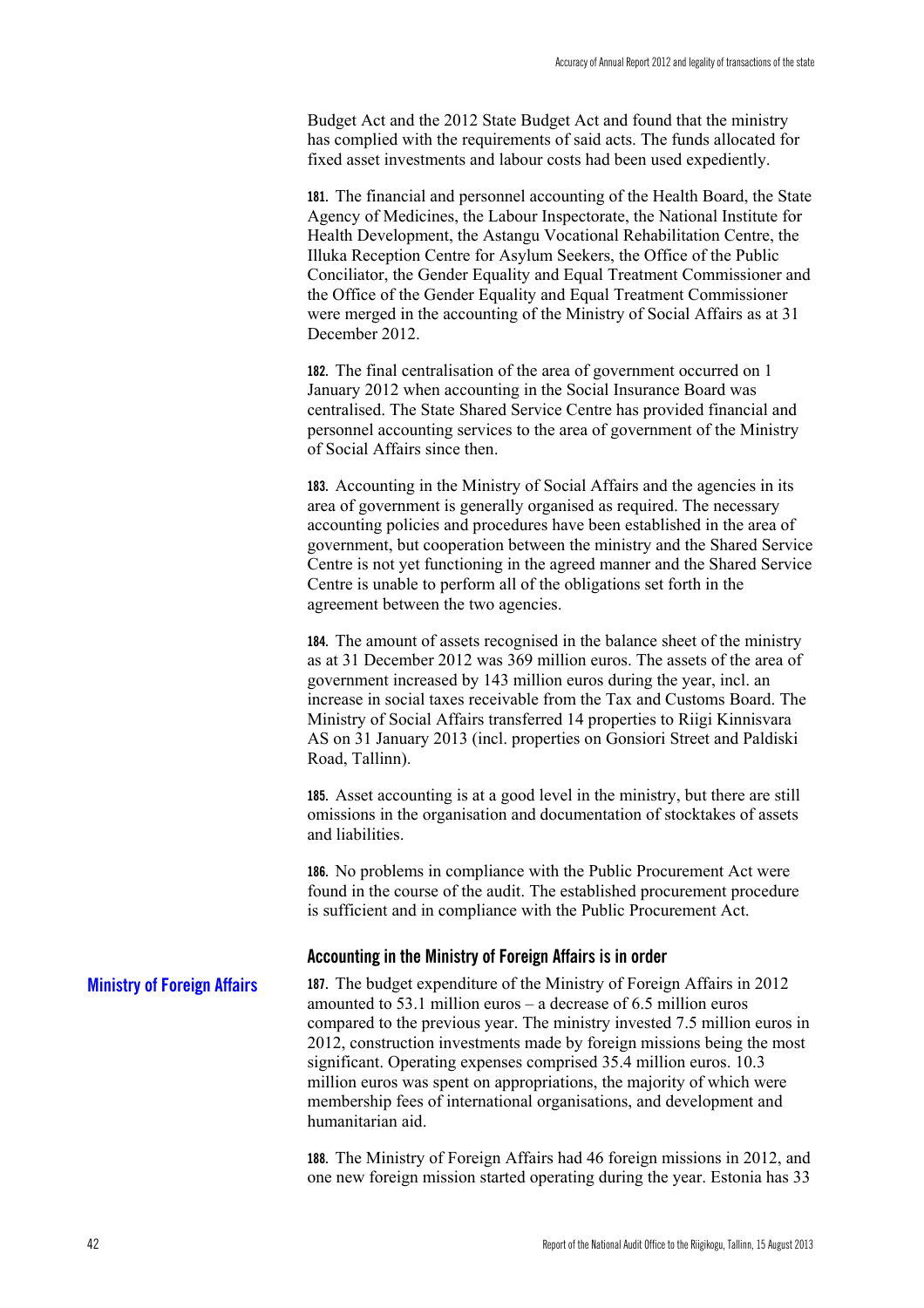embassies, seven permanent representations in international organisations, four consulates general, one office, one special mission and 158 honorary consuls in foreign countries.

**189.** The annual accounts 2012 of the Ministry of Foreign Affairs give a true and fair view of the ministry's financial position, performance result and cash flow for the year ended in all material respects. The level of organisation of accounting in the Ministry of Foreign Affairs is good in the opinion of the National Audit Office. Procedures regulating accounting are up-to-date and their performance is monitored.

**190.** The National Audit Office also audited compliance with the requirements of the State Budget Act and the 2012 State Budget Act and found that the ministry has complied with the requirements of said acts. The funds allocated for fixed asset investments and labour costs had been used expediently. No significant errors were found in compliance with the requirements of the Public Procurement Act, but the procurement procedure of the ministry must be updated.

**191.** The asset volume of the Ministry of Foreign Affairs in 2012 was 92.5 million euros – an increase of 7.5 million euros compared to the previous year. The increase that occurred in 2012 was mainly associated with an increase in volume of tangible fixed assets by 6 million euros and was caused by the renovation and construction works of foreign missions.

/digitally signed/

Alar Karis Auditor General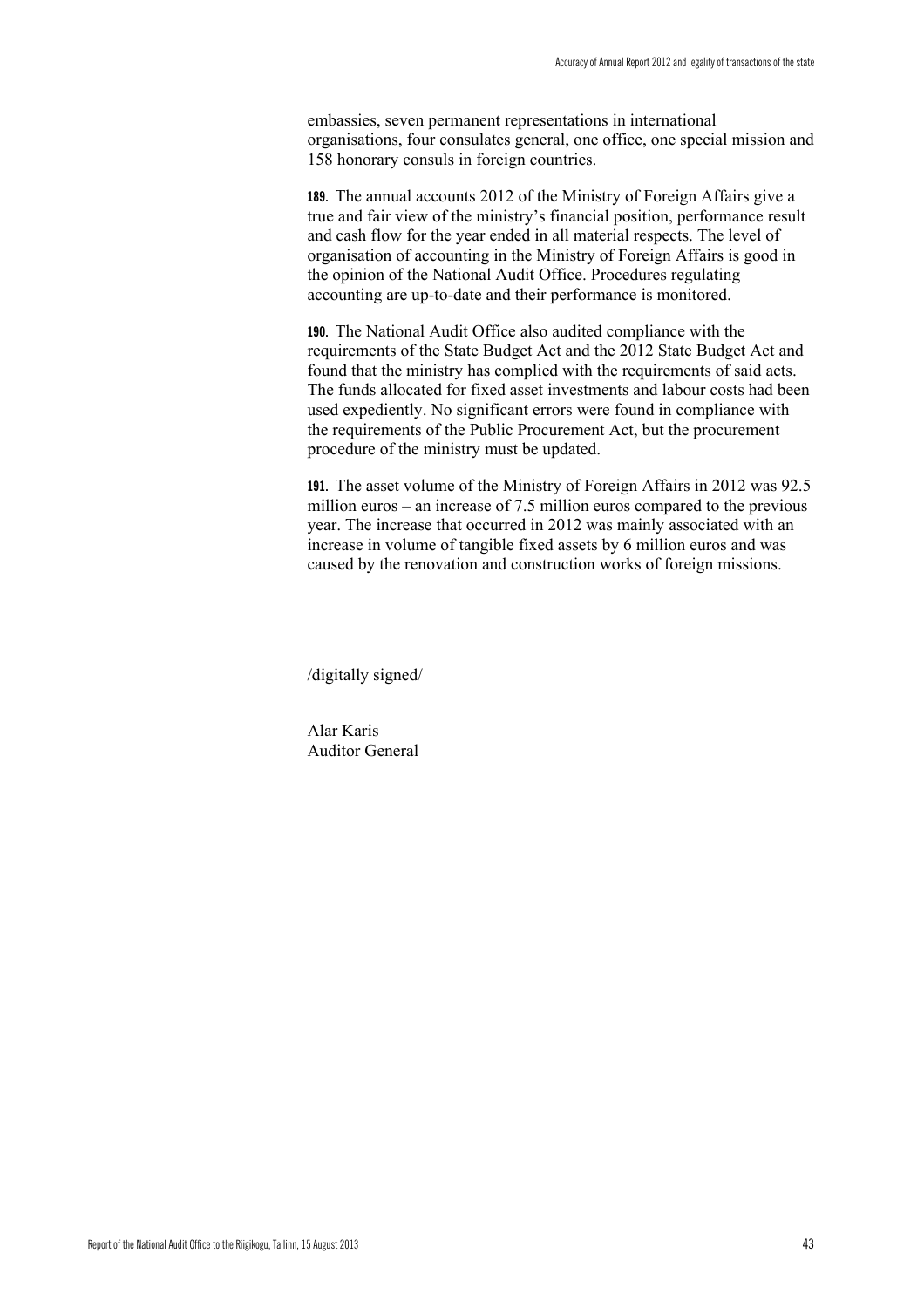## **Recommendations made by National Audit Office and responses of the Minister of Finance**

On the basis of the audit, the National Audit Office made several recommendations to the Ministry of Finance. The minister sent his response to the recommendations made by the National Audit Office on 2 August 2013.

#### **General comments on the audit report**

The performances and proposals given by the National Audit Office in the report focus on the topics that we have to continue dealing with.

We would like to thank the National Audit Office for its work and hope that constructive cooperation will continue between us in future.

| <b>Recommendations of the National Audit</b><br><b>Office</b>                                                                                                                                                                                                                                                                                                                                                                                                                                                                                                                                                                                                                                                                                                                                                                                                                   | <b>Response of the Minister of Finance</b>                                                                                                                                                                                                                                                                                                                                                                                                                                                                                                                                                                                                                                                                                                                                                                                                                                                                                                                                                                                                                                                                                                                                                                                                                                                                                                                                                                                                                                                                                                                                                                                                                                                                                                                                                                                                                                                                                                                                                                                                                                                                                                                                                                                                                                                                                                         |
|---------------------------------------------------------------------------------------------------------------------------------------------------------------------------------------------------------------------------------------------------------------------------------------------------------------------------------------------------------------------------------------------------------------------------------------------------------------------------------------------------------------------------------------------------------------------------------------------------------------------------------------------------------------------------------------------------------------------------------------------------------------------------------------------------------------------------------------------------------------------------------|----------------------------------------------------------------------------------------------------------------------------------------------------------------------------------------------------------------------------------------------------------------------------------------------------------------------------------------------------------------------------------------------------------------------------------------------------------------------------------------------------------------------------------------------------------------------------------------------------------------------------------------------------------------------------------------------------------------------------------------------------------------------------------------------------------------------------------------------------------------------------------------------------------------------------------------------------------------------------------------------------------------------------------------------------------------------------------------------------------------------------------------------------------------------------------------------------------------------------------------------------------------------------------------------------------------------------------------------------------------------------------------------------------------------------------------------------------------------------------------------------------------------------------------------------------------------------------------------------------------------------------------------------------------------------------------------------------------------------------------------------------------------------------------------------------------------------------------------------------------------------------------------------------------------------------------------------------------------------------------------------------------------------------------------------------------------------------------------------------------------------------------------------------------------------------------------------------------------------------------------------------------------------------------------------------------------------------------------------|
| <b>State budget and Budget Execution Report</b><br>13. Recommendation of the National Audit<br><b>Office to the Minister of Finance: continue</b><br>streamlining the principles of budgeting to<br>guarantee transparency and clarity by<br>eliminating the omissions highlighted in this and<br>previous reports, including<br>review the manner of presentation of the<br>State Budget Execution Report, add a<br>separate column about the budget of the<br>expenditure transferred from the previous<br>year to the report and highlight the amount of<br>the expenses incurred for the transferred<br>money next to the actual implementation of<br>the budget;<br>ш<br>plan the revenue and expenditure in the<br>budget for the ministries to whose main<br>activities they relate and report on the<br>implementation of this by the same ministry.<br>(articles 4-15) | <b>Response of the Minister of Finance:</b> Similar to the National Audit<br>Office we also consider it important to continue improving the<br>transparency and comprehensibility of the budget and its implementation<br>report (which is why the budget act is being presented in amended<br>format from 2013).<br>The initial and final budgets are presented in the Budget Execution<br>Report. The budget of the expenditure transferred from the previous<br>year is also included in the final report. If we submitted an additional<br>column just for the budgets transferred from the previous year, it would<br>raise the question as to why other budget adjustments which change the<br>initial budget in comparison to the final one are not separately<br>highlighted (e.g. supplementary budget). Such an additional column<br>would make the Budget Execution Report longer, but the additional<br>information it provided would be limited. Also, the budget of the<br>expenditure transferred from the previous year can be found in the report<br>for the previous year. This is why we have not considered the separate<br>presentation of the budget transferred from the previous year to be<br>necessary.<br>The budget of the transferred expenditure is used up first of all, which is<br>why we do not consider it necessary to distinguish the actual use of the<br>budget of transferred expenditure. The budget transferred from the<br>previous year was opened in the State Treasury just a couple of years<br>ago (so-called source code 99), which is why it had to be separately<br>used. This created additional technical work for accountants, but gave no<br>added value in guaranteeing budget discipline. This is why the<br>requirement to use the budget transferred from the previous year<br>separately was abandoned last year.<br>The recommendations of the National Audit Office have been largely<br>considered since 2013 due to the amended structure of the State Budget<br>Act. One of the goals of amending the structure of the State Budget Act<br>was to plan a cash-based budget in such a manner that it would comply<br>with the actual movement of money between agencies. Otherwise,<br>guaranteeing control over the implementation of a cash-based budget<br>would be impossible. |
| <b>Transfer of state assets to RKAS</b><br>50. Recommendations of the National Audit                                                                                                                                                                                                                                                                                                                                                                                                                                                                                                                                                                                                                                                                                                                                                                                            | <b>Response of the Minister of Finance:</b> We would like to point out that                                                                                                                                                                                                                                                                                                                                                                                                                                                                                                                                                                                                                                                                                                                                                                                                                                                                                                                                                                                                                                                                                                                                                                                                                                                                                                                                                                                                                                                                                                                                                                                                                                                                                                                                                                                                                                                                                                                                                                                                                                                                                                                                                                                                                                                                        |
| Office to the Minister of Finance:<br>explain in the Explanatory Memorandum of<br>the 2014 Draft State Budget and in the State<br>Budget Strategy to be submitted to the<br>Riigikogu the length of time over which the<br>increase in rent and lease expenses will be<br>financed in the state budget and the activities<br>of Riigi Kinnisvara AS in agreeing on rent<br>and lease terms with the state will be                                                                                                                                                                                                                                                                                                                                                                                                                                                               | the rent expenses of state agencies before the transfer of assets to Riigi<br>Kinnisvara AS (RKAS) are incomparable with the rent expenses that<br>emerge after the transfer. Depreciation and other direct and indirect<br>property management expenses were not recognised in rent expenses<br>before the transfer of assets to RKAS, which the National Audit Office<br>also noted in the draft. This means that the figures presented in the<br>report as well as the performance ("This means that in the next four<br>years, rent expenses will probably more than double") are based on<br>incorrect assumptions and are therefore inadequate. We will submit the<br>relevant explanations about the topic of rent prices in the explanatory                                                                                                                                                                                                                                                                                                                                                                                                                                                                                                                                                                                                                                                                                                                                                                                                                                                                                                                                                                                                                                                                                                                                                                                                                                                                                                                                                                                                                                                                                                                                                                                                |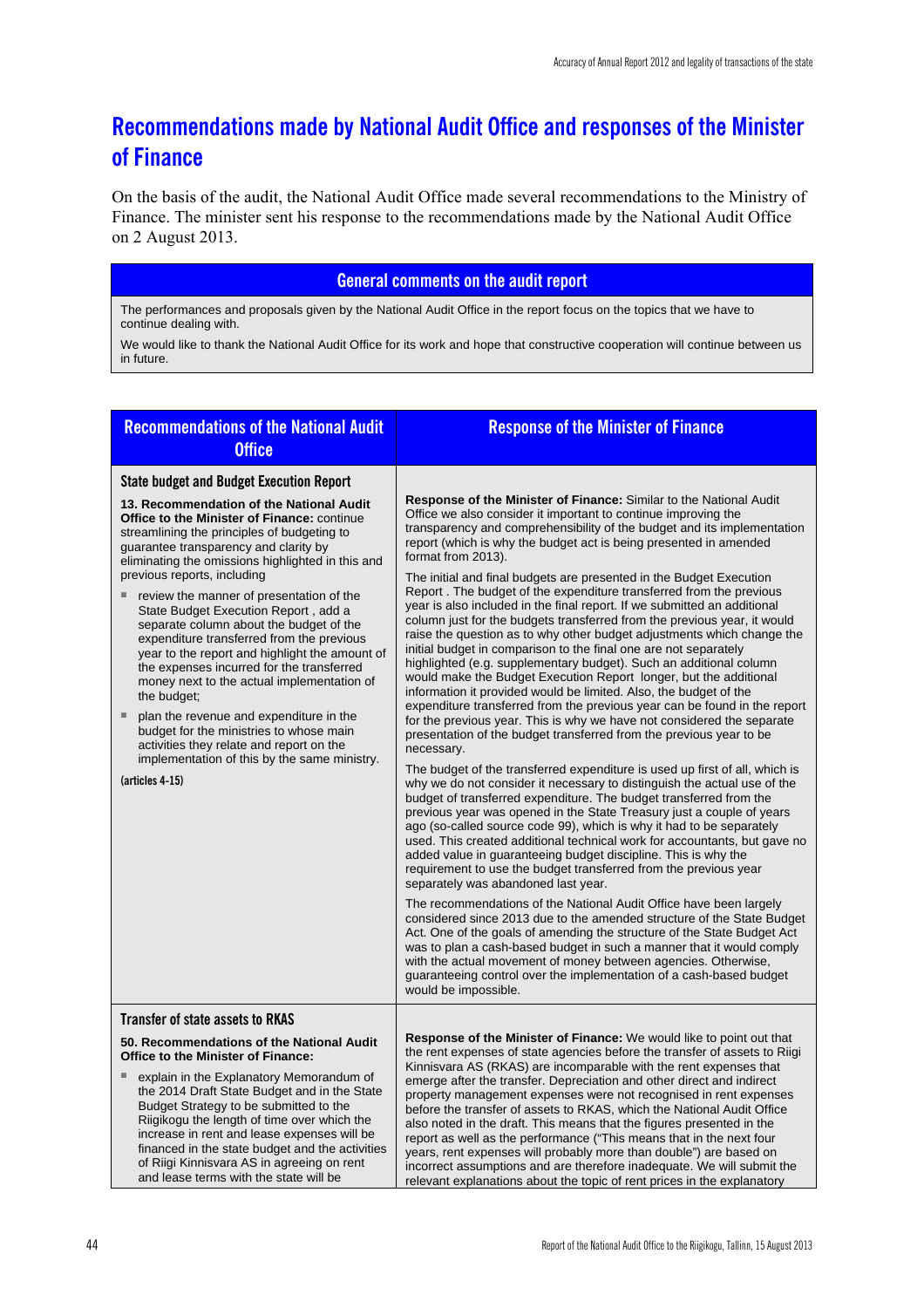| <b>Recommendations of the National Audit</b>                                                                                                                                                                                                                                                                              | <b>Response of the Minister of Finance</b>                                                                                                                                                                                                                                                                                                                                                                                                                                                                                                                                                                                                                                                                                                                                                                                                                                                                                                                                                                                                                                                                                                                                                                                                                                                                                                                                                                                                                                                                                                                                                                                                                                             |
|---------------------------------------------------------------------------------------------------------------------------------------------------------------------------------------------------------------------------------------------------------------------------------------------------------------------------|----------------------------------------------------------------------------------------------------------------------------------------------------------------------------------------------------------------------------------------------------------------------------------------------------------------------------------------------------------------------------------------------------------------------------------------------------------------------------------------------------------------------------------------------------------------------------------------------------------------------------------------------------------------------------------------------------------------------------------------------------------------------------------------------------------------------------------------------------------------------------------------------------------------------------------------------------------------------------------------------------------------------------------------------------------------------------------------------------------------------------------------------------------------------------------------------------------------------------------------------------------------------------------------------------------------------------------------------------------------------------------------------------------------------------------------------------------------------------------------------------------------------------------------------------------------------------------------------------------------------------------------------------------------------------------------|
| <b>Office</b>                                                                                                                                                                                                                                                                                                             |                                                                                                                                                                                                                                                                                                                                                                                                                                                                                                                                                                                                                                                                                                                                                                                                                                                                                                                                                                                                                                                                                                                                                                                                                                                                                                                                                                                                                                                                                                                                                                                                                                                                                        |
| managed.<br>steer the activities of Riigi Kinnisvara AS in<br>ordering property valuations from experts in<br>such a manner that the substantive opinions<br>of ministries regarding the intended use of<br>the assets is considered as the basis of the<br>valuations.<br>(articles 40-49)                               | memorandum of the draft and in the budget strategy.<br>Establishing a single set of rules for the state is one of the main tools for<br>managing the expenses related to the properties of the state. This helps<br>rent premises in a manner that is transparent and comparable, and to<br>efficiently analyse used premises for making necessary management<br>decisions. We are monitoring and analysing the market to see whether<br>the rent requested by RKAS complies with market conditions and plan to<br>continue this activity in future. This helps the state enter into thoroughly<br>considered and practical lease contracts with RKAS.                                                                                                                                                                                                                                                                                                                                                                                                                                                                                                                                                                                                                                                                                                                                                                                                                                                                                                                                                                                                                                 |
| Organisation of internal audit in the state                                                                                                                                                                                                                                                                               |                                                                                                                                                                                                                                                                                                                                                                                                                                                                                                                                                                                                                                                                                                                                                                                                                                                                                                                                                                                                                                                                                                                                                                                                                                                                                                                                                                                                                                                                                                                                                                                                                                                                                        |
| 68. Recommendation of the National Audit<br><b>Office to the Minister of Finance: organise</b><br>regular meetings and training for internal<br>auditors and help them share their experiences.<br>(articles 62-67)                                                                                                       | Response of the Minister of Finance: We will consider the<br>recommendations.                                                                                                                                                                                                                                                                                                                                                                                                                                                                                                                                                                                                                                                                                                                                                                                                                                                                                                                                                                                                                                                                                                                                                                                                                                                                                                                                                                                                                                                                                                                                                                                                          |
| <b>State forest accounting policies</b>                                                                                                                                                                                                                                                                                   |                                                                                                                                                                                                                                                                                                                                                                                                                                                                                                                                                                                                                                                                                                                                                                                                                                                                                                                                                                                                                                                                                                                                                                                                                                                                                                                                                                                                                                                                                                                                                                                                                                                                                        |
| 78. Recommendation of the National Audit<br>Office to the Minister of Finance: develop and<br>establish new accounting policies for state forest<br>which proceed from the nature of state forest<br>and the asset as a whole.<br>(articles 72-77)                                                                        | Response of the Minister of Finance: The proposal of the National<br>Audit Office basically means returning to previous accounting policies<br>and procedures. The opinion given in article 76 of the report that the<br>accounting policy was changed because the value of the asset changed<br>considerably in different years is not entirely correct. The main reason<br>why the accounting policies were changed is that the formulas used<br>according to the old accounting policies were extremely complicated and<br>the results could not be checked (audited). Earlier calculations were<br>based on the RITA database of the State Forest Management Centre. A<br>large quantity of forest stands are recognised in this database. The data<br>of each forest stand are changed about once every ten years as a result<br>of stocktaking. The National Audit Office criticised the previous<br>accounting methods and their implementation, and this criticism was<br>thorough and justified. Implementation of new the accounting policies is<br>much simpler and more understandable. According to the present<br>accounting policies we recognise state forest in the balance sheet on the<br>basis of the present value of the cash flow to be obtained from sales of<br>forest in the future. We feel that the selected accounting policy is more<br>suitable for state forest accounting than the previous accounting<br>methods. The new accounting methods comply with international<br>accounting standards, they are relatively easy to implement and their<br>results are understandable. This is why do not intend to change the<br>present accounting policy. |
| <b>Centralisation of support services</b>                                                                                                                                                                                                                                                                                 |                                                                                                                                                                                                                                                                                                                                                                                                                                                                                                                                                                                                                                                                                                                                                                                                                                                                                                                                                                                                                                                                                                                                                                                                                                                                                                                                                                                                                                                                                                                                                                                                                                                                                        |
| 92. Recommendation of the National Audit<br>Office to the Minister of Finance: regularly<br>assess the achievement of support service<br>centralisation goals and the quality of the<br>service, and organise an assessment of the<br>impact of the activities of the State Shared<br>Service Centre.<br>(articles 82-91) | Response of the Minister of Finance: Similar to the State Shared<br>Service Centre (hereinafter the SSSC) the support service centralisation<br>project has a documented action plan and we constantly monitor its<br>performance. The most important goal is to provide quality support<br>services to the agencies served. We regularly communicate with the<br>agencies to assess this goal. We are also planning to carry out a<br>customer satisfaction survey this year.                                                                                                                                                                                                                                                                                                                                                                                                                                                                                                                                                                                                                                                                                                                                                                                                                                                                                                                                                                                                                                                                                                                                                                                                         |
| <b>Related parties</b>                                                                                                                                                                                                                                                                                                    |                                                                                                                                                                                                                                                                                                                                                                                                                                                                                                                                                                                                                                                                                                                                                                                                                                                                                                                                                                                                                                                                                                                                                                                                                                                                                                                                                                                                                                                                                                                                                                                                                                                                                        |
| 97. Recommendation of the National Audit<br><b>Office to the Minister of Finance: develop</b><br>principles for collection of information about<br>related parties and require state accounting<br>entities to disclose this information in annual<br>reports.<br>(articles 93-96)                                        | <b>Response of the Minister of Finance:</b> We agree to discuss the<br>principles of disclosure of information with state accounting entities and<br>to consider the establishment of additional requirements on the basis of<br>the results of the discussion.                                                                                                                                                                                                                                                                                                                                                                                                                                                                                                                                                                                                                                                                                                                                                                                                                                                                                                                                                                                                                                                                                                                                                                                                                                                                                                                                                                                                                        |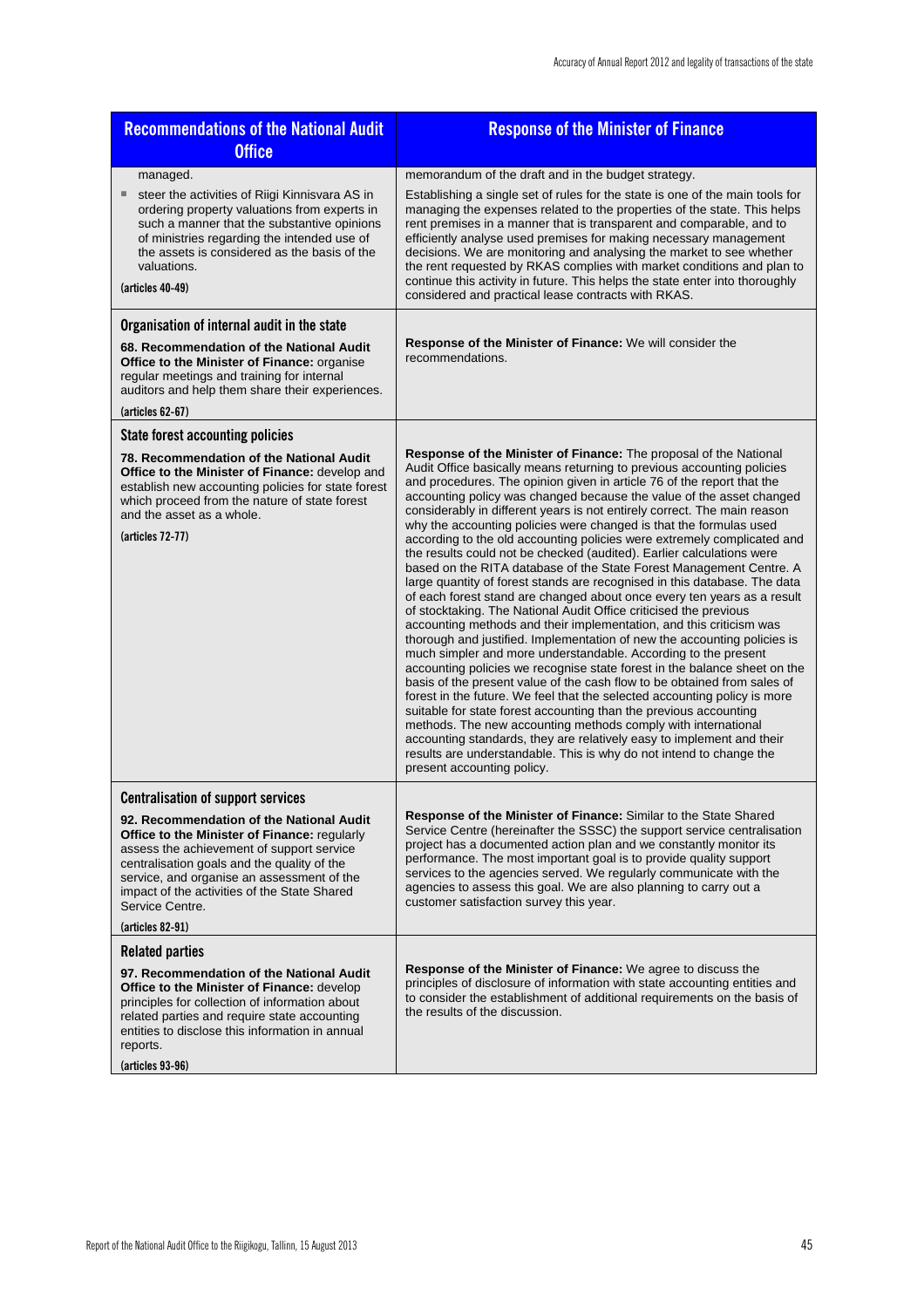## **Overview of the Consolidated Annual Report of the State**

The Consolidated Annual Report of the State has been prepared pursuant to the State Budget Act and the Generally Accepted Accounting Principles of Estonia. The Consolidated Annual Report of the State comprises the state's annual accounts with the state Budget Execution Report (i.e. the state's consolidated and unconsolidated report), additional information about local governments, the public sector and the government sector.

The accounts of 17 state accounting entities with the agencies in their areas of government, the State Forest Management Centre, 64 foundations under the control of the state and 31 companies are consolidated in the consolidated annual accounts of the state. Additional information is given about 226 local authorities, and the indicators of the foundations, non-profit organisations and subsidiaries under their control are also included. On top of the above, additional information about the government sector and public sector also contains legal entities in public law and entities under their direct or indirect control (see Figure 1).

The Minister of Finance is responsible for the preparation of the Consolidated Annual Report of the State and state accountancy is organised by the Financial Accounting Department of the State Shared Service Centre.

#### **Figure 1. Entities consolidated in the Consolidated Annual Report of the State**

| Consolidated financial statement of the public sector (additional information)                                                                                                       |                        |                                        |                                                                   |  |  |
|--------------------------------------------------------------------------------------------------------------------------------------------------------------------------------------|------------------------|----------------------------------------|-------------------------------------------------------------------|--|--|
| Consolidated financial statement of the government sector (additional information)                                                                                                   |                        |                                        |                                                                   |  |  |
| <b>Consolidated Annual Report of the State</b><br>State accounting entities (ministries with their areas of<br>government, the State Chancellery and constitutional<br>institutions) | + Local<br>authorities | $+$ Legal<br>entities in<br>public law | $+$ Bank of<br>Estonia<br>Guarantee<br>Fund                       |  |  |
| Profit-making state agency<br>Public undertakings (companies)<br>Foundation under the state's control                                                                                |                        |                                        | Chamber of<br><b>Notaries</b><br>Estonian<br>Board of<br>Auditors |  |  |

## **Characteristics of the audit**

#### **Reason and objective of audit**

Pursuant to the State Budget Act, the National Audit Office must give its opinion on the accuracy of the Annual Accounts of the State and the legality of transactions.

The objective of the audit is to express an opinion on the accuracy of the Consolidated Annual Accounts of the State for 2012 and the legality of transactions. The Annual Accounts of the State contain the balance sheet of consolidated and unconsolidated assets and liabilities as at 31.12.2012, the consolidated and unconsolidated income statement, report on changes in net assets and cash flow statement for the financial year ended on 31.12.2012, a summary of the accounting policies and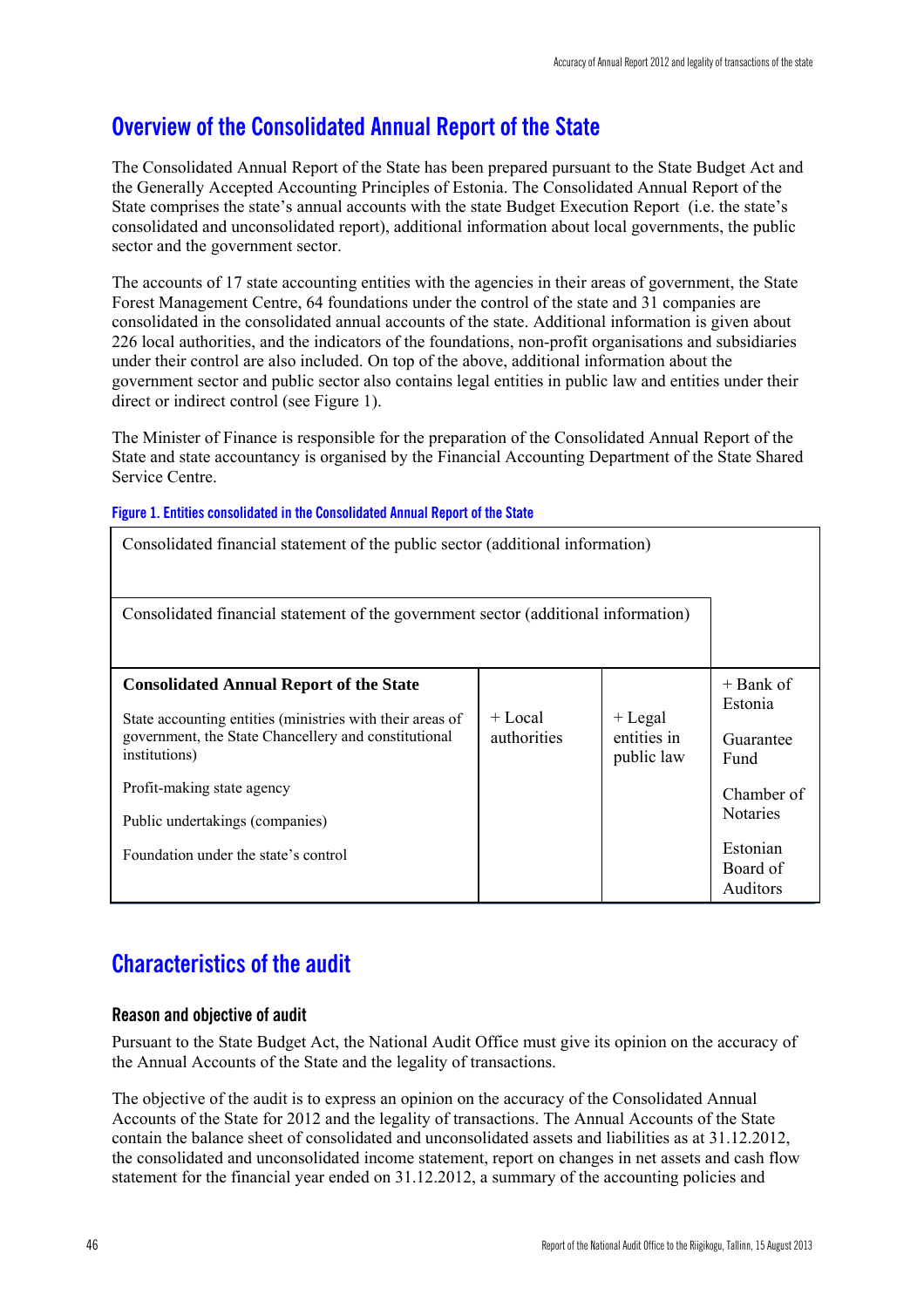procedures used in preparing the annual accounts and other explanatory notes. The annual accounts contain the state Budget Execution Report as an additional report.

#### **Principles of expressing an opinion**

The opinion of the National Audit Office on the accuracy of the annual accounts of the state and the legality of transactions means that

- the annual accounts are correct if they were prepared according to the Generally Accepted Accounting Principles and the Accounting Act, and disclose all of the significant information that gives a true and fair view of the state's financial status; and
- transactions are legal if performed in compliance with the State Budget Act, the 2012 State Budget Act and the 2012 State Budget Act Amendment Act.

Observations made in the report are findings which, due to the irrelevance of the amounts and the circumstances related to the appearance thereof, did not affect the opinion of the National Audit Office regarding the accuracy of the annual accounts and the legality of transactions, but which could result in significant errors in the annual accounts or legality of transactions under different conditions.

An observation is deemed significant if being aware of it has an impact on the user of the annual accounts. Significance depends on the content of the observation and its monetary amount, and it is evaluated against the background of the surrounding conditions. The monetary value of significance is found as a percentage of the assets calculated on the basis of the data given in the Consolidated Annual Accounts of the State.

The report does not include minor errors whose impact is not significant. The attention of the auditees was brought to the need to eliminate such errors in the course of the relevant audits and in the memos sent to them.

#### **Scope of audit**

In the course of giving an opinion on the accuracy of the state's 2012 annual accounts, the National Audit Office evaluated the compliance of the annual accounts with the Generally Accepted Accounting Principles of Estonia. The Generally Accepted Accounting Principles are based on internationally recognised accounting policies and procedures (EU directives on accountancy, international standards of financial accounting and international standards of state accountancy) and their main requirements are established in the Accounting Act of the Republic of Estonia, which are supplemented by the guidelines issued by the Accounting Standards Board as well as the General Rules of State Accountancy.

In order to express an opinion on the legality of transactions, the National Audit Office audited whether or not the transactions of state agencies were performed in accordance with the State Budget Act, the 2012 State Budget Act and the 2012 State Budget Act Amendment Act in all material respects. For this purpose the National Audit Office focussed on the expediency and transparency of state budget implementation by checking the expedient use of the investments and labour expenses of state agencies, their adherence to the budget and the justification of prepayments and expenses.

In addition to expressing an opinion on adherence to the State Budget Act, the National Audit Office paid attention to adherence to the main principles of the Public Procurement Act and the State Assets Act when auditing legality. For this purpose it checked, on a random basis, whether the procedure stipulated in the Public Procurement Act was followed in the case of acquisitions that exceeded the limit and whether the main principles of public procurements had been adhered to in respect of smaller acquisitions and evaluated whether assets had been used, preserved and transferred prudently.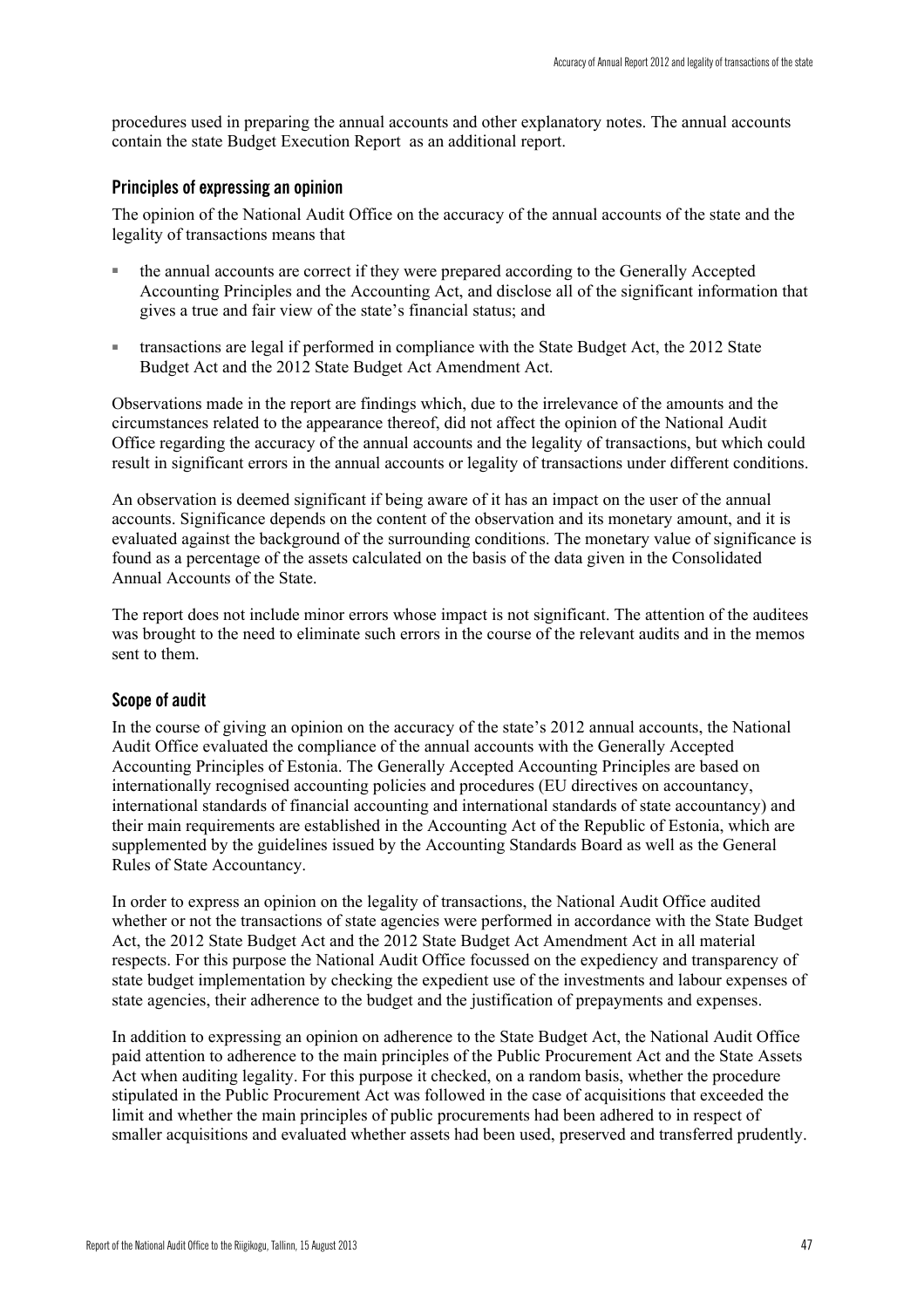#### **Limitations of the scope**

The annual accounts of the state contain the financial indicators of public undertakings, foundations controlled by the state and profit-making state agency. The annual accounts of companies, foundations and profit-making state agency were audited by certified auditors. The National Audit Office has not performed any additional audit activities in these entities. The National Audit Office considered the opinions of certified auditors when expressing its opinion of the annual accounts of the state. The certified auditors who gave their opinions of the annual accounts of foundations, companies and profit-making state agency did not assess the legality of their transactions. The opinions of the certified auditors of foundations controlled by the state and public undertakings are given in Notes 1 and 2.

The National Audit Office does not give an opinion on the management report presented as part of the Consolidated Annual Report of the State. The figures presented in the management report, which arise directly from the annual accounts, where checked.

The National Audit Office did not carry out audit procedures to check additional information (annual accounts) about local authorities, the public sector or the government sector disclosed in the Consolidated Annual Report of the State.

#### **Focus of audit**

The National Audit Office performed the audit in accordance with the Audit Standards of the INSOSAI (International Organisation of Supreme Audit Institutions) , which regulate auditing financial statements as well as the legality of transactions within the scope of auditing financial statements. These standards require that an audit be planned and performed in a manner that allows the auditor to decide with sufficient assurance that the financial statements are free of any material misstatements and that transactions comply with the legislation specified in the description of the scope of the audit in all material respects. During the audit, evidence was collected about the figures presented and the information disclosed in the annual accounts as well as about the legality of transactions. To plan relevant audit operations, the National Audit Office took into account the internal audit system introduced to prepare true and fair annual accounts and to observe the legality of transactions without expressing an opinion on the efficiency of the internal audit. The relevance of the accounting principles and procedures used, the justification of the accounting assessments made by the management and the general manner of presentation of the annual accounts were also assessed in the course of the audit.

The National Audit Office is of the opinion that the audit provides a sufficient basis for expressing an opinion on the accuracy of the annual accounts and the legality of transactions.

#### **Time of completion of audit**

The audit was completed in July 2013.

#### **Audit team**

Auditors of the Financial Audit Department took part in the audit, and it was managed by Audit Manager of the Financial Audit Department Krista Zibo.

#### **Contact information**

Further information on the audit is available from the Communication Service of the National Audit Office: telephone:  $+3726400704$  or  $+3726400777$  / e-mail: riigikontroll@riigikontroll.ee

An electronic copy of the audit report (pdf) is available online at www.riigikontroll.ee.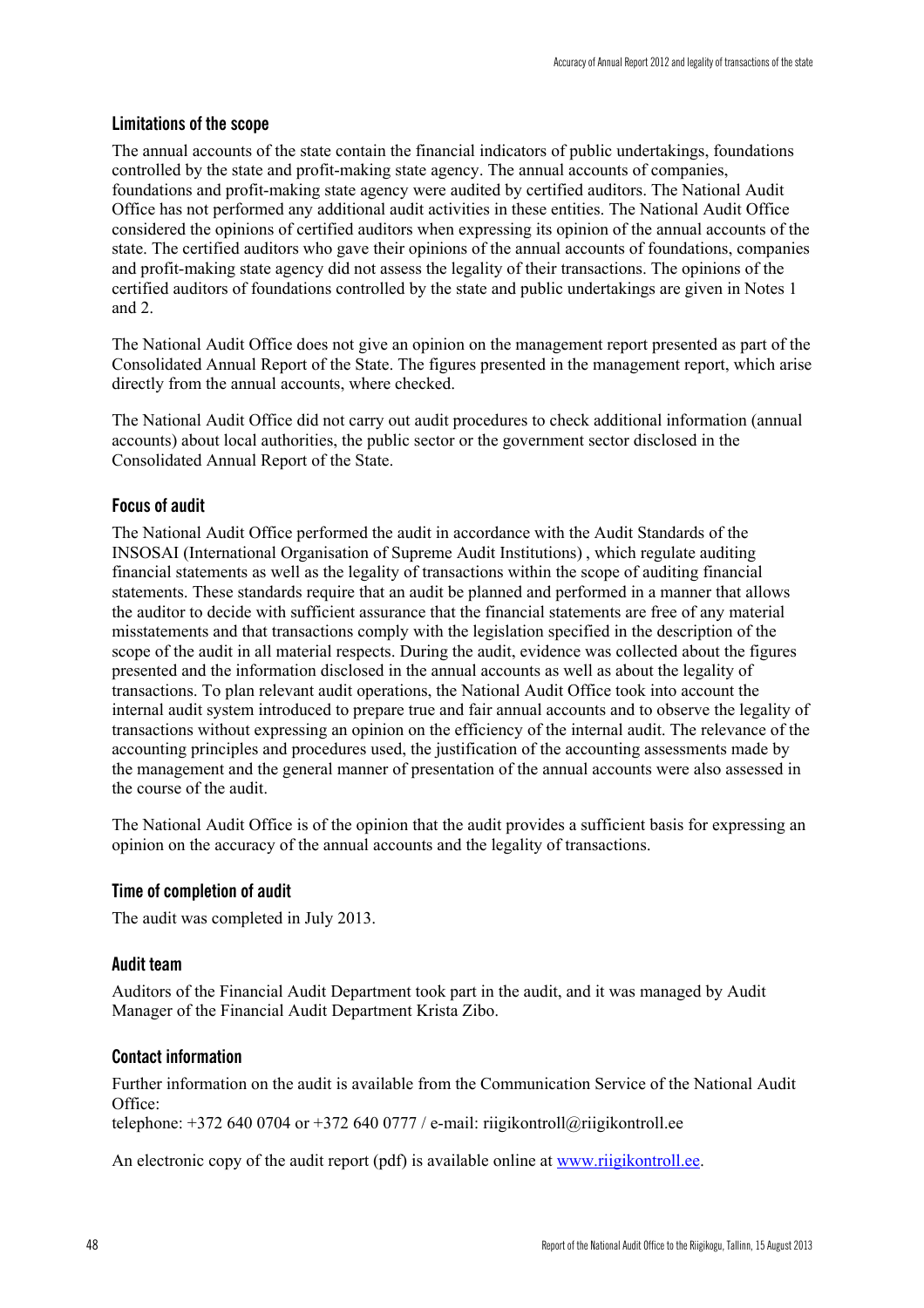A summary of the audit report is also available in English.

The number of the audit report in the internal records system of the National Audit Office is 2- 1.8/13/60065/37.

The postal address of the National Audit Office is: Narva mnt 11a 15013 TALLINN Telephone: +372 640 0700 Fax: +372 661 6012 riigikontroll@riigikontroll.ee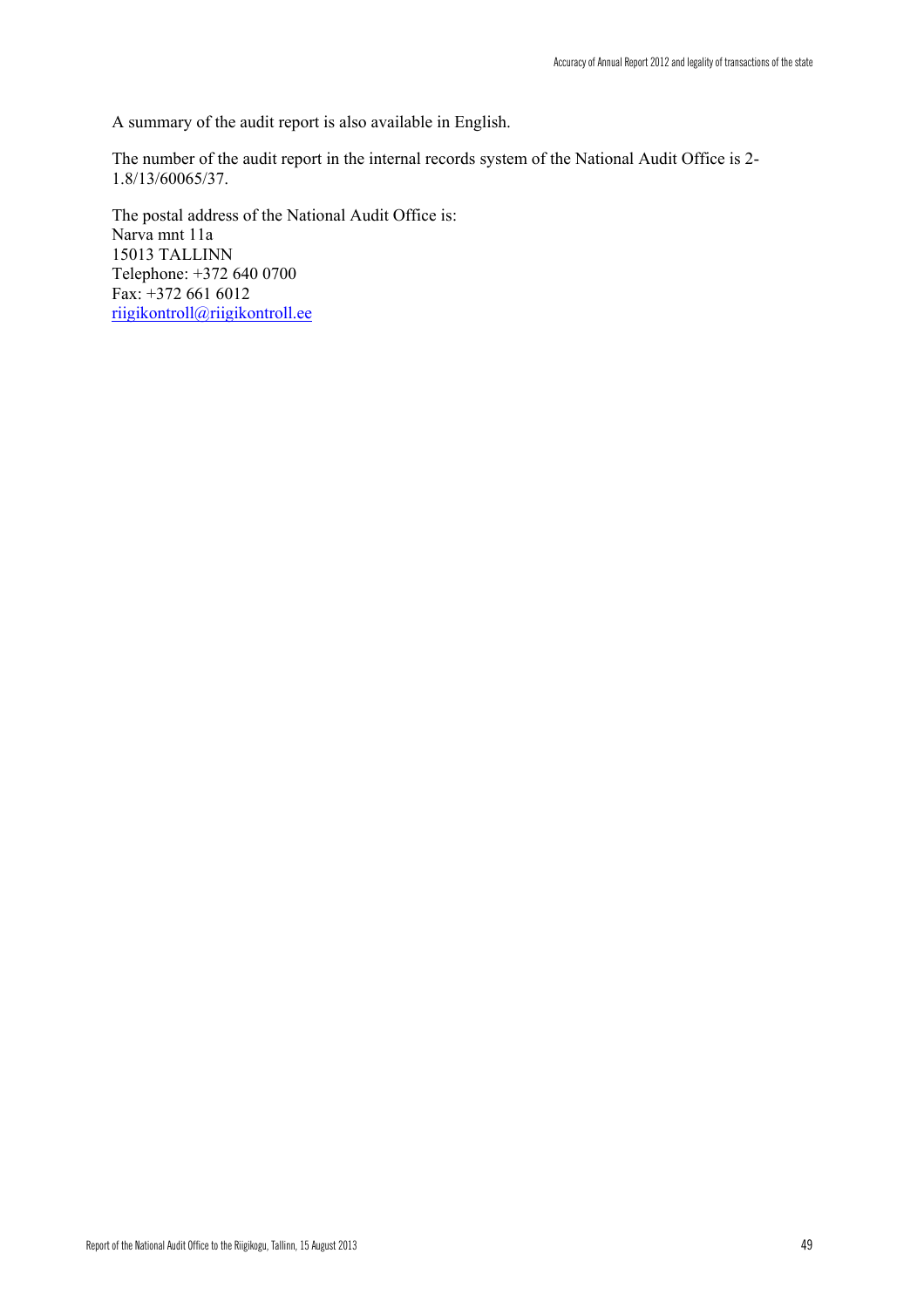## **Earlier audits of the consolidated annual report of the state by the National Audit Office**

- 27.08.2012 **Report of the National Audit Office on the Consolidated Annual Report of the State for 2011**
- 15.08.2011 **Report of the National Audit Office on the Consolidated Annual Report of the State for 2010**
- 31.08.2010 **Report of the National Audit Office on the Consolidated Annual Report of the State for 2009**
- 28.08.2009 **Report of the National Audit Office on the Consolidated Annual Report of the State for 2008**
- 28.08.2008 **Report of the National Audit Office on the Consolidated Annual Report of the State for 2007**
- 28.08.2007 **National Audit Office report on the state's consolidated annual report 2006**
- 29.08.2006 **National Audit Office report on the state's consolidated annual report 2005**
- 30.08.2005 **National Audit Office report on the state's consolidated annual report 2004**

**All reports are available on the website of the National Audit Office at www.riigikontroll.ee.**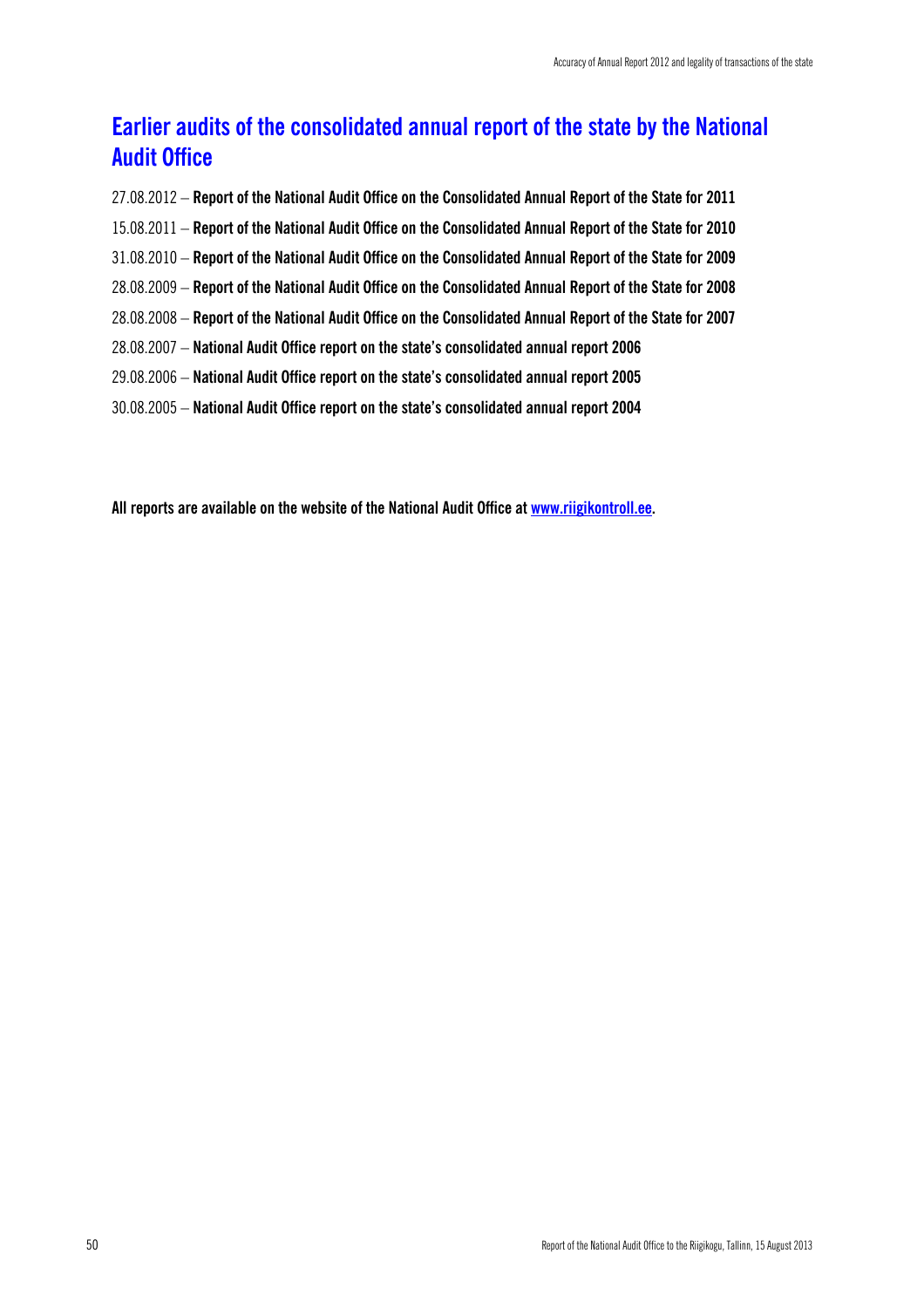## **Note 1. Audit results of foundations controlled by the state**

| euros)<br>Unqualified opinion<br>Innove Foundation<br>11,003<br>75,650<br>Sports Training and Information Foundation<br>840<br>459<br>Unqualified opinion<br><b>Archimedes Foundation</b><br>85,965<br>Unqualified opinion<br>127,563<br><b>Estonian Science Foundation</b><br>Unqualified opinion<br>8,515<br>18,364<br>319<br>985<br>Unqualified opinion<br><b>Estonian Qualifications Authority</b><br><b>Tiger Leap Foundation</b><br>673<br>Unqualified opinion<br>1,783<br><b>AHHAA Science Centre</b><br>13,209<br>3,175<br>Unqualified opinion<br>Eesti Information Technology Foundation<br>8,552<br>Unqualified opinion<br>7,914<br>State Infocommunication Foundation<br>5,869<br>Unqualified opinion<br>3,992<br><b>SA KredEx</b><br>191,684<br>24,840<br>Unqualified opinion<br><b>Estonian Accreditation Centre</b><br>268<br>499<br>Unqualified opinion<br>Tallinn Science Park Tehnopol<br>14,362<br>3,243<br>Unqualified opinion<br>Unqualified opinion<br>Enterprise Estonia<br>65,521<br>133,926<br><b>Environmental Investment Centre</b><br>192,271<br>253,710<br>Unqualified opinion<br>1,543<br>Unqualified opinion<br>National Foundation of Civil Society<br>1,743<br>Tuuru SA<br>195<br>271<br>Unqualified opinion<br>Hiiumaa Hospital<br>2,485<br>1,761<br>Unqualified opinion<br>1,786<br>Unqualified opinion<br>Jõgeva Hospital<br>3,470<br>Unqualified opinion<br>Jõgeva County Development and Enterprise Centre<br>63<br>156<br>Koeru Care Centre<br>2,046<br>Unqualified opinion<br>1,789<br>411<br>AH Tammsaare Museum, Vargamäe<br>110<br>Unqualified opinion<br>Lääne County Development Centre<br>64<br>184<br>Unqualified opinion<br>Rapla County Development and Enterprise Centre<br>50<br>159<br>Unqualified opinion<br>Saaremaa Enterprise Promotion Foundation<br>Unqualified opinion<br>56<br>175<br>40<br>Unqualified opinion<br>Viljandi County Development Centre<br>103<br>Holstre-Polli Health Centre<br>1,522<br>Unqualified opinion<br>270 |
|-----------------------------------------------------------------------------------------------------------------------------------------------------------------------------------------------------------------------------------------------------------------------------------------------------------------------------------------------------------------------------------------------------------------------------------------------------------------------------------------------------------------------------------------------------------------------------------------------------------------------------------------------------------------------------------------------------------------------------------------------------------------------------------------------------------------------------------------------------------------------------------------------------------------------------------------------------------------------------------------------------------------------------------------------------------------------------------------------------------------------------------------------------------------------------------------------------------------------------------------------------------------------------------------------------------------------------------------------------------------------------------------------------------------------------------------------------------------------------------------------------------------------------------------------------------------------------------------------------------------------------------------------------------------------------------------------------------------------------------------------------------------------------------------------------------------------------------------------------------------------------------------------------------------------------------------------------------------------------------------------|
|                                                                                                                                                                                                                                                                                                                                                                                                                                                                                                                                                                                                                                                                                                                                                                                                                                                                                                                                                                                                                                                                                                                                                                                                                                                                                                                                                                                                                                                                                                                                                                                                                                                                                                                                                                                                                                                                                                                                                                                               |
|                                                                                                                                                                                                                                                                                                                                                                                                                                                                                                                                                                                                                                                                                                                                                                                                                                                                                                                                                                                                                                                                                                                                                                                                                                                                                                                                                                                                                                                                                                                                                                                                                                                                                                                                                                                                                                                                                                                                                                                               |
|                                                                                                                                                                                                                                                                                                                                                                                                                                                                                                                                                                                                                                                                                                                                                                                                                                                                                                                                                                                                                                                                                                                                                                                                                                                                                                                                                                                                                                                                                                                                                                                                                                                                                                                                                                                                                                                                                                                                                                                               |
|                                                                                                                                                                                                                                                                                                                                                                                                                                                                                                                                                                                                                                                                                                                                                                                                                                                                                                                                                                                                                                                                                                                                                                                                                                                                                                                                                                                                                                                                                                                                                                                                                                                                                                                                                                                                                                                                                                                                                                                               |
|                                                                                                                                                                                                                                                                                                                                                                                                                                                                                                                                                                                                                                                                                                                                                                                                                                                                                                                                                                                                                                                                                                                                                                                                                                                                                                                                                                                                                                                                                                                                                                                                                                                                                                                                                                                                                                                                                                                                                                                               |
|                                                                                                                                                                                                                                                                                                                                                                                                                                                                                                                                                                                                                                                                                                                                                                                                                                                                                                                                                                                                                                                                                                                                                                                                                                                                                                                                                                                                                                                                                                                                                                                                                                                                                                                                                                                                                                                                                                                                                                                               |
|                                                                                                                                                                                                                                                                                                                                                                                                                                                                                                                                                                                                                                                                                                                                                                                                                                                                                                                                                                                                                                                                                                                                                                                                                                                                                                                                                                                                                                                                                                                                                                                                                                                                                                                                                                                                                                                                                                                                                                                               |
|                                                                                                                                                                                                                                                                                                                                                                                                                                                                                                                                                                                                                                                                                                                                                                                                                                                                                                                                                                                                                                                                                                                                                                                                                                                                                                                                                                                                                                                                                                                                                                                                                                                                                                                                                                                                                                                                                                                                                                                               |
|                                                                                                                                                                                                                                                                                                                                                                                                                                                                                                                                                                                                                                                                                                                                                                                                                                                                                                                                                                                                                                                                                                                                                                                                                                                                                                                                                                                                                                                                                                                                                                                                                                                                                                                                                                                                                                                                                                                                                                                               |
|                                                                                                                                                                                                                                                                                                                                                                                                                                                                                                                                                                                                                                                                                                                                                                                                                                                                                                                                                                                                                                                                                                                                                                                                                                                                                                                                                                                                                                                                                                                                                                                                                                                                                                                                                                                                                                                                                                                                                                                               |
|                                                                                                                                                                                                                                                                                                                                                                                                                                                                                                                                                                                                                                                                                                                                                                                                                                                                                                                                                                                                                                                                                                                                                                                                                                                                                                                                                                                                                                                                                                                                                                                                                                                                                                                                                                                                                                                                                                                                                                                               |
|                                                                                                                                                                                                                                                                                                                                                                                                                                                                                                                                                                                                                                                                                                                                                                                                                                                                                                                                                                                                                                                                                                                                                                                                                                                                                                                                                                                                                                                                                                                                                                                                                                                                                                                                                                                                                                                                                                                                                                                               |
|                                                                                                                                                                                                                                                                                                                                                                                                                                                                                                                                                                                                                                                                                                                                                                                                                                                                                                                                                                                                                                                                                                                                                                                                                                                                                                                                                                                                                                                                                                                                                                                                                                                                                                                                                                                                                                                                                                                                                                                               |
|                                                                                                                                                                                                                                                                                                                                                                                                                                                                                                                                                                                                                                                                                                                                                                                                                                                                                                                                                                                                                                                                                                                                                                                                                                                                                                                                                                                                                                                                                                                                                                                                                                                                                                                                                                                                                                                                                                                                                                                               |
|                                                                                                                                                                                                                                                                                                                                                                                                                                                                                                                                                                                                                                                                                                                                                                                                                                                                                                                                                                                                                                                                                                                                                                                                                                                                                                                                                                                                                                                                                                                                                                                                                                                                                                                                                                                                                                                                                                                                                                                               |
|                                                                                                                                                                                                                                                                                                                                                                                                                                                                                                                                                                                                                                                                                                                                                                                                                                                                                                                                                                                                                                                                                                                                                                                                                                                                                                                                                                                                                                                                                                                                                                                                                                                                                                                                                                                                                                                                                                                                                                                               |
|                                                                                                                                                                                                                                                                                                                                                                                                                                                                                                                                                                                                                                                                                                                                                                                                                                                                                                                                                                                                                                                                                                                                                                                                                                                                                                                                                                                                                                                                                                                                                                                                                                                                                                                                                                                                                                                                                                                                                                                               |
|                                                                                                                                                                                                                                                                                                                                                                                                                                                                                                                                                                                                                                                                                                                                                                                                                                                                                                                                                                                                                                                                                                                                                                                                                                                                                                                                                                                                                                                                                                                                                                                                                                                                                                                                                                                                                                                                                                                                                                                               |
|                                                                                                                                                                                                                                                                                                                                                                                                                                                                                                                                                                                                                                                                                                                                                                                                                                                                                                                                                                                                                                                                                                                                                                                                                                                                                                                                                                                                                                                                                                                                                                                                                                                                                                                                                                                                                                                                                                                                                                                               |
|                                                                                                                                                                                                                                                                                                                                                                                                                                                                                                                                                                                                                                                                                                                                                                                                                                                                                                                                                                                                                                                                                                                                                                                                                                                                                                                                                                                                                                                                                                                                                                                                                                                                                                                                                                                                                                                                                                                                                                                               |
|                                                                                                                                                                                                                                                                                                                                                                                                                                                                                                                                                                                                                                                                                                                                                                                                                                                                                                                                                                                                                                                                                                                                                                                                                                                                                                                                                                                                                                                                                                                                                                                                                                                                                                                                                                                                                                                                                                                                                                                               |
|                                                                                                                                                                                                                                                                                                                                                                                                                                                                                                                                                                                                                                                                                                                                                                                                                                                                                                                                                                                                                                                                                                                                                                                                                                                                                                                                                                                                                                                                                                                                                                                                                                                                                                                                                                                                                                                                                                                                                                                               |
|                                                                                                                                                                                                                                                                                                                                                                                                                                                                                                                                                                                                                                                                                                                                                                                                                                                                                                                                                                                                                                                                                                                                                                                                                                                                                                                                                                                                                                                                                                                                                                                                                                                                                                                                                                                                                                                                                                                                                                                               |
|                                                                                                                                                                                                                                                                                                                                                                                                                                                                                                                                                                                                                                                                                                                                                                                                                                                                                                                                                                                                                                                                                                                                                                                                                                                                                                                                                                                                                                                                                                                                                                                                                                                                                                                                                                                                                                                                                                                                                                                               |
|                                                                                                                                                                                                                                                                                                                                                                                                                                                                                                                                                                                                                                                                                                                                                                                                                                                                                                                                                                                                                                                                                                                                                                                                                                                                                                                                                                                                                                                                                                                                                                                                                                                                                                                                                                                                                                                                                                                                                                                               |
|                                                                                                                                                                                                                                                                                                                                                                                                                                                                                                                                                                                                                                                                                                                                                                                                                                                                                                                                                                                                                                                                                                                                                                                                                                                                                                                                                                                                                                                                                                                                                                                                                                                                                                                                                                                                                                                                                                                                                                                               |
| 112<br>Unqualified opinion<br>Võru County Development Agency<br>206                                                                                                                                                                                                                                                                                                                                                                                                                                                                                                                                                                                                                                                                                                                                                                                                                                                                                                                                                                                                                                                                                                                                                                                                                                                                                                                                                                                                                                                                                                                                                                                                                                                                                                                                                                                                                                                                                                                           |
| <b>Cultural Publications</b><br>605<br>Unqualified opinion<br>1,985                                                                                                                                                                                                                                                                                                                                                                                                                                                                                                                                                                                                                                                                                                                                                                                                                                                                                                                                                                                                                                                                                                                                                                                                                                                                                                                                                                                                                                                                                                                                                                                                                                                                                                                                                                                                                                                                                                                           |
| Tehvandi Sports Centre<br>Unqualified opinion<br>18,704<br>2,590                                                                                                                                                                                                                                                                                                                                                                                                                                                                                                                                                                                                                                                                                                                                                                                                                                                                                                                                                                                                                                                                                                                                                                                                                                                                                                                                                                                                                                                                                                                                                                                                                                                                                                                                                                                                                                                                                                                              |
| Estonian Song and Dance Celebration<br>1,003<br>1,325<br>Unqualified opinion                                                                                                                                                                                                                                                                                                                                                                                                                                                                                                                                                                                                                                                                                                                                                                                                                                                                                                                                                                                                                                                                                                                                                                                                                                                                                                                                                                                                                                                                                                                                                                                                                                                                                                                                                                                                                                                                                                                  |
| Integration and Migration Foundation Our People<br>2,971<br>Unqualified opinion<br>4,089                                                                                                                                                                                                                                                                                                                                                                                                                                                                                                                                                                                                                                                                                                                                                                                                                                                                                                                                                                                                                                                                                                                                                                                                                                                                                                                                                                                                                                                                                                                                                                                                                                                                                                                                                                                                                                                                                                      |
| <b>Estonian Drama Theatre</b><br>Unqualified opinion<br>12,892<br>3,588                                                                                                                                                                                                                                                                                                                                                                                                                                                                                                                                                                                                                                                                                                                                                                                                                                                                                                                                                                                                                                                                                                                                                                                                                                                                                                                                                                                                                                                                                                                                                                                                                                                                                                                                                                                                                                                                                                                       |
| <b>Estonian Film Foundation</b><br>715<br>Unqualified opinion<br>4,769                                                                                                                                                                                                                                                                                                                                                                                                                                                                                                                                                                                                                                                                                                                                                                                                                                                                                                                                                                                                                                                                                                                                                                                                                                                                                                                                                                                                                                                                                                                                                                                                                                                                                                                                                                                                                                                                                                                        |
| <b>Estonian National Museum Construction Foundation</b><br>0<br>Unqualified opinion<br>36                                                                                                                                                                                                                                                                                                                                                                                                                                                                                                                                                                                                                                                                                                                                                                                                                                                                                                                                                                                                                                                                                                                                                                                                                                                                                                                                                                                                                                                                                                                                                                                                                                                                                                                                                                                                                                                                                                     |
| Museum Building Foundation<br>Unqualified opinion<br>2,569<br>611                                                                                                                                                                                                                                                                                                                                                                                                                                                                                                                                                                                                                                                                                                                                                                                                                                                                                                                                                                                                                                                                                                                                                                                                                                                                                                                                                                                                                                                                                                                                                                                                                                                                                                                                                                                                                                                                                                                             |
| Jõulumäe Recreation Centre<br>Unqualified opinion<br>2,827<br>781                                                                                                                                                                                                                                                                                                                                                                                                                                                                                                                                                                                                                                                                                                                                                                                                                                                                                                                                                                                                                                                                                                                                                                                                                                                                                                                                                                                                                                                                                                                                                                                                                                                                                                                                                                                                                                                                                                                             |
| Narva Aleksandri Church Foundation<br>697<br>Unqualified opinion<br>34                                                                                                                                                                                                                                                                                                                                                                                                                                                                                                                                                                                                                                                                                                                                                                                                                                                                                                                                                                                                                                                                                                                                                                                                                                                                                                                                                                                                                                                                                                                                                                                                                                                                                                                                                                                                                                                                                                                        |
| Rakvere Theatre House<br>Unqualified opinion<br>4,428<br>2,093                                                                                                                                                                                                                                                                                                                                                                                                                                                                                                                                                                                                                                                                                                                                                                                                                                                                                                                                                                                                                                                                                                                                                                                                                                                                                                                                                                                                                                                                                                                                                                                                                                                                                                                                                                                                                                                                                                                                |
| Tartu St John's Church Foundation<br>105<br>134<br>Unqualified opinion                                                                                                                                                                                                                                                                                                                                                                                                                                                                                                                                                                                                                                                                                                                                                                                                                                                                                                                                                                                                                                                                                                                                                                                                                                                                                                                                                                                                                                                                                                                                                                                                                                                                                                                                                                                                                                                                                                                        |
| Unqualified opinion<br>Ugala Theatre<br>5,935<br>1,596                                                                                                                                                                                                                                                                                                                                                                                                                                                                                                                                                                                                                                                                                                                                                                                                                                                                                                                                                                                                                                                                                                                                                                                                                                                                                                                                                                                                                                                                                                                                                                                                                                                                                                                                                                                                                                                                                                                                        |
| <b>UNESCO Estonian National Committee</b><br>Unqualified opinion<br>22<br>124                                                                                                                                                                                                                                                                                                                                                                                                                                                                                                                                                                                                                                                                                                                                                                                                                                                                                                                                                                                                                                                                                                                                                                                                                                                                                                                                                                                                                                                                                                                                                                                                                                                                                                                                                                                                                                                                                                                 |
| Old Town Theatre House Foundation<br>428<br>115<br>Unqualified opinion                                                                                                                                                                                                                                                                                                                                                                                                                                                                                                                                                                                                                                                                                                                                                                                                                                                                                                                                                                                                                                                                                                                                                                                                                                                                                                                                                                                                                                                                                                                                                                                                                                                                                                                                                                                                                                                                                                                        |
| 12,173<br>Qualified opinion<br>Russian Theatre<br>1,773                                                                                                                                                                                                                                                                                                                                                                                                                                                                                                                                                                                                                                                                                                                                                                                                                                                                                                                                                                                                                                                                                                                                                                                                                                                                                                                                                                                                                                                                                                                                                                                                                                                                                                                                                                                                                                                                                                                                       |
| Unqualified opinion<br>Virumaa Museums<br>3,769<br>1,926                                                                                                                                                                                                                                                                                                                                                                                                                                                                                                                                                                                                                                                                                                                                                                                                                                                                                                                                                                                                                                                                                                                                                                                                                                                                                                                                                                                                                                                                                                                                                                                                                                                                                                                                                                                                                                                                                                                                      |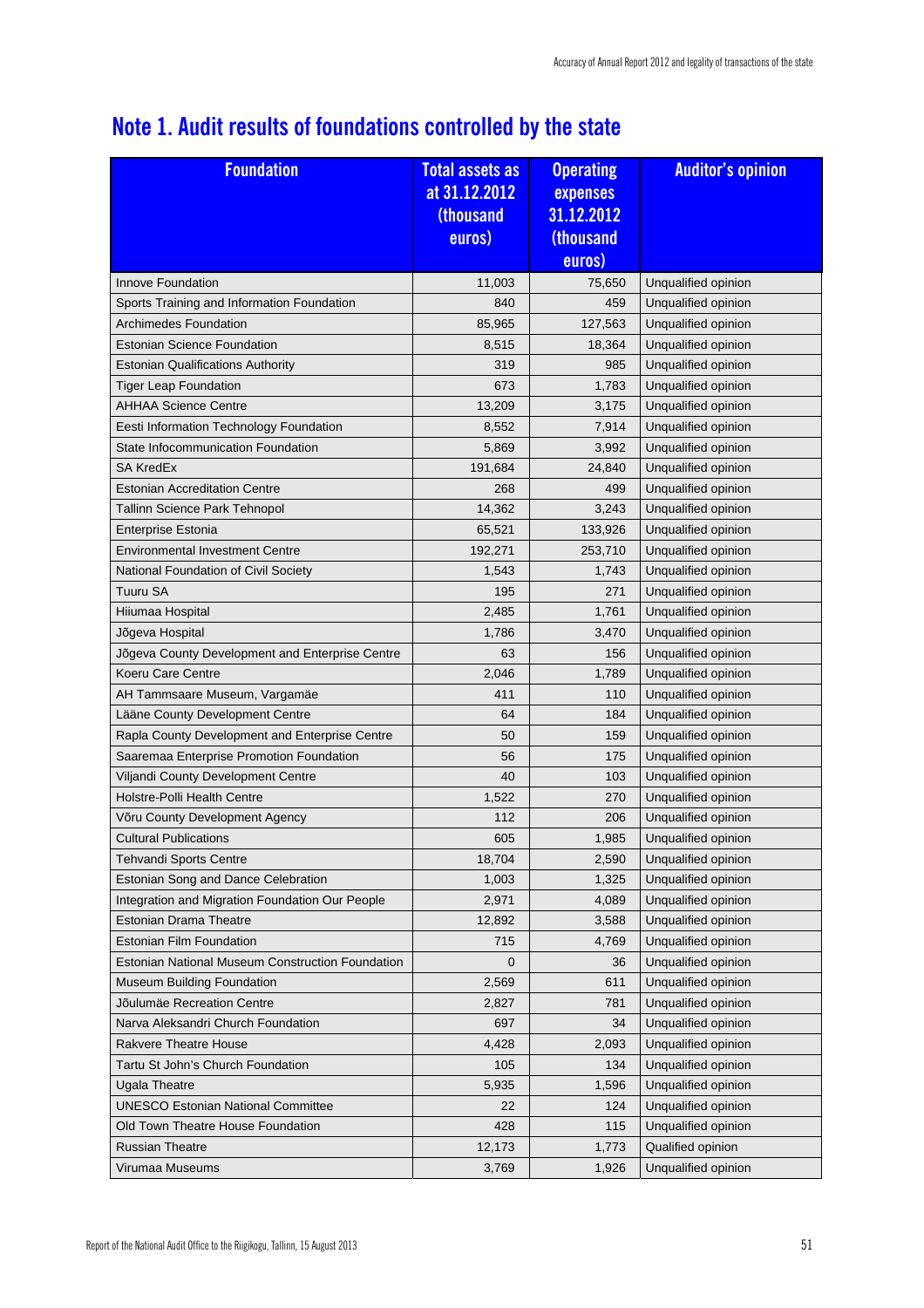| <b>Endla Theatre Foundation</b>                 | 3,620   | 1,738        | Unqualified opinion |
|-------------------------------------------------|---------|--------------|---------------------|
| Theatre Vanemuine*                              | 11,585  | 220          | No annual report    |
| Theatre NO99*                                   | 87      | $\mathbf{0}$ | No annual report    |
| Nuku Foundation*                                | 443     | $\mathbf{0}$ | No annual report    |
| Narva Museum*                                   | 2,141   | $\mathbf{0}$ | No annual report    |
| <b>Private Forest Centre</b>                    | 1,055   | 4,724        | Unqualified opinion |
| University of Tartu Hospital                    | 117,462 | 123,412      | Unqualified opinion |
| Tartu Ambulance                                 | 2,529   | 5,381        | Unqualified opinion |
| North Estonian Medical Centre                   | 137,608 | 122,348      | Unqualified opinion |
| Viljandi Hospital                               | 10,958  | 13,878       | Unqualified opinion |
| Haapsalu Neurological Rehabilitation Centre     | 3,869   | 2,844        | Unqualified opinion |
| Estonian Health Image Database                  | 1,159   | 647          | Unqualified opinion |
| Estonian e-Health Foundation                    | 2,598   | 2,505        | Unqualified opinion |
| Sillamäe Drug Rehabilitation Centre             | 294     | 299          | Unqualified opinion |
| <b>Estonian Foundation for Disabled Persons</b> | 83      | 907          | Unqualified opinion |
| <b>Estonian Cooperation Assembly</b>            | 21      | 259          | Unqualified opinion |
| President of the Republic Cultural Foundation   | 17      | 43           | Unqualified opinion |
| International Centre for Defence Studies        | 218     | 909          | Unqualified opinion |
| Estonian Foreign Policy Institute               | 138     | 126          | Unqualified opinion |
| <b>Rural Development Foundation</b>             | 46,422  | 2,667        | Unqualified opinion |

\* The foundations were established at the end of 2012 and annual reports were therefore not prepared.

Source: audited annual reports for 2012